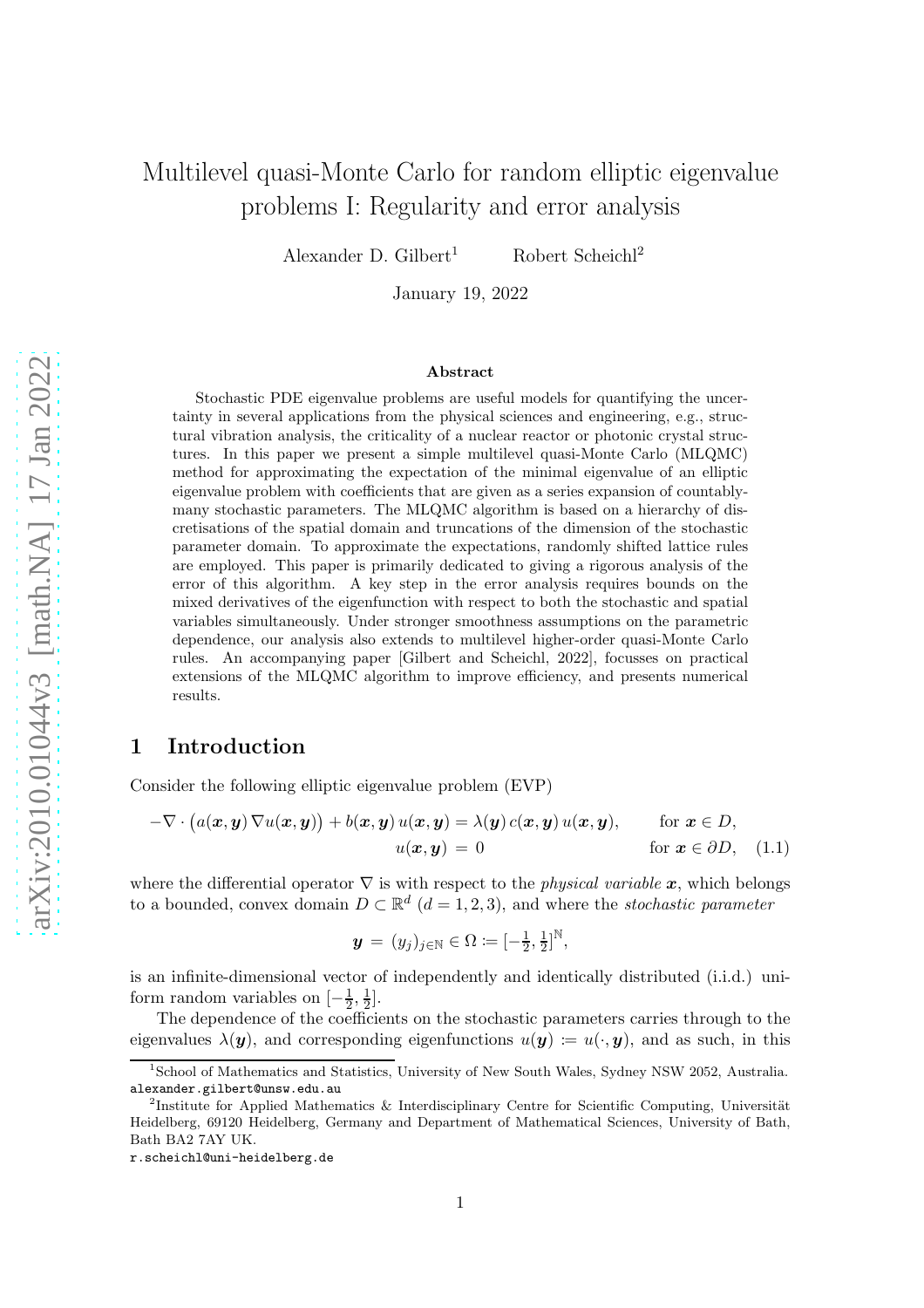paper we are interested in computing statistics of the eigenvalues and of linear functionals of the corresponding eigenfunction. In particular, we would like to compute the expectation, with respect to the countable product of uniform densities, of the smallest eigenvalue  $\lambda$ , which is an infinite-dimensional integral defined as

$$
\mathbb{E}_{\boldsymbol{y}}[\lambda] = \int_{\Omega} \lambda(\boldsymbol{y}) \, \mathrm{d}\boldsymbol{y} \coloneqq \lim_{s \to \infty} \int_{[-\frac{1}{2},\frac{1}{2}]^s} \lambda(y_1, y_2, \dots, y_s, 0, 0 \dots) \, \mathrm{d}y_1 \, \mathrm{d}y_2 \cdots \mathrm{d}y_s.
$$

The multilevel Monte Carlo (MLMC) method [\[22,](#page-24-0) [29\]](#page-25-0) is a variance reduction scheme that has been successfully applied to many stochastic simulation problems. When applied to stochastic PDE problems (see, e.g., [\[6,](#page-23-0) [8\]](#page-24-1)), the MLMC method is based on a hierarchy of  $L+1$  increasingly fine finite element meshes  $\{\mathscr{T}_{\ell}\}_{\ell=0}^{L}$  (corresponding to a decreasing sequence of meshwidths  $h_0 > h_1 > \cdots > h_L > 0$ , and an increasing sequence of truncation dimensions  $s_0 < s_1 < \cdots < s_L < \infty$ . Letting the dimension-truncated FE approximation on level  $\ell$  be denoted by  $\lambda_{\ell} := \lambda_{h_{\ell}, s_{\ell}}$ , by linearity, we can write the expectation on the finest level as

<span id="page-1-1"></span>
$$
\mathbb{E}_{\boldsymbol{y}}[\lambda_L] = \mathbb{E}_{\boldsymbol{y}}[\lambda_0] + \sum_{\ell=1}^L \mathbb{E}_{\boldsymbol{y}}[\lambda_\ell - \lambda_{\ell-1}]. \tag{1.2}
$$

Each expectation  $\mathbb{E}_{y}[\lambda_{\ell} - \lambda_{\ell-1}]$  is then approximated by an independent Monte Carlo method. Defining  $u_{\ell} := u_{h_{\ell},s_{\ell}}$  we can write a similar telescoping sum for  $\mathbb{E}_{y}[\mathcal{G}(u_L)]$  for any linear functional  $\mathcal{G}(u)$ .

Quasi-Monte Carlo (QMC) methods are equal-weight quadrature rules where the samples are deterministically chosen to be well-distributed, see [\[12\]](#page-24-2). Multilevel quasi-Monte Carlo (MLQMC) methods, whereby a QMC quadrature rule to approximate the expectation on each level, were first developed in [\[23\]](#page-24-3) for path simulation with applications in option pricing, and then later applied to stochastic PDE problems (e.g., [\[33,](#page-25-1) [34\]](#page-25-2)). For certain problems, MLQMC methods can be shown to converge faster than their Monte Carlo counterpart, and for most problems the gains from using multilevel and QMC are complementary.

In this paper we present a rigorous analysis of the error of a MLQMC algorithm for approximating the expectation of the smallest eigenvalue of [\(1.1\)](#page-0-0) in the case where the coefficients are given by a Karhunen–Loève type series expansion. The main result proved in this paper is that under some common assumptions on the summability of the terms in the coefficient expansion, the root-mean-square error (RMSE) of a MLQMC approximation of  $\mathbb{E}_{y}[\lambda]$ , which on each level  $\ell = 0, 1, \ldots, L$  uses a randomly shifted lattice rule with  $N_{\ell}$ points, a FE discretisation with meshwidth  $h_{\ell} > 0$  and a fixed truncation dimension, is bounded by

<span id="page-1-0"></span>
$$
\text{RMSE} \lesssim h_L^2 + \sum_{\ell=0}^L N_{\ell}^{-1+\delta} h_{\ell}^2, \quad \text{for } \delta > 0,
$$
\n
$$
(1.3)
$$

with a similar result for the eigenfunction (see Theorems [3.1,](#page-8-0) [3.2](#page-9-0) and Remark [5.7\)](#page-21-0). This error bound is clearly better than the corresponding result for a MLMC method, which has  $N_\ell^{-1+\delta}$  $\ell_{\ell}^{-1+\delta}$  replaced by  $N_{\ell}^{-1/2}$  $\ell_{\ell}^{(-1/2)}$ , and in terms of the overall complexity to achieve a RMSE less than some tolerance  $\epsilon > 0$  the total cost compared to a single level QMC approximation is reduced by a factor of  $\epsilon$  in spatial dimensions  $d \geq 2$  (see Corollary [3.4\)](#page-9-1). Under equivalent assumptions, the convergence rates in [\(1.3\)](#page-1-0) coincide with the rates in the corresponding error bound for source problems from [\[33,](#page-25-1) [34\]](#page-25-2). Although it is not unexpected that we are able to obtain the same convergence rates as for source problems, the analysis here is completely new and because of the nonlinear nature of eigenvalue problems presents several added difficulties not encountered previously in the analysis of source problems.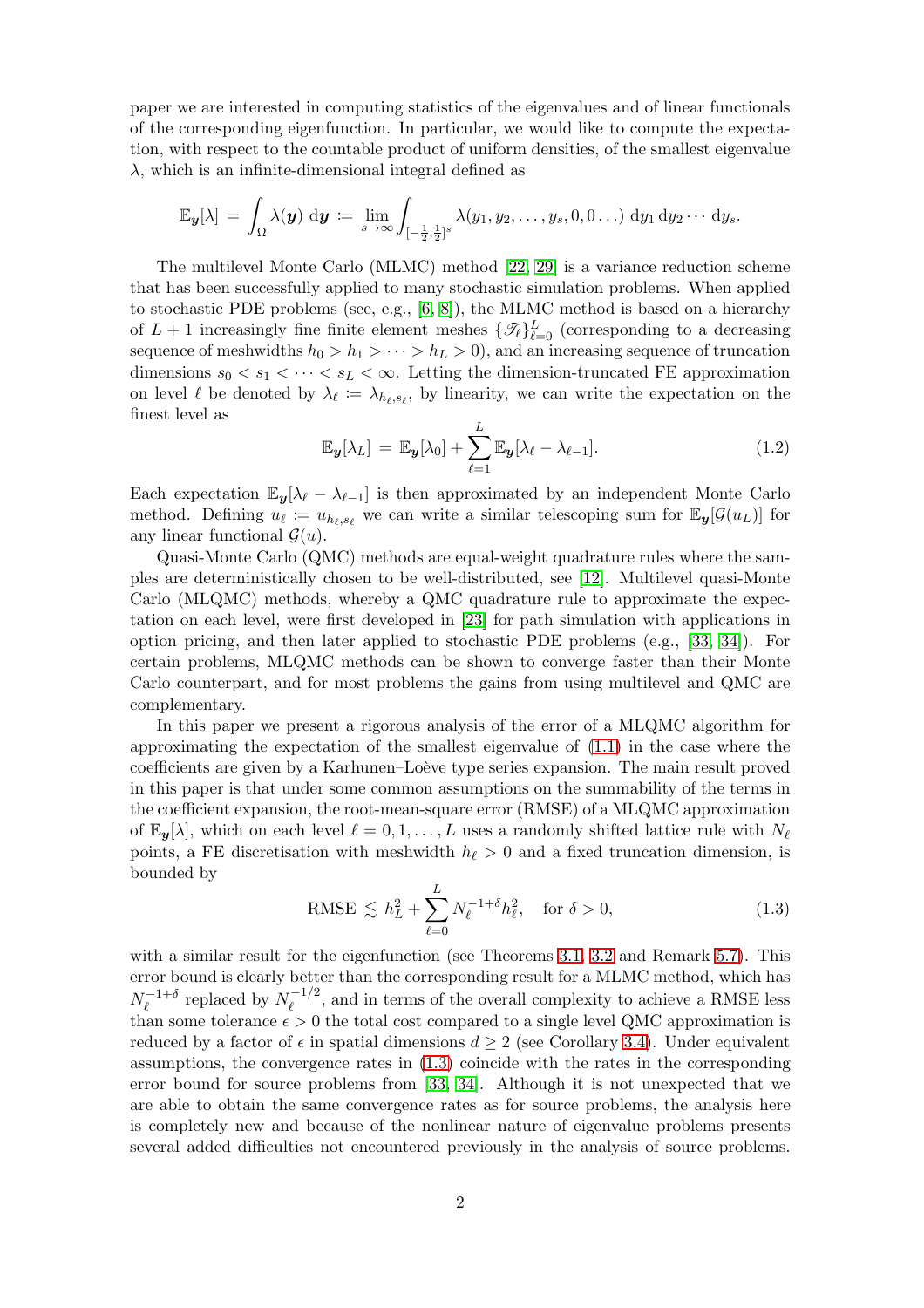Indeed, the key intermediate step is an in-depth analysis of the mixed regularity of the eigenfunction, simultaneously in both the spatial and stochastic variables. The result, presented in Theorem [4.1,](#page-10-0) is a collection of explicit bounds on the mixed derivatives of the eigenfunction, where the derivatives are second order with respect to the spatial variable  $x$  and arbitrarily high order with respect to the stochastic variable  $y$ . The proof of these bounds forms a substantial proportion of this paper, and requires a delicate multistage induction argument along with a considerable amount of technical analysis (see Section [4](#page-9-2) and the Appendix). These bounds significantly extend the previous regularity results for stochastic EVPs from [\[1\]](#page-23-1), which didn't give any bounds on the derivatives, and [\[19\]](#page-24-4), which gave bounds that were first-order with respect to  $x$  and higher order with respect to y. Furthermore, many other multilevel methods require similar mixed regularity bounds for their analysis, e.g., multilevel stochastic collocation [\[42\]](#page-25-3). Hence, the bounds are of independent interest and open the door for further research into methods for uncertainty quantification for stochastic EVPs. In particular, we show how the mixed regularity bounds can be immediately applied to extend the analysis also to multilevel quasi-Monte Carlo methods for EVPs based on higher-order interlaced polynomial lattice rules [\[9,](#page-24-5) [24\]](#page-24-6), following the papers [\[10,](#page-24-7) [11\]](#page-24-8) for source problems (see Section [5.4\)](#page-21-1).

The focus of this paper is the theoretical analysis of our MLQMC algorithm for EVPs. As such numerical results and practical details on how to efficiently implement the algorithm will be given in a separate paper [\[21\]](#page-24-9).

EVPs provide a useful way to model problems from a diverse range of applications, such as structural vibration analysis [\[43\]](#page-25-4), the nuclear criticality problem [\[15,](#page-24-10) [31,](#page-25-5) [44\]](#page-25-6) and photonic crystal structures [\[14,](#page-24-11) [18,](#page-24-12) [32,](#page-25-7) [36\]](#page-25-8). More recently, interest in stochastic EVPs has been driven by a desire to quantify the uncertainty in applications such as nuclear physics [\[2,](#page-23-2) [3,](#page-23-3) [45,](#page-25-9) [46\]](#page-25-10), structural analysis [\[39\]](#page-25-11) and aerospace engineering [\[41\]](#page-25-12). The most widely used numerical methods for stochastic EVPs are Monte Carlo methods [\[39\]](#page-25-11). More recently stochastic collocation methods [\[1\]](#page-23-1) and stochastic Galerkin/polynomial chaos methods [\[17,](#page-24-13) [45,](#page-25-9) [46\]](#page-25-10) have been developed. In particular, to deal with the high-dimensionality of the parameter space, sparse and low-rank methods have been considered, see [\[1,](#page-23-1) [16,](#page-24-14) [26,](#page-24-15) [27,](#page-25-13) [28\]](#page-25-14). Additionally, the present authors (along with colleagues) have applied quasi-Monte Carlo methods to [\(1.1\)](#page-0-0) and proved some key properties of the minimal eigenvalue and its corresponding eigenfunction, see [\[19,](#page-24-4) [20\]](#page-24-16).

The structure of the paper is as follows. In Section [2](#page-2-0) we give a brief summary of the required mathematical material. Then in Section [3](#page-8-1) we present the MLQMC algorithm along with a cost analysis. Section [4](#page-9-2) proves the key regularity bounds, which are then required for the error analysis in Section [5.](#page-13-0) Finally, in the appendix we give the proof of the two key lemmas from Section [5.](#page-13-0)

# <span id="page-2-0"></span>2 Mathematical background

In this section we briefly summarise the relevant material on variational EVPs, finite element methods and quasi-Monte Carlo methods. For further details we refer the reader to the references indicated throughout, or [\[19\]](#page-24-4).

As a start, we make the following assumptions on the coefficients, which will ensure that the problem [\(1.1\)](#page-0-0) is well-posed and admits fast convergence rates of our MLQMC algorithm. In particular, we assume that all coefficients are bounded from above and below, independently of  $x$  and  $y$ .

#### <span id="page-2-1"></span>Assumption A1.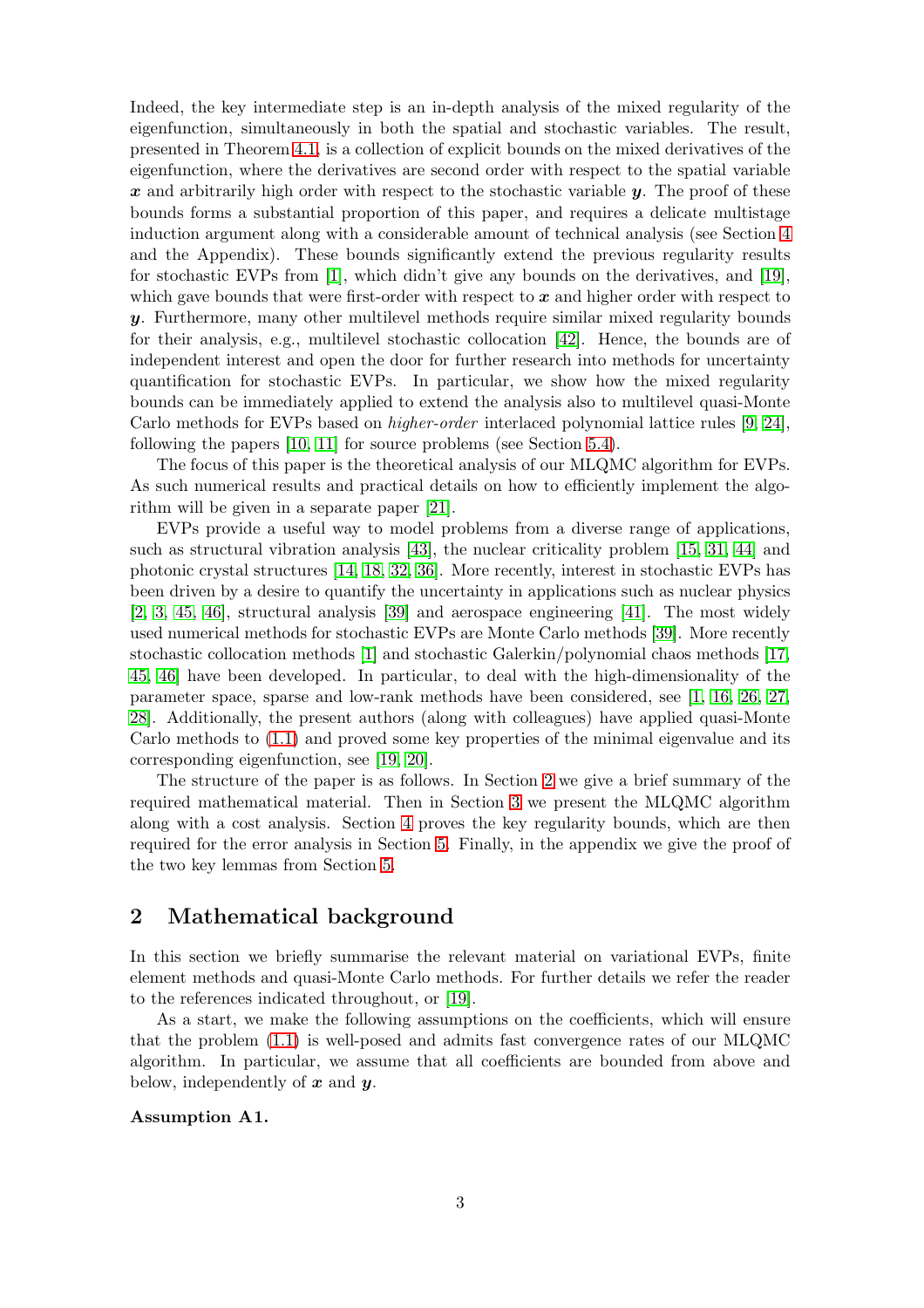1. a and b are of the form

$$
a(\boldsymbol{x},\boldsymbol{y})=a_0(\boldsymbol{x})+\sum_{j=1}^{\infty}y_ja_j(\boldsymbol{x})\quad and\quad b(\boldsymbol{x},\boldsymbol{y})=b_0(\boldsymbol{x})+\sum_{j=1}^{\infty}y_jb_j(\boldsymbol{x}),\quad (2.1)
$$

where  $a_j, b_j \in L^{\infty}(D)$ , for all  $j \geq 0$ , and  $c \in L^{\infty}(D)$  depend on x but not y.

- <span id="page-3-2"></span>2. There exists  $a_{\min} > 0$  such that  $a(\mathbf{x}, \mathbf{y}) \ge a_{\min}$ ,  $b(\mathbf{x}, \mathbf{y}) \ge 0$  and  $c(\mathbf{x}) \ge a_{\min}$ , for all  $x \in D$ ,  $y \in \Omega$ .
- 3. There exist  $p, q \in (0, 1)$  such that

$$
\sum_{j=1}^{\infty} \max\left( \|a_j\|_{L^{\infty}},\|b_j\|_{L^{\infty}} \right)^p < \infty \quad \text{and} \quad \sum_{j=1}^{\infty} \|\nabla a_j\|_{L^{\infty}(D)}^q < \infty.
$$

For convenience, we define  $a_{\text{max}} < \infty$  so that

<span id="page-3-1"></span>
$$
\max\left\{\|a(\boldsymbol{y})\|_{L^{\infty}},\|\nabla a(\boldsymbol{y})\|_{L^{\infty}},\|b(\boldsymbol{y})\|_{L^{\infty}},\|c\|_{L^{\infty}}\right\} \le a_{\max} \quad \text{for all } \boldsymbol{y} \in \Omega. \tag{2.2}
$$

### 2.1 Variational eigenvalue problems

To introduce the variational form of the PDE [\(1.1\)](#page-0-0), we let  $V := H_0^1(D)$ , the first order Sobolev space of functions with vanishing trace, and equip V with the norm  $||v||_V :=$  $\|\nabla v\|_{L^2(D)}$ . The space V together with its dual, which we denote by  $V^*$ , satisfy the wellknown chain of compact embeddings  $V \subset L^2(D) \subset \subset V^*$ , where the pivot space  $L^2(D)$ is identified with its own dual.

For  $v, w \in V$ , define the inner products  $\mathcal{A}(\mathbf{y}; \cdot, \cdot), \mathcal{M}(\cdot, \cdot) : V \times V \to \mathbb{R}$  by

$$
\begin{aligned} \mathcal{A}(\bm{y};w,v) &\coloneqq \int_D a(\bm{x},\bm{y}) \nabla w(\bm{x}) \cdot \nabla v(\bm{x}) \,\mathrm{d}\bm{x} + \int_D b(\bm{x},\bm{y}) w(\bm{x}) v(\bm{x}) \,\mathrm{d}\bm{x}, \\ \mathcal{M}(w,v) &\coloneqq \int_D c(\bm{x}) w(\bm{x}) v(\bm{x}) \,\mathrm{d}\bm{x}, \end{aligned}
$$

and let their respective induced norms be given by  $||v||_{\mathcal{A}(y)} := \sqrt{\mathcal{A}(y; v, v)}$  and  $||v||_{\mathcal{M}} := \sqrt{\mathcal{M}(v, v)}$ . Further, let  $\mathcal{M}(\cdot, \cdot)$  also denote the duality paring on  $V \times V^*$ . ∗ .

In the usual way, multiplying [\(1.1\)](#page-0-0) by  $v \in V$  and performing integration by parts with respect to  $x$ , we arrive at the following variational EVP, which is equivalent to  $(1.1)$ . Find  $\lambda(\boldsymbol{y}) \in \mathbb{R}, u(\boldsymbol{y}) \in V$  such that

$$
\mathcal{A}(\mathbf{y}; u(\mathbf{y}), v) = \lambda(\mathbf{y}) \mathcal{M}(u(\mathbf{y}), v) \quad \text{for all } v \in V,
$$
\n
$$
\|u(\mathbf{y})\|_{\mathcal{M}} = 1.
$$
\n(2.3)

The classical theory for symmetric EVPs (see, e.g., [\[4\]](#page-23-4)) ensures that the variational EVP [\(2.3\)](#page-3-0) has countably many strictly positive eigenvalues, which, counting multiplicities, we label in ascending order as

$$
0 \, < \, \lambda_1(\boldsymbol{y}) \, \leq \, \lambda_2(\boldsymbol{y}) \, \leq \, \cdots.
$$

The corresponding eigenfunctions,

<span id="page-3-0"></span>
$$
u_1(\boldsymbol{y}),\; u_2(\boldsymbol{y}),\; \ldots,
$$

can be chosen to form a basis of  $V$  that is orthonormal with respect to the inner product  $\mathcal{M}(\cdot, \cdot)$ , and, by [\(2.3\)](#page-3-0), also orthogonal with respect to  $\mathcal{A}(\mathbf{y}; \cdot, \cdot)$ .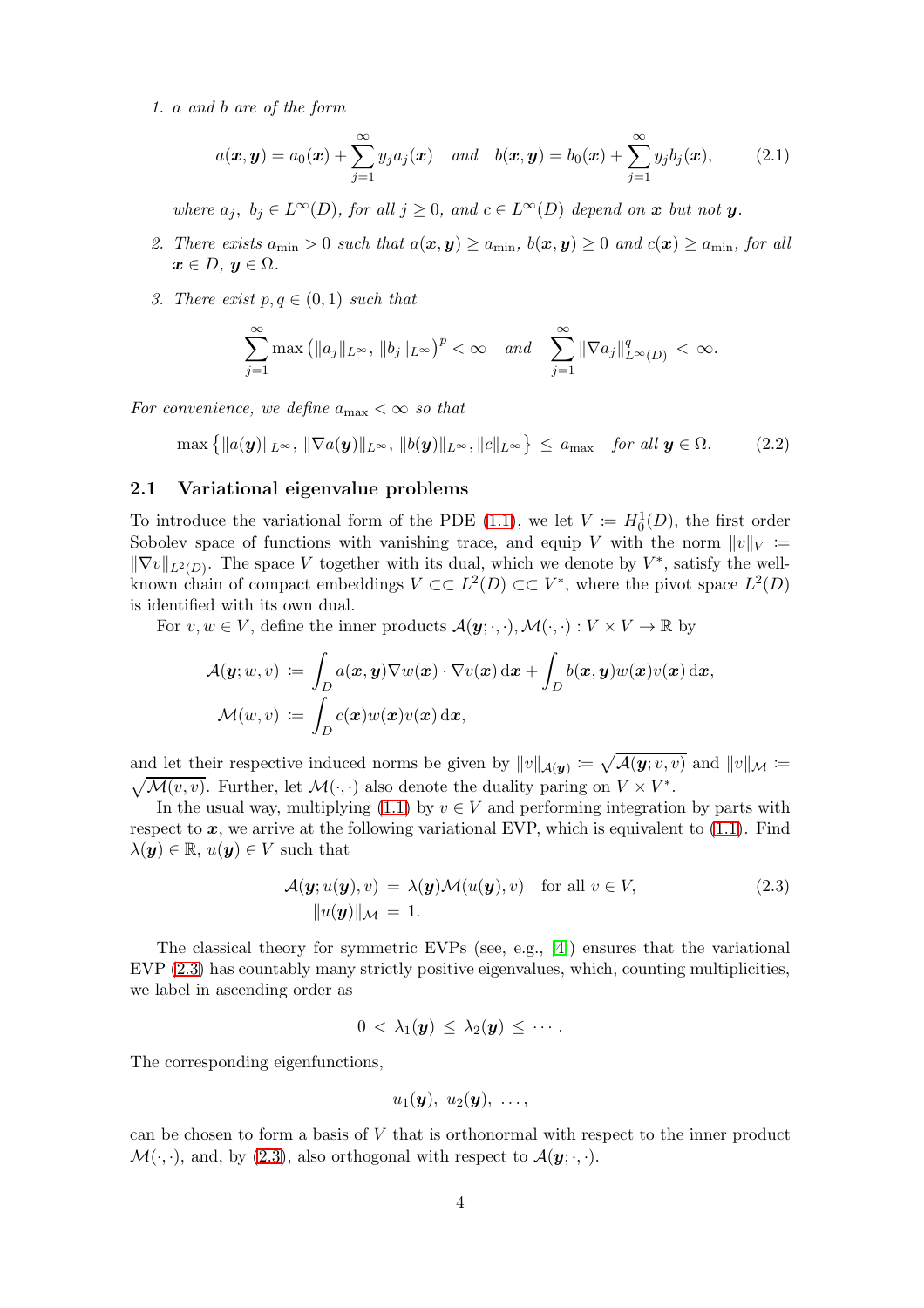**Proposition 2.1.** The smallest eigenvalue is simple for all  $y \in \Omega$ . Furthermore, there exists  $\rho > 0$ , independent of **y**, such that

$$
\lambda_2(\mathbf{y}) - \lambda_1(\mathbf{y}) \ge \rho \quad \text{for all } \mathbf{y} \in \Omega. \tag{2.4}
$$

Proof. The Krein–Rutmann Theorem and [\[19,](#page-24-4) Proposition 2.4].

Henceforth, we will let the smallest eigenvalue and its corresponding eigenfunction be simply denoted by  $\lambda = \lambda_1$  and  $u = u_1$ .

It is often useful to compare the eigenvalues  $\lambda_k$  to the eigenvalues of the negative Laplacian on D, also with homogeneous Dirichlet boundary conditions and with respect to the standard  $L^2$  inner product. These are denoted by

$$
0 < \chi_1 < \chi_2 \leq \chi_3 \leq \cdots,\tag{2.5}
$$

and will often simply be referred to as Laplacian eigenvalues or eigenvalues of the Laplacian, without explicitly stating the domain or boundary conditions.

The following form of the Poincaré inequality will also be useful throughout this paper

$$
||v||_{L^2} \le \chi_1^{-1/2} ||v||_V, \quad \text{for } v \in V.
$$
 (2.6)

It follows by the min-max representation for the Laplacian eigenvalue  $\chi_1$ .

The upper and lower bounds on the coefficients  $(2.2)$ , along with the Poincaré inequal-ity [\(2.6\)](#page-4-0), ensure that the  $\mathcal{A}(y)$ - and M-norms are equivalent to the V- and  $L^2$ -norms, respectively, with

$$
\sqrt{a_{\min}} \|v\|_{V} \le \|v\|_{\mathcal{A}(\mathbf{y})} \le \sqrt{a_{\max} \left(1 + \frac{1}{\chi_{1}}\right)} \|v\|_{V}, \tag{2.7}
$$

$$
\sqrt{a_{\min}} \|v\|_{L^2} \le \|v\|_{\mathcal{M}} \le \sqrt{a_{\max}} \|v\|_{L^2}.
$$
\n(2.8)

Finally, as is to be expected, for our finite element error analysis we require secondorder smoothness with respect to the spatial variables, which we characterise by the space  $Z = H^2(D) \cap V$ , equipped with the norm

<span id="page-4-3"></span>
$$
||v||_Z := (||v||_{L^2}^2 + ||\Delta v||_{L^2}^2)^{1/2}.
$$

In particular, the eigenfunctions belong to Z, see [\[19,](#page-24-4) Proposition 2.1].

### 2.2 Stochastic dimension truncation

The first type of approximation we make is to truncate the infinite dimensional stochastic domain to finitely many dimensions, which, for a truncation dimension  $s \in \mathbb{N}$ , we do by simply setting  $y_j = 0$  for all  $j > s$ . The result is that the coefficients a and b now only depend on s terms. We define the following notation:  $y_s = (y_1, y_2, \ldots, y_s)$ ,

$$
a^s(\bm x, \bm y) \ := \ a_0(\bm x) + \sum_{j=1}^s y_j a_j(\bm x), \quad b^s(\bm x, \bm y) \ := \ b_0(\bm x) + \sum_{j=1}^s y_j b_j(\bm x),
$$

and

$$
\mathcal{A}_s(\boldsymbol{y}; w, v) \coloneqq \int_D a^s(\boldsymbol{x}, \boldsymbol{y}) \nabla w(\boldsymbol{x}) \cdot \nabla v(\boldsymbol{x}) \, d\boldsymbol{x} + \int_D b^s(\boldsymbol{x}, \boldsymbol{y}) w(\boldsymbol{x}) v(\boldsymbol{x}) \, d\boldsymbol{x}.
$$

So that the truncated approximations, denoted by  $(\lambda_s(\boldsymbol{y}), u_s(\boldsymbol{y}))$ , satisfy

<span id="page-4-1"></span>
$$
\mathcal{A}_s(\mathbf{y}; u_s(\mathbf{y}), v) = \lambda_s(\mathbf{y}) \mathcal{M}(u_s(\mathbf{y}), v) \quad \text{for all } v \in V. \tag{2.9}
$$

<span id="page-4-2"></span><span id="page-4-0"></span> $\Box$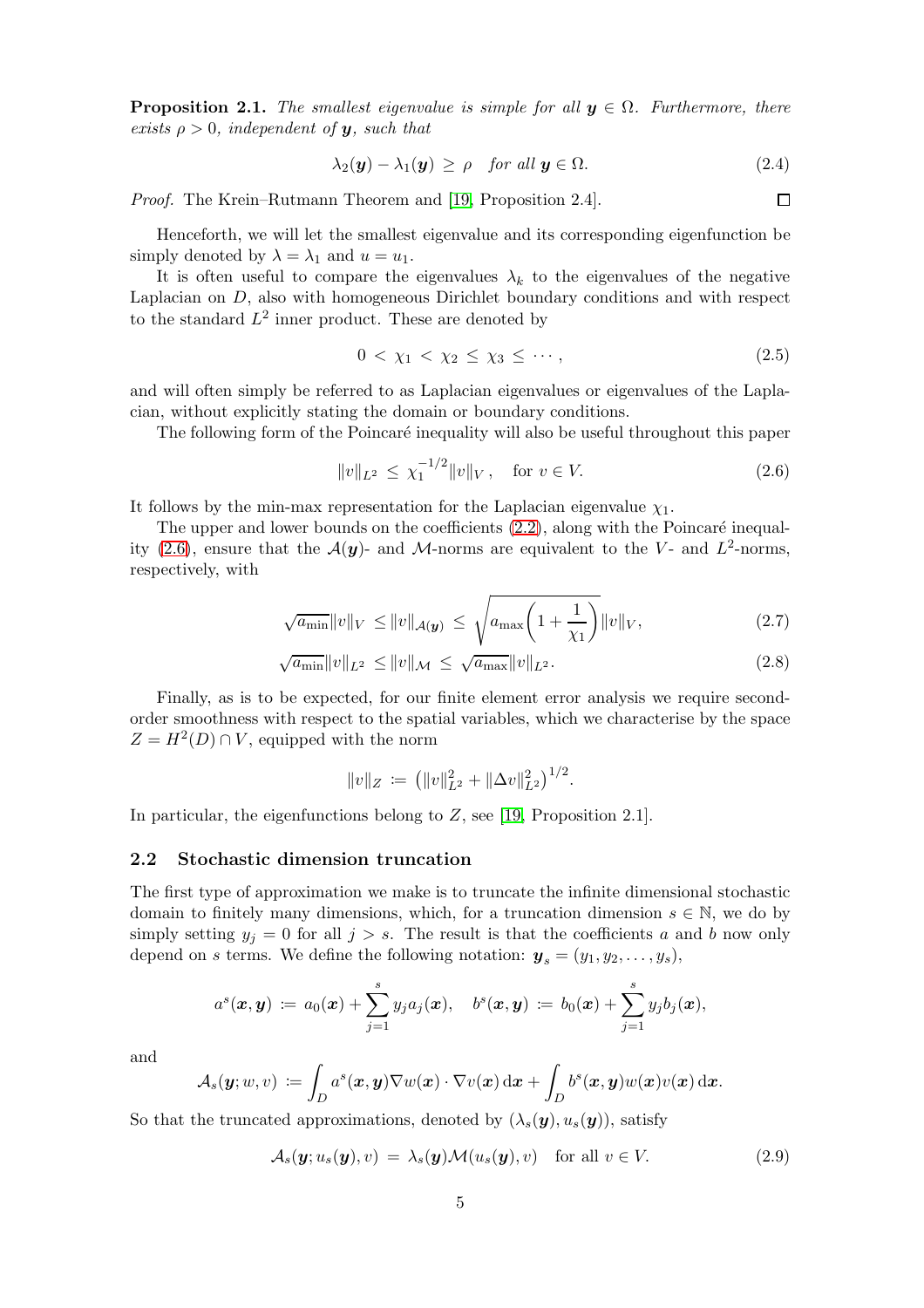#### 2.3 Finite element methods for EVPs

To begin with, we first describe the finite element (FE) spaces used to discretise the EVP [\(2.3\)](#page-3-0). Let  ${V_h}_{h>0}$  be a family of conforming FE spaces of dimension  $M_h$ , where each  $V_h$  corresponds to a shape regular triangulation  $\mathcal{T}_h$  of D, and the index parameter  $h = \max\{\text{diam}(\tau) : \tau \in \mathcal{T}_h\}$  is called the meshwidth. Since we have only assumed that the domain D is convex and  $a \in W^{1,\infty}(D)$ , throughout this paper we only consider continuous, piecewise linear FE spaces. However, under stricter conditions on the smoothness of the domain and the coefficients, one could easily extend our algorithm to higher-order FE methods. Furthermore, we assume that the number of FE degrees of freedom is of the order of  $h^{-d}$ , so that  $M_h \approx h^{-d}$ . This condition is satisfied by quasi-uniform meshes, and also allows for local refinement.

For  $h > 0$ , each  $y \in \Omega$  yields a FE (or discrete) EVP, which is formulated as: Find  $\lambda_h(\mathbf{y}) \in \mathbb{R}, u_h(\mathbf{y}) \in V_h$  such that

$$
\mathcal{A}(\mathbf{y}; u_h(\mathbf{y}), v_h) = \lambda_h(\mathbf{y}) \mathcal{M}(u_h(\mathbf{y}), v_h) \quad \text{for all } v_h \in V_h,
$$
\n
$$
\|u_h(\mathbf{y})\|_{\mathcal{M}} = 1.
$$
\n(2.10)

The discrete EVP  $(2.10)$  has  $M_h$  eigenvalues

$$
0\,<\,\lambda_{1,h}(\boldsymbol{y})\,\leq\,\lambda_{2,h}(\boldsymbol{y})\,\leq\,\cdots\,\leq\,\lambda_{M_h,h}(\boldsymbol{y}),
$$

and corresponding eigenfunctions

<span id="page-5-0"></span>
$$
u_{1,h}(\boldsymbol{y}),\,\,u_{2,h}(\boldsymbol{y}),\,\,\ldots,\,\,u_{M_h,h}(\boldsymbol{y}),
$$

which are known to converge to the first  $M_h$  eigenvalues and eigenfunctions of  $(2.3)$  as  $h \to 0$ , see, e.g., [\[4\]](#page-23-4) or [\[19\]](#page-24-4) for the stochastic case.

From [\[19,](#page-24-4) Theorem 2.6] we have the following bounds on the FE error for the minimal eigenpair, which we restate here because they will be used extensively in our error analysis in Section [5.](#page-13-0)

<span id="page-5-3"></span>**Theorem 2.2.** Let  $h > 0$  be sufficiently small, and suppose that Assumption [A1](#page-2-1) holds. Then for all  $y \in \Omega$ 

<span id="page-5-1"></span>
$$
|\lambda(\boldsymbol{y}) - \lambda_h(\boldsymbol{y})| \le C_\lambda h^2, \tag{2.11}
$$

the corresponding eigenfunction  $u_h$  can be chosen such that

<span id="page-5-5"></span>
$$
||u(\mathbf{y}) - u_h(\mathbf{y})||_V \le C_u h, \tag{2.12}
$$

and for  $\mathcal{G} \in H^{-1+t}(D)$  with  $t \in [0,1]$ 

$$
\left| \mathcal{G}(u(\boldsymbol{y})) - \mathcal{G}(u_h(\boldsymbol{y})) \right| \leq C_{\mathcal{G}} h^{1+t}, \tag{2.13}
$$

where  $0 < C_{\lambda}$ ,  $C_{u}$ ,  $C_{\mathcal{G}}$  are positive constants independent of **y** and h.

We have already seen that the minimal eigenvalue of the continuous problem [\(2.3\)](#page-3-0) is simple for all  $y$ , and that the spectral gap is bounded independently of  $y$ . It turns out that the spectral gap of the FE eigenproblem  $(2.10)$  is also bounded independently of y and  $h$ , provided that the FE eigenvalues are sufficiently accurate. Specifically, if

<span id="page-5-4"></span>
$$
h \le \overline{h} := \sqrt{\frac{\rho}{2C_{\lambda}}},\tag{2.14}
$$

then

<span id="page-5-2"></span>
$$
\lambda_{2,h}(\boldsymbol{y}) - \lambda_{1,h}(\boldsymbol{y}) \geq \lambda_2(\boldsymbol{y}) - \lambda_1(\boldsymbol{y}) - (\lambda_{1,h}(\boldsymbol{y}) - \lambda_1(\boldsymbol{y})) \geq \rho - C_{\lambda}h^2 \geq \frac{\rho}{2}, \qquad (2.15)
$$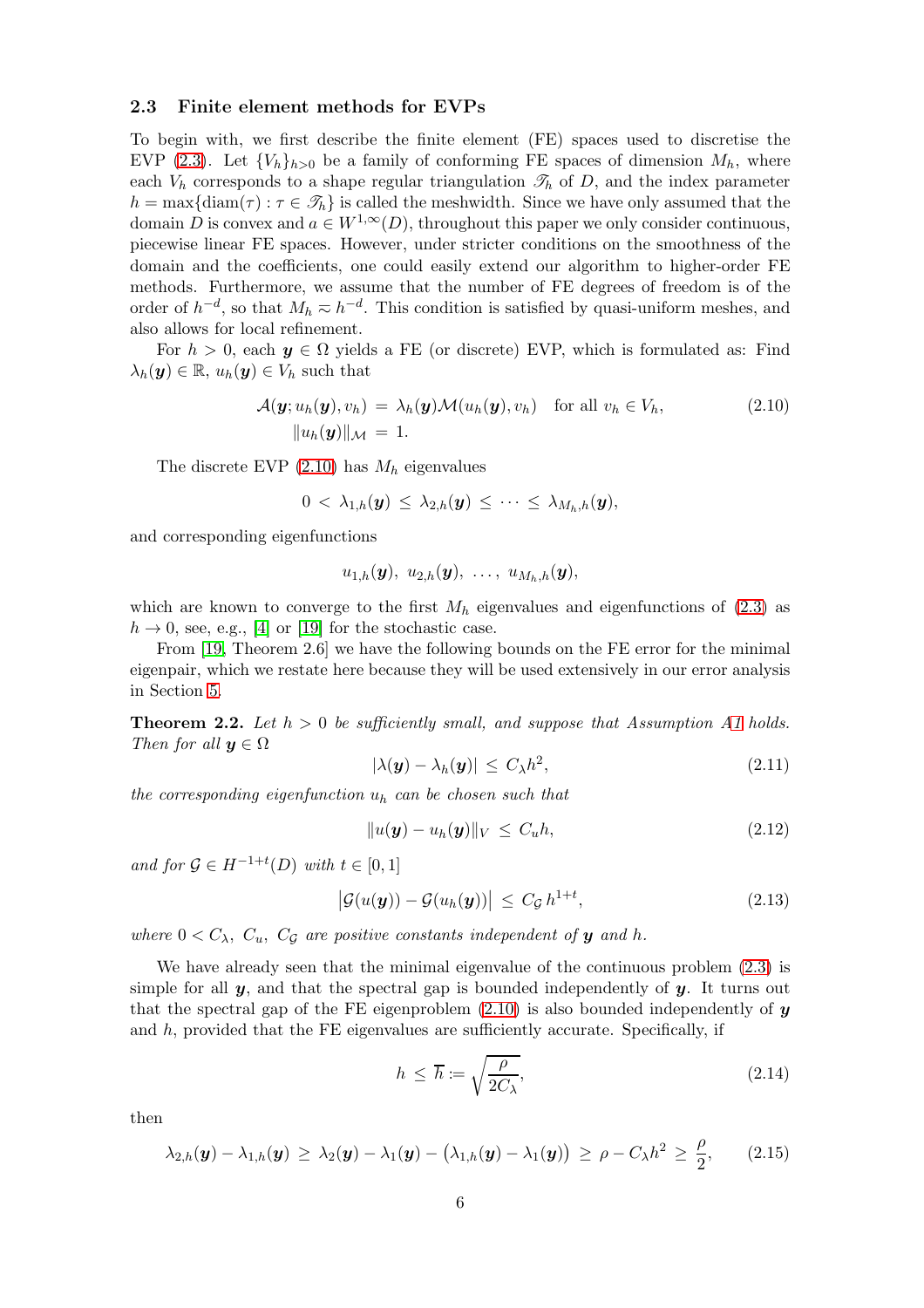where we have used the FE error estimate [\(2.11\)](#page-5-1) and that  $\lambda_{1,h}(y)$  converges from above.

In fact, it is well known that for conforming methods all of the FE eigenvalues converge from above, so that  $\lambda_{k,h}(\mathbf{y}) \geq \lambda_k(\mathbf{y})$ . Then, as in [\[19\]](#page-24-4), we can use the eigenvalues of the Laplacian (or rather their FE approximations) to bound the FE eigenvalues and eigenfunctions independently of y. Hence, for  $k = 1, 2, ..., M_h$  and for all  $y \in \Omega$ , there exist  $\lambda_k$  and  $\overline{u_k}$ , which are independent of both y and h, such that

$$
\underline{\lambda_k} := \frac{a_{\min}}{a_{\max}} \chi_k \leq \lambda_k(\mathbf{y}) \leq \lambda_{k,h}(\mathbf{y}) \leq \frac{a_{\max}}{a_{\min}} (\chi_{k,h} + 1) \leq \overline{\lambda_k},
$$
\n(2.16)

<span id="page-6-3"></span><span id="page-6-2"></span>
$$
\max\left\{\|u_k(\boldsymbol{y})\|_V, \|u_{k,h}(\boldsymbol{y})\|_V\right\} \le \frac{\sqrt{a_{\max}(\chi_{k,h}+1)}}{a_{\min}} \le \overline{u_k},\tag{2.17}
$$

where  $\chi_{k,h}$  is the FE approximation of the kth Laplacian eigenvalue  $\chi_k$ . In addition to converging from above, for the Laplacian eigenvalues it is known that  $\chi_k \leq \chi_{k,h} \leq$  $\chi_k + C_k h^2$ , for some constant that is independent of h (see [\[7,](#page-24-17) Theorem 10.4]). As such, for h sufficiently small there exists an upper bound on  $\chi_{k,h}$  that is independent of h, which in turn allows us to choose the final upper bounds  $\lambda_k$  and  $\overline{u_k}$  so that they are independent of both  $y$  and  $h$ .

To conclude this section we introduce some notation and some properties of  $V<sub>h</sub>$  that will be useful later on. First, the spaces  $V<sub>h</sub>$  satisfy the *best approximation property*:

<span id="page-6-4"></span>
$$
\inf_{v_h \in V_h} \|w - v_h\|_V \lesssim h\|w\|_Z, \quad \text{for all } w \in Z.
$$
\n(2.18)

Then, for  $h > 0$ , let  $P_h(\mathbf{y}) : V \to V_h$  denote the  $\mathcal{A}(\mathbf{y})$ -orthogonal projection of V onto  $V_h$ , which satisfies

$$
\mathcal{A}(\mathbf{y}; w - P_h(\mathbf{y})w, v_h) = 0, \quad \text{for all } w \in V, \ v_h \in V_h,
$$
\n(2.19)

and hence also

$$
||w - P_h(\boldsymbol{y})w||_{\mathcal{A}(\boldsymbol{y})} = \inf_{v_h \in V_h} ||w - v_h||_{\mathcal{A}(\boldsymbol{y})}.
$$

### <span id="page-6-1"></span>2.4 Quasi-Monte Carlo integration

Quasi-Monte Carlo (QMC) methods are a class of equal-weight quadrature rules that can be used to efficiently approximate an integral over the s-dimensional (translated) unit cube

$$
\mathcal{I}_s f \coloneqq \int_{[-\frac{1}{2},\frac{1}{2}]^s} f(\boldsymbol{y}) \, \mathrm{d} \boldsymbol{y}.
$$

There are several different flavours of QMC rules, however in this paper we focus on randomly shifted rank-1 lattice rules. In Section [5.4](#page-21-1) we will also briefly discuss how to extend our method to higher-order interlaced polynomial lattice rules, see [\[9,](#page-24-5) [24\]](#page-24-6). For further details on different QMC methods see, e.g., [\[12\]](#page-24-2).

A randomly shifted rank-1 lattice rule approximation to  $\mathcal{I}_s f$  using N points is

<span id="page-6-0"></span>
$$
Q_{s,N}(\Delta)f := \frac{1}{N} \sum_{k=0}^{N-1} f(t_k - \frac{1}{2}),
$$
\n(2.20)

where for a *generating vector*  $z \in \mathbb{N}^s$  and a uniformly distributed *random shift*  $\Delta \in [0,1)^s$ , the points  $t_k$  are given by

$$
\boldsymbol{t}_k = \boldsymbol{t}_k(\boldsymbol{\Delta}) = \left\{ \frac{k \boldsymbol{z}}{N} + \boldsymbol{\Delta} \right\} \text{ for } k = 0, 1, \ldots, N-1.
$$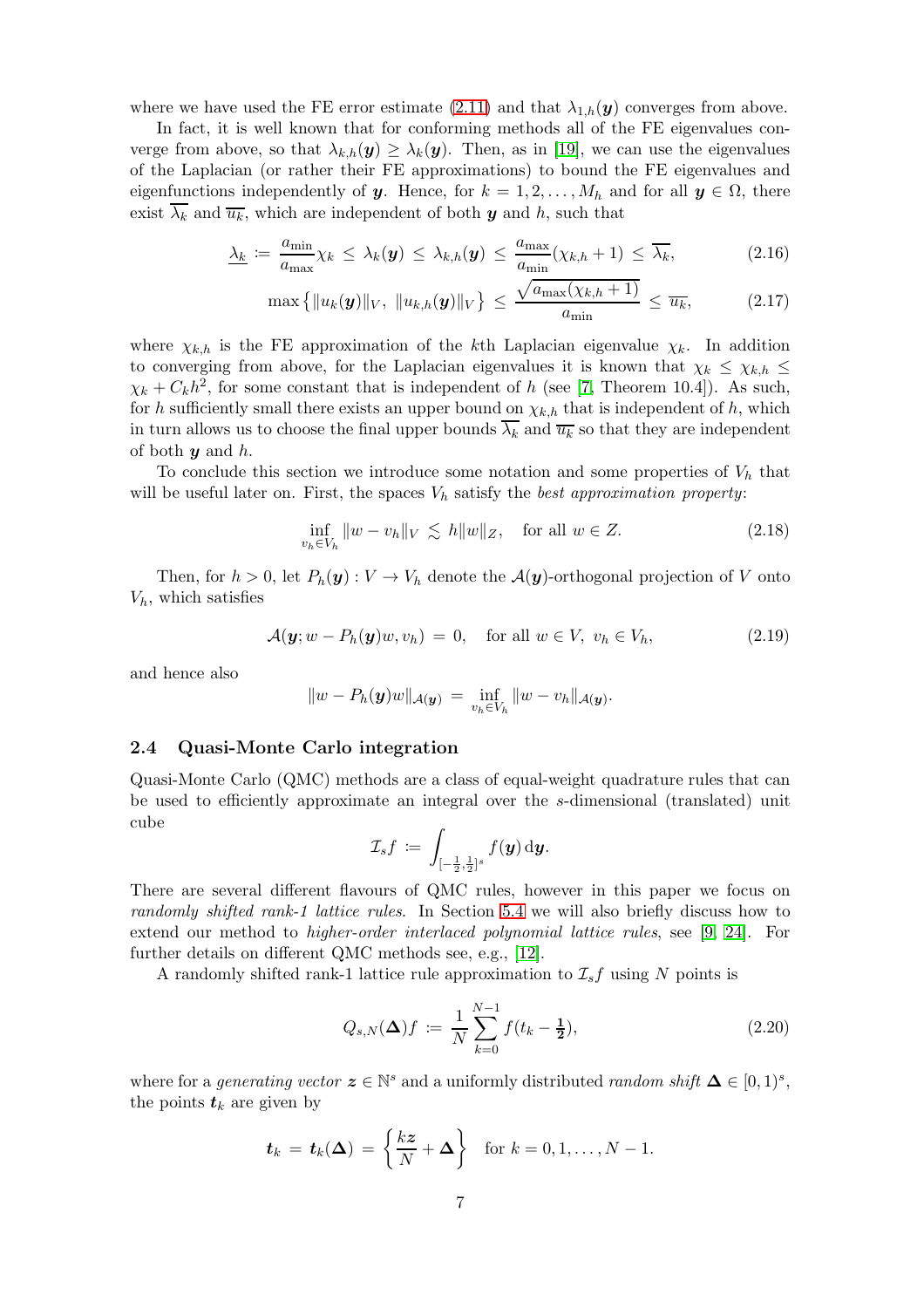Here  $\{\cdot\}$  denotes taking the fractional part of each component of a vector.

The standard spaces for analysing randomly shifted lattices rules are the so-called weighted Sobolev spaces that were introduced in [\[40\]](#page-25-15). Here the term "weighted" is used to indicate that the space depends on a collection of positive numbers called "weights" that model the importance of different subsets of variables and enter the space through its norm. To be more explicit, given a collection of weights  $\gamma := {\gamma_u > 0 : u \subseteq {1, 2, ..., s}}$ , let  $W_{s,\gamma}$  be the s-dimensional weighted Sobolev space of functions with square-integrable mixed first derivatives, equipped with the (unanchored) norm

<span id="page-7-1"></span>
$$
||f||_{W_{s,\gamma}}^2 = \sum_{\mathfrak{u} \subseteq \{1:s\}} \frac{1}{\gamma_{\mathfrak{u}}} \int_{[-\frac{1}{2},\frac{1}{2}]^{|\mathfrak{u}|}} \bigg( \int_{[-\frac{1}{2},\frac{1}{2}]^{s-|\mathfrak{u}|}} \frac{\partial^{|\mathfrak{u}|}}{\partial y_{\mathfrak{u}}} f(\mathfrak{y}) \, \mathrm{d} \mathfrak{y}_{-\mathfrak{u}} \bigg)^2 \mathrm{d} y_{\mathfrak{u}}. \tag{2.21}
$$

Here  $y = (y_j)_{j \in \mathfrak{u}}$  and  $y_{-\mathfrak{u}} = (y_j)_{j \in \{1:s\}\setminus \mathfrak{u}}$ . Note also that we have used here set notation to denote the mixed first derivatives, as this is the convention in the QMC literature. However, when we later give results for higher-order mixed derivatives we will switch to multi-index notation.

A generating vector that leads to a good randomly shifted lattice rule in practice can be constructed using the *component-by-component* (CBC) algorithm, or the more efficient *fast CBC* [\[37,](#page-25-16) [38\]](#page-25-17). In particular, it can be shown (see, e.g., [\[12,](#page-24-2) Theorem 5.10]) that the root-mean-square (RMS) error of a randomly shifted lattice rule using a generating vector constructed by the CBC algorithm satisfies

$$
\sqrt{\mathbb{E}_{\Delta}\left[|\mathcal{I}_{s}f - Q_{s,N}f|^{2}\right]}
$$
\n
$$
\leq \left(\frac{1}{\varphi(N)}\sum_{\emptyset \neq \mathfrak{u} \subseteq \{1:s\}} \gamma_{\mathfrak{u}}^{\xi}\left(\frac{2\zeta(2\xi)}{(2\pi^{2})^{\xi}}\right)^{|\mathfrak{u}|}\right)^{1/2\xi} \|f\|_{\mathcal{W}_{s,\gamma}} \quad \text{for all } \xi \in (\frac{1}{2}, 1].
$$
\n(2.22)

Here,  $\varphi$  is the Euler totient function,  $\zeta$  is the Riemann zeta function and  $\mathbb{E}_{\Delta}$  denotes the expectation with respect to the random shift  $\Delta$ . For N prime one has  $\varphi(N) = N - 1$  or for N a power of 2 one has  $\varphi(N) = N/2$ , and so in both cases taking  $\xi$  close to 1/2 in [\(2.22\)](#page-7-0) results in the RMS error converging close to  $\mathcal{O}(N^{-1})$ .

In practice, it is beneficial to perform several independent QMC approximations corresponding to a small number of independent random shifts, and then take the final approximation to be the average over the different shifts. In particular, let  $\mathbf{\Delta}^{(1)},\mathbf{\Delta}^{(2)},\ldots,\mathbf{\Delta}^{(R)}$  be R independent uniform random shifts, and let the average over the QMC approximations with random shift  $\mathbf{\Delta}^{(r)}$  be denoted by

<span id="page-7-0"></span>
$$
\widehat{Q}_{s,N,R}f \coloneqq \frac{1}{R} \sum_{r=1}^R Q_{s,N}(\mathbf{\Delta}^{(r)})f.
$$

Then, the sample variance,

$$
\widehat{\mathbb{V}}[\widehat{Q}_{s,N,R}] := \frac{1}{R(R-1)} \sum_{r=1}^{R} \left[ \widehat{Q}_{s,N,R} f - Q_{s,N}(\mathbf{\Delta}^{(r)}) f \right]^2, \tag{2.23}
$$

can be used as an estimate of the mean-square error of  $\hat{Q}_{s,N,R}f$ .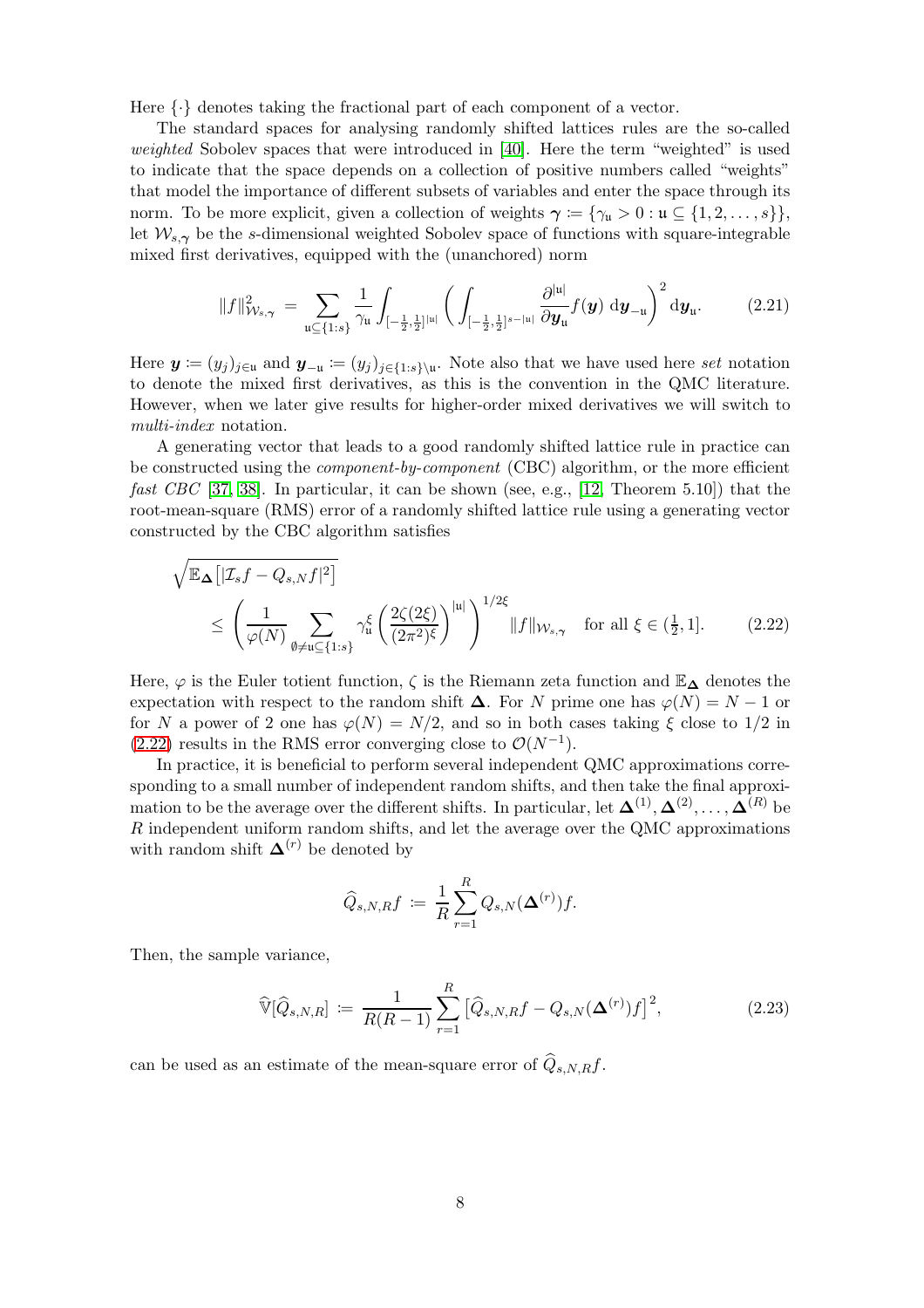### <span id="page-8-1"></span>3 MLQMC for random EVPs

Applying a QMC rule to each term in the telescoping sum [\(1.2\)](#page-1-1), using a different number  $N_{\ell}$  of samples on each level, a simple MLQMC approximation of  $\mathbb{E}_{\mathbf{y}}[\lambda]$  is given by

<span id="page-8-3"></span>
$$
Q_L^{\text{ML}}(\Delta)\lambda := \sum_{\ell=0}^L Q_{\ell}(\Delta_{\ell}) (\lambda_{\ell} - \lambda_{\ell-1}). \tag{3.1}
$$

Here, we define  $Q_{\ell}(\mathbf{\Delta}_{\ell}) \coloneqq Q_{s_{\ell},N_{\ell}}(\mathbf{\Delta}_{\ell})$  (see [\(2.20\)](#page-6-0)) and we treat the  $L+1$  independent random shifts,  $\Delta_{\ell} \in [0,1)^{s_{\ell}}$ , as a single vector of dimension  $\sum_{\ell=0}^{L} s_{\ell}$ , denoted by  $\Delta =$  $(\mathbf{\Delta}_0, \mathbf{\Delta}_1, \dots, \mathbf{\Delta}_L)$ . Recall also that  $\lambda_{\ell} = \lambda_{h_{\ell}, s_{\ell}}$  for  $\ell = 0, 1, \dots, L$ , and for simplicity denote  $\lambda_{-1} = 0$ . By using a different random shift for each level, the approximations across different levels will be statistically independent. For a linear functional  $\mathcal{G} \in V^*$ , the MLQMC approximation to  $\mathbb{E}_{u}[\mathcal{G}(u)]$  is defined in a similar fashion.

As for single level QMC rules, it is beneficial to use multiple random shifts, so that we can estimate the variance on each level. Letting  $\mathbf{\Delta}^{(1)}, \mathbf{\Delta}^{(2)}, \ldots, \mathbf{\Delta}^{(R)}$  be R independent random shifts of dimension  $\sum_{\ell=0}^{L} s_{\ell}$ , the shift-averaged MLQMC approximation is

$$
\widehat{Q}_{L,R}^{\text{ML}}\lambda \coloneqq \sum_{\ell=0}^{L} \frac{1}{R} \sum_{r=1}^{R} Q_{\ell}(\boldsymbol{\Delta}_{\ell}^{(r)}) \big(\lambda_{\ell} - \lambda_{\ell-1}\big). \tag{3.2}
$$

If in practice the parameters are not specified beforehand, then we set  $h_\ell \approx 2^{-\ell}, s_\ell \approx 2^{\ell}$ and use the adaptive algorithm from [\[23\]](#page-24-3) to choose  $N_{\ell}$ .

The mean-square error (with respect to the random shift(s)  $\Delta$ ) of the MLQMC estimator can be written as the sum of the bias and the total variance as follows

<span id="page-8-2"></span>
$$
\mathbb{E}_{\boldsymbol{\Delta}}\big[|\mathbb{E}_{\boldsymbol{y}}[\lambda] - \widehat{Q}_L(\boldsymbol{\Delta})\lambda|^2\big] = |\mathbb{E}_{\boldsymbol{y}}[\lambda - \lambda_L]|^2 + \sum_{\ell=0}^L \mathbb{V}_{\boldsymbol{\Delta}}[Q_\ell(\lambda_\ell - \lambda_{\ell-1})].\tag{3.3}
$$

In the equation above, we have simplified the first term (corresponding to the bias) by the telescoping property, and the variance on each level is defined by

$$
\mathbb{V}_{\mathbf{\Delta}}[Q_{\ell}(\lambda_{\ell}-\lambda_{\ell-1})]:=\mathbb{E}_{\mathbf{\Delta}}\big[\vert \mathbb{E}_{\mathbf{y}}[\lambda_{\ell}-\lambda_{\ell-1}]-Q_{\ell}(\mathbf{\Delta}_{\ell})(\lambda_{\ell}-\lambda_{\ell-1})\vert^2\big],
$$

where the cross-terms have vanished because randomly shifted QMC rules are unbiased. By the linearity of  $\mathcal{G} \in V^*$ , the error for the eigenfunction approximation can be decomposed in the same way.

Assuming that the total bias and the variance on each level decay at some given rates, then the decomposition of the mean-square error [\(3.3\)](#page-8-2) gives the following abstract complexity theorems (one each, for the eigenvalue and for functionals of the eigenfunction). As is usual with the analysis of multilevel algorithms, the difficult part is to verify the assumptions on the decay of the variance and to determine the corresponding parameters. This analysis will be performed in Section [5.](#page-13-0)

<span id="page-8-0"></span>**Theorem 3.1** (Eigenvalues). Suppose that  $\mathbb{E}_{\Delta}[Q_{\ell}(\lambda_{\ell} - \lambda_{\ell-1})] = \mathbb{E}_{y}[\lambda_{\ell} - \lambda_{\ell-1}],$  and that there exist positive constants  $\alpha_{\lambda}, \alpha', \beta_{\lambda}, \beta', \eta$  such that

M1. 
$$
|\mathbb{E}_{\mathbf{y}}[\lambda - \lambda_L]| \lesssim h_L^{\alpha_{\lambda}} + s_L^{-\alpha'}
$$
, and  
M2.  $\mathbb{V}_{\mathbf{\Delta}}[Q_{\ell}(\lambda_{\ell} - \lambda_{\ell-1})] \lesssim R^{-1} N_{\ell}^{-\eta} \left( h_{\ell-1}^{\beta_{\lambda}} + s_{\ell-1}^{-\beta'} \right)$ , for all  $\ell = 0, 1, 2, ..., L$ .

Then

$$
\mathbb{E}_{\boldsymbol{\Delta}}\Big[\big|\mathbb{E}_{\boldsymbol{y}}[\lambda] - \widehat{Q}_{L,R}^{\textrm{ML}}(\lambda)\big|^2\Big] \,\lesssim\, h_L^{\alpha_\lambda} + s_L^{\alpha'} + \frac{1}{R}\sum_{\ell=0}^L \frac{1}{N_\ell^{\eta}} \Big(h_{\ell-1}^{\beta_\lambda} + s_{\ell-1}^{-\beta'}\Big).
$$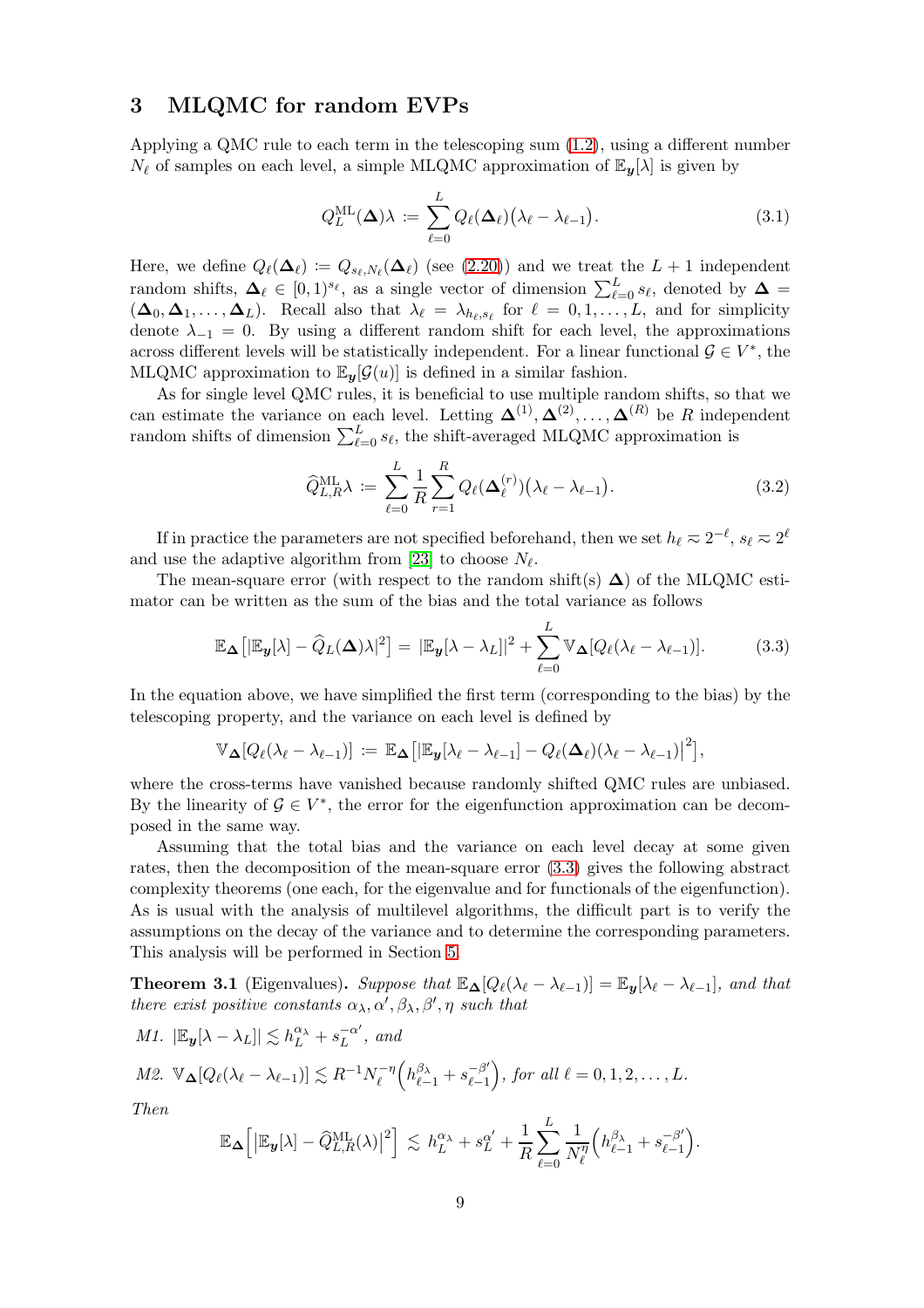<span id="page-9-0"></span>**Theorem 3.2** (Functionals). For  $G \in V^*$ , suppose  $\mathbb{E}_{\Delta}[\mathcal{G}(u_{\ell} - u_{\ell-1})] = \mathbb{E}_{\mathbf{y}}[\mathcal{G}(u_{\ell} - u_{\ell-1})],$ and that there exist positive constants  $\alpha_{\mathcal{G}}, \alpha', \beta_{\mathcal{G}}, \beta', \eta$  such that

M1. 
$$
|\mathbb{E}_{\mathbf{y}}[\mathcal{G}(u - u_L)]| \lesssim h_L^{\alpha\sigma} + s_L^{-\alpha'},
$$
 and  
M2.  $\mathbb{V}_{\mathbf{\Delta}}[Q_{\ell}(\mathcal{G}(u_{\ell} - u_{\ell-1}))] \lesssim R^{-1} N_{\ell}^{-\eta} \left( h_{\ell-1}^{\beta\sigma} + s_{\ell-1}^{-\beta'} \right)$ , for all  $\ell = 0, 1, 2, ..., L$ .

Then

$$
\mathbb{E}_{\boldsymbol{\Delta}}\Big[\big|\mathbb{E}_{\boldsymbol{y}}[\mathcal{G}(u)] - \widehat{Q}_{L,R}^{\textrm{ML}}(\mathcal{G}(u))\big|^2\Big] \,\lesssim\, h_L^{\alpha_{\mathcal{G}}} + s_L^{\alpha'} + \frac{1}{R}\sum_{\ell=0}^L \frac{1}{N_{\ell}^{\eta}}\Big(h_{\ell-1}^{\beta_{\mathcal{G}}} + s_{\ell-1}^{-\beta'}\Big).
$$

**Remark 3.3.** In the case of a single truncation dimension,  $s_{\ell} = s_L$  for all  $\ell = 1, 2, ..., L$ , the terms  $s_{\ell-1}^{-\beta'}$  $\frac{-p}{l-1}$  can be dropped from the theorems above.

In Section [5,](#page-13-0) we verify that if Assumption [A1](#page-2-1) on the coefficients holds, then Assumptions M1 and M2 above are satisfied, and we give explicit values of the rates.

To better illustrate the power of our MLQMC algorithm, we give here the following complexity bound for the special case of geometrically decaying meshwidths and a fixed truncation dimension. We only give the eigenvalue result, but an analogous result holds also for linear functionals  $\mathcal{G} \in L^2(D)$ . For less smooth functionals,  $\mathcal{G} \in H^{-1+t}(D)$  for  $\in [0, 1]$ , similar results hold but with slightly adjusted rates.

<span id="page-9-1"></span>**Corollary 3.4.** Let  $0 < \varepsilon \le e^{-1}$  and suppose that Assumption [A1](#page-2-1) holds with  $p, q \le 2/3$ . Also, let  $h_{\ell} \approx 2^{-\ell}$  with  $h_0$  sufficiently small and let  $s_{\ell} = s_L \approx h_L^{2p/(2-p)}$  $L^{2p/(2-p)}$ . Finally, suppose that each  $Q_{\ell}$  is an  $N_{\ell}$ -point lattice rule corresponding to a CBC-constructed generating vector. If there exists  $0 < \gamma < d+1$  such that the cost on each level  $\ell \in \mathbb{N}$  satisfies

M3. cost $(Q_{\ell}(\lambda_{\ell}-\lambda_{\ell-1})) \lesssim RN_{\ell}(s_{\ell}h_{\ell}^{-d}+h_{\ell}^{-\gamma})$  $\begin{pmatrix} -\gamma \\ \ell \end{pmatrix}$ 

then, L and  $N_{\ell} = 2^{n_{\ell}}$ , for  $n_{\ell} \in \mathbb{N}$ , can be chosen such that

$$
\mathbb{E}_{\boldsymbol{\Delta}}\Big[\big|\mathbb{E}_{\boldsymbol{y}}[\lambda] - \widehat{Q}_{L,R}^{\textrm{ML}}(\lambda)\big|^2\Big] \lesssim \varepsilon^2
$$

and for  $\delta > 0$ 

$$
\text{cost}(\widehat{Q}_{L,R}^{\text{ML}}(\lambda)) \lesssim \begin{cases} \varepsilon^{-1-p/(2-p)-\delta} & \text{if } d = 1, \\ \varepsilon^{-1-p/(2-p)-\delta} \log_2(\varepsilon^{-1})^{3/2+\delta} & \text{if } d = 2, \\ \varepsilon^{-d/2-p/(2-p)} & \text{if } d > 2. \end{cases}
$$

Proof. In Section [5](#page-13-0) (cf.,  $(5.1)$  and Theorem [5.6\)](#page-19-0) we verify that Assumptions M1, M2 from Theorem [3.1](#page-8-0) hold with  $\alpha_{\lambda} = 2$ ,  $\alpha' = 2/p - 1$ ,  $\beta_{\lambda} = 2\alpha_{\lambda} = 4$  and  $\eta = 2 - \delta$ . The remainder of the proof follows by a standard minimisation argument as in, e.g., [\[34,](#page-25-2) Cor. 2].

Remark 3.5. In [\[21\]](#page-24-9) we verify that the cost does indeed satisfy Assumption M3 with  $\gamma \approx d$ , which is the same order cost as the source problem.

### <span id="page-9-2"></span>4 Stochastic regularity

In order for a randomly shifted lattice rule approximation to achieve the error bound [\(2.22\)](#page-7-0), we require that the integrand belongs to  $\mathcal{W}_{s, \gamma}$ , which in turn requires bounds on the mixed first derivatives. For the eigenproblem [\(1.1\)](#page-0-0), this means that we need to study the regularity of eigenvalues (and eigenfunctions) with respect to the stochastic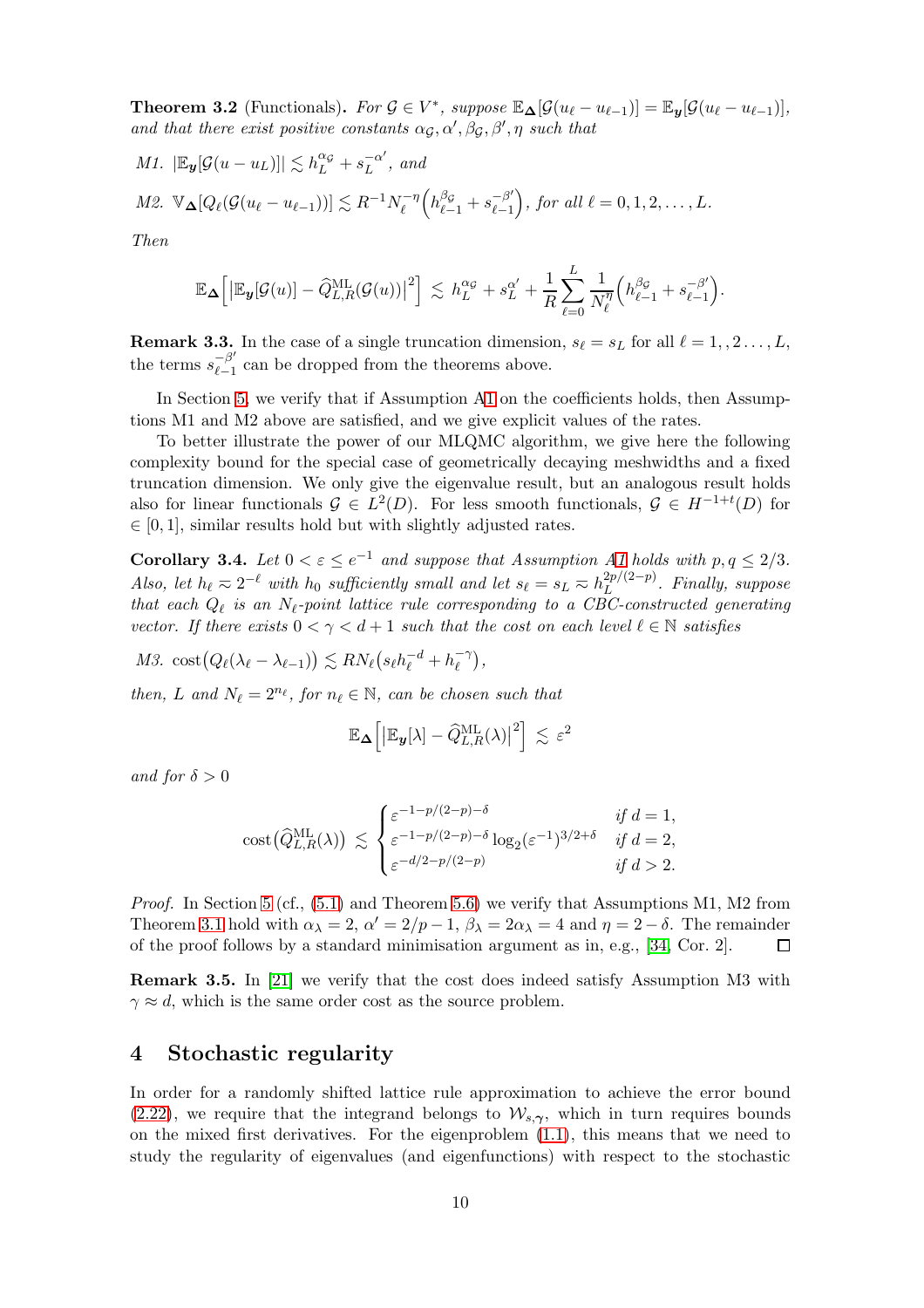parameter y. For the MLQMC analysis, it is necessary to also study the FE error in  $W_{s\gamma}$  (cf. [\(5.4\)](#page-14-1)), which requires mixed regularity of the solution with respect to both x and  $y$  simultaneously. The theorem below presents the required bounds for  $u$ , along with the bounds from  $[19]$  with respect to y only, which are included here for completeness. Analyticity of simple eigenvalues and eigenfunctions with respect to  $y$  was shown in [\[1\]](#page-23-1), however, explicit bounds on the derivatives were not given there and they also did not consider the mixed  $x$  and  $y$  regularity required for the ML analysis.

Although the analysis of randomly shifted lattice rules requires only the mixed first derivatives (cf., [\(2.21\)](#page-7-1)), we also give results for arbitrary higher-order mixed derivatives. We do this because the proof technique is the same, and also since these bounds may be useful for the analysis of higher-order methods, e.g., higher-order QMC (see Section [5.4\)](#page-21-1) or sparse grid rules (see, e.g.,  $[25, 47]$  $[25, 47]$ ). As such, to simplify notation we will write mixed higher-order derivatives using multi-index notation instead of the set notation used in Section [2.4.](#page-6-1) For a multi-index  $\nu = (\nu_j)_{j \in \mathbb{N}}$  with  $\nu_j \in \mathbb{N} \cup \{0\}$  and only finitely-many nonzero components, let  $\partial_{\mathbf{y}}^{\nu}$  denote the mixed partial differential operator where the order of derivative with respect to the variable  $y_j$  is  $\nu_j$ . Define  $|\nu| := \sum_{j\geq 1} \nu_j$  and denote the set of all admissible multi-indices by  $\mathcal{F} := \{ \nu \in \mathbb{N}^{\mathbb{N}} : |\nu| < \infty \}$ . All operations and relations between multi-indices will be performed componentwise, e.g., for  $\nu, m \in \mathcal{F}$  addition is given by  $\boldsymbol{\nu} + \boldsymbol{m} = (\nu_j + m_j)_{j \in \mathbb{N}}$ , and  $\boldsymbol{\nu} \leq \boldsymbol{m}$  if and only if  $\nu_j \leq m_j$  for all  $j \in \mathbb{N}$ . Similarly, for  $\nu, m \in \mathcal{F}$  and a sequence  $\beta \in \ell^{\infty}$  define the following shorthand for products

$$
\binom{\boldsymbol{\nu}}{\boldsymbol{m}}\coloneqq\prod_{j=1}^{\infty}\binom{\nu_j}{m_j}\quad\text{and}\quad\boldsymbol{\beta}^{\boldsymbol{\nu}}\coloneqq\prod_{j=1}^{\infty}\beta_j^{\nu_j}.
$$

Note that since  $\nu, m \in \mathcal{F}$  have finite support these products have finitely-many terms.

<span id="page-10-0"></span>**Theorem 4.1.** Let  $v \in \mathcal{F}$  be a multi-index, let  $\epsilon \in (0,1)$ , and suppose that Assumption [A1](#page-2-1) holds. Also, define the sequences  $\boldsymbol{\beta}=(\beta_j)_{j\in\mathbb{N}}$  and  $\boldsymbol{\beta}=(\beta_j)_{j\in\mathbb{N}}$  by

$$
\beta_j := C_{\beta} \max\left( \|a_j\|_{L^{\infty}}, \|b_j\|_{L^{\infty}} \right),\tag{4.1}
$$

$$
\overline{\beta}_j := C_{\beta} \max \left( \|a_j\|_{L^{\infty}}, \|b_j\|_{L^{\infty}}, \|\nabla a\|_{L^{\infty}} \right),\tag{4.2}
$$

where  $C_{\beta} \ge 1$  is independent of y but depends on  $\epsilon$  (cf. [\[19,](#page-24-4) eq. (3.9)]).

Then, for all  $y \in \Omega$ , the derivative of the minimal eigenvalue with respect to y is bounded by

<span id="page-10-5"></span><span id="page-10-4"></span><span id="page-10-3"></span><span id="page-10-2"></span>
$$
|\partial_{\boldsymbol{y}}^{\boldsymbol{\nu}}\lambda(\boldsymbol{y})| \leq \overline{\lambda}|\boldsymbol{\nu}|^{1+\epsilon} \beta^{\boldsymbol{\nu}},\tag{4.3}
$$

and the derivative of the corresponding eigenfunction satisfies both

<span id="page-10-1"></span>
$$
\|\partial_{\mathbf{y}}^{\mathbf{\nu}}u(\mathbf{y})\|_{V} \leq \overline{u}|\mathbf{\nu}|!^{1+\epsilon}\beta^{\mathbf{\nu}},\tag{4.4}
$$

$$
\|\partial_{\boldsymbol{y}}^{\boldsymbol{\nu}}u(\boldsymbol{y})\|_{Z} \leq C |\boldsymbol{\nu}|^{1+\epsilon} \overline{\beta}^{\boldsymbol{\nu}},\tag{4.5}
$$

where  $\overline{\lambda}$ ,  $\overline{u}$  are as in [\(2.16\)](#page-6-2), [\(2.17\)](#page-6-3), respectively, and C in [\(4.5\)](#page-10-1) is independent of y but depends on  $\epsilon$ .

Moreover, for  $h > 0$  sufficiently small, the bounds [\(4.3\)](#page-10-2) and [\(4.4\)](#page-10-3) are also satisfied by  $\lambda_h(\mathbf{y})$  and  $u_h(\mathbf{y})$ , respectively.

Proof. To facilitate the inductive step with a single constant we define

$$
C_{\beta} := \frac{2\overline{\lambda_2}}{\rho} \frac{a_{\min} \overline{\lambda}}{a_{\max}^2} \left( \frac{3\overline{\lambda}}{\underline{\lambda}} C_{\epsilon} + 1 \right), \tag{4.6}
$$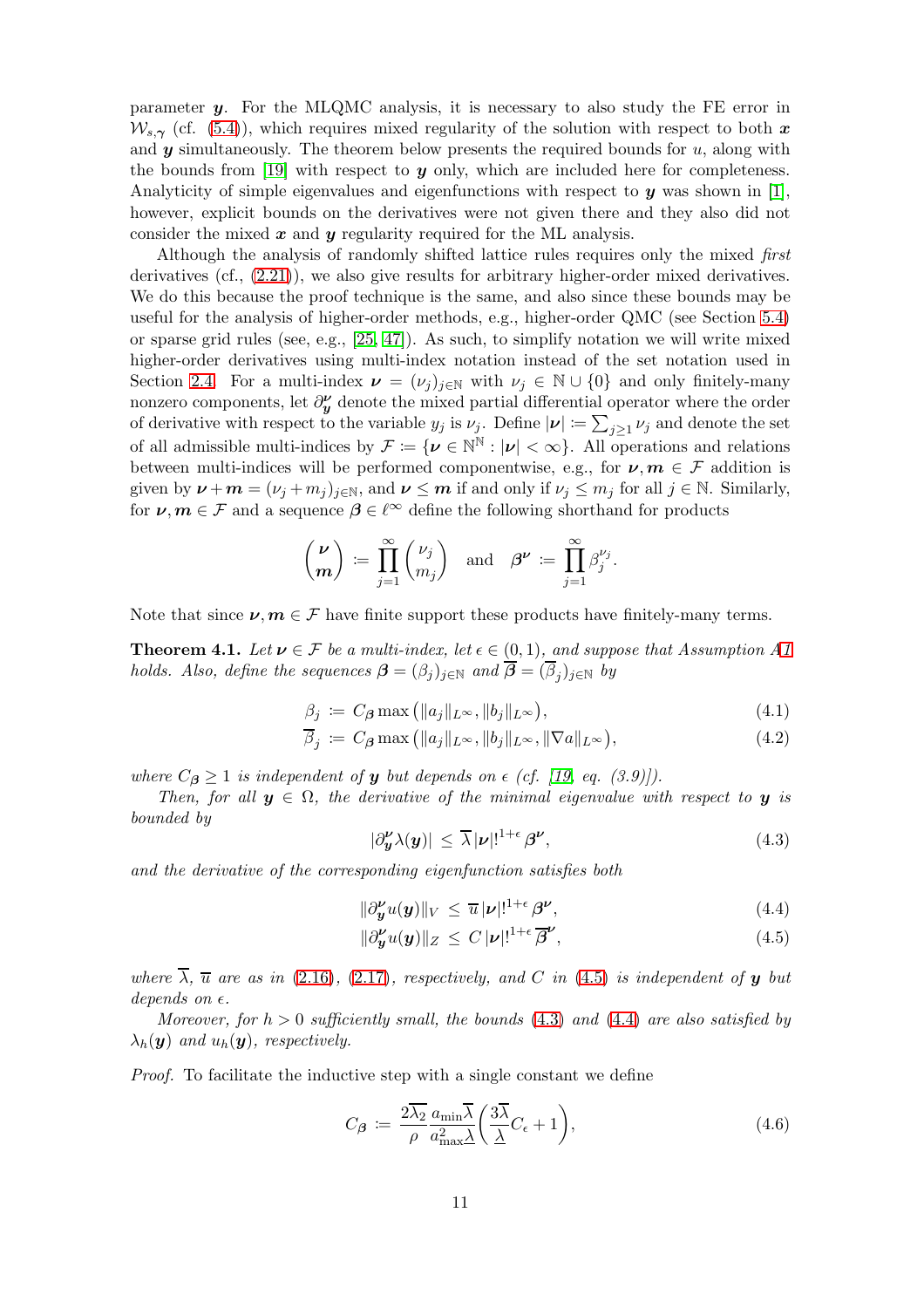where  $C_{\epsilon}$  is as given in [\[19,](#page-24-4) Lemma 3.3] and is independent of y and h. Then clearly it follows that  $C_{\beta}$  is independent of y and h. Note also that  $1/a_{\text{min}} \leq C_{\beta}/2$  and  $1/(a_{\min} \chi^{1/2}) \leq C_{\beta}/2.$ 

The proof for the bounds  $(4.3)$  and  $(4.4)$  is given in [\[19,](#page-24-4) Theorem 3.4]. If h is sufficiently small such that the FE eigenvalues resolve the spectral gap (i.e., [\(2.15\)](#page-5-2) holds) then the bounds also hold for  $\lambda_h(\mathbf{y})$  and  $u_h(\mathbf{y})$  because  $V_h \subset V$ , cf. [\[19,](#page-24-4) Rem. 3.2 and 3.5].

For the bound [\(4.5\)](#page-10-1), consider the strong form of the eigenproblem [\(1.1\)](#page-0-0) for the pair  $(\lambda(\mathbf{y}), u(\mathbf{y}))$ , which, omitting the x and y dependence, is given by

$$
-\nabla \cdot (a\nabla u) + bu = c\lambda u.
$$

The  $\nu$ th derivative with respect to  $\nu$  commutes with the spatial derivatives  $\nabla$ . Thus, using the Leibniz general product rule we have

$$
-\nabla \cdot (a\nabla \partial_y^{\nu} u) + b \partial_y^{\nu} u + \sum_{j=1}^{\infty} \nu_j \left( -\nabla \cdot (a_j \nabla \partial_y^{\nu - e_j} u) - b_j \partial_y^{\nu - e_j} u \right)
$$
  

$$
= c \sum_{m \le \nu} {\nu \choose m} \partial_y^m \lambda \partial_y^{\nu - m} u,
$$

where  $e_i$  is the multi-index that is 1 in the jth entry and zero elsewhere. Then we can use the identity  $\nabla \cdot (\phi \psi) = \phi \nabla \cdot \psi + \nabla \phi \cdot \psi$  to simplify this to

$$
a\Delta \partial_y^{\nu} u = -\nabla a \cdot \nabla \partial_y^{\nu} u + b \partial_y^{\nu} u - c \sum_{m \leq \nu} {\nu \choose m} \partial_y^m \lambda \partial_y^{\nu - m} u
$$
  
+ 
$$
\sum_{j=1}^{\infty} \nu_j \big( -a_j \Delta \partial_y^{\nu - e_j} u - \nabla a_j \cdot \nabla \partial_y^{\nu - e_j} u + b_j \partial_y^{\nu - e_j} u \big).
$$

Since  $a \ge a_{\min} > 0$ ;  $a, a_j \in W^{1,\infty}$  and  $b, b_j \in L^{\infty}$  for all  $j \in \mathbb{N}$ ; and  $\partial_{\bm{y}}^{\bm{m}} u \in V$  for all  $m \in \mathcal{F}$ , it follows by induction on  $|\nu|$  that  $\Delta \partial_y^{\nu} u \in L^2$ . This allows us to take the  $L^2$ -norm of both sides, which, after using the triangle inequality and the bounds in  $(2.2)$ , gives the following recursive bound for  $\Delta \partial_y^{\nu} u$ 

$$
\begin{split} \|\Delta \partial_{\boldsymbol{y}}^{\nu}u\|_{L^{2}} &\leq \frac{\|\nabla a\|_{L^{\infty}}}{a_{\min}} \|\partial_{\boldsymbol{y}}^{\nu}u\|_{V} + \frac{\|b\|_{L^{\infty}}}{a_{\min}} \|\partial_{\boldsymbol{y}}^{\nu}u\|_{L^{2}} \\ &+ \frac{\|c\|_{L^{\infty}}}{a_{\min}} \sum_{m\leq \nu} {\nu \choose m} |\partial_{\boldsymbol{y}}^{m} \lambda| \|\partial_{\boldsymbol{y}}^{\nu-m}u\|_{L^{2}} + \sum_{j=1}^{\infty} \nu_{j} \frac{\|a_{j}\|_{L^{\infty}}}{a_{\min}} \|\Delta \partial_{\boldsymbol{y}}^{\nu-e_{j}}u\|_{L^{2}} \\ &+ \frac{1}{a_{\min}} \sum_{j=1}^{\infty} \nu_{j} (\|\nabla a_{j}\|_{L^{\infty}} \|\partial_{\boldsymbol{y}}^{\nu-e_{j}}u\|_{V} + \|b_{j}\|_{L^{\infty}} \|\partial_{\boldsymbol{y}}^{\nu-e_{j}}u\|_{L^{2}}). \end{split}
$$

Adding  $\|\partial_{\bm{y}}^{\nu}u\|_{L^2}$  to both sides and then using the definition of  $\overline{\beta}_j$ , we can write this bound in terms of the Z-norm as

<span id="page-11-0"></span>
$$
\|\partial_{\boldsymbol{y}}^{\boldsymbol{\nu}}u\|_{Z} \leq \|\partial_{\boldsymbol{y}}^{\boldsymbol{\nu}}u\|_{L^{2}} + \|\Delta \partial_{\boldsymbol{y}}^{\boldsymbol{\nu}}u\|_{L^{2}} \leq \sum_{j=1}^{\infty} \nu_{j} \overline{\beta}_{j} \|\partial_{\boldsymbol{y}}^{\boldsymbol{\nu}-\boldsymbol{e}_{j}}u\|_{Z} + B_{\boldsymbol{\nu}},
$$
(4.7)

where we used that  $1/a_{\text{min}} \leq C_{\beta}$ , and then defined

$$
B_{\nu} := \frac{\|\nabla a\|_{L^{\infty}}}{a_{\min}} \|\partial_{\mathbf{y}}^{\nu} u\|_{V} + \frac{\|c\|_{L^{\infty}}}{a_{\min}} \sum_{m \leq \nu} {\nu \choose m} |\partial_{\mathbf{y}}^{m} \lambda| \|\partial_{\mathbf{y}}^{\nu-m} u\|_{L^{2}} \left(\frac{\|b\|_{L^{\infty}}}{a_{\min}} + 1\right) \|\partial_{\mathbf{y}}^{\nu} u\|_{L^{2}} + \frac{1}{a_{\min}} \sum_{j=1}^{\infty} \nu_{j} \left(\|\nabla a_{j}\|_{L^{\infty}} \|\partial_{\mathbf{y}}^{\nu-\mathbf{e}_{j}} u\|_{V} + \|b_{j}\|_{L^{\infty}} \|\partial_{\mathbf{y}}^{\nu-\mathbf{e}_{j}} u\|_{L^{2}}\right).
$$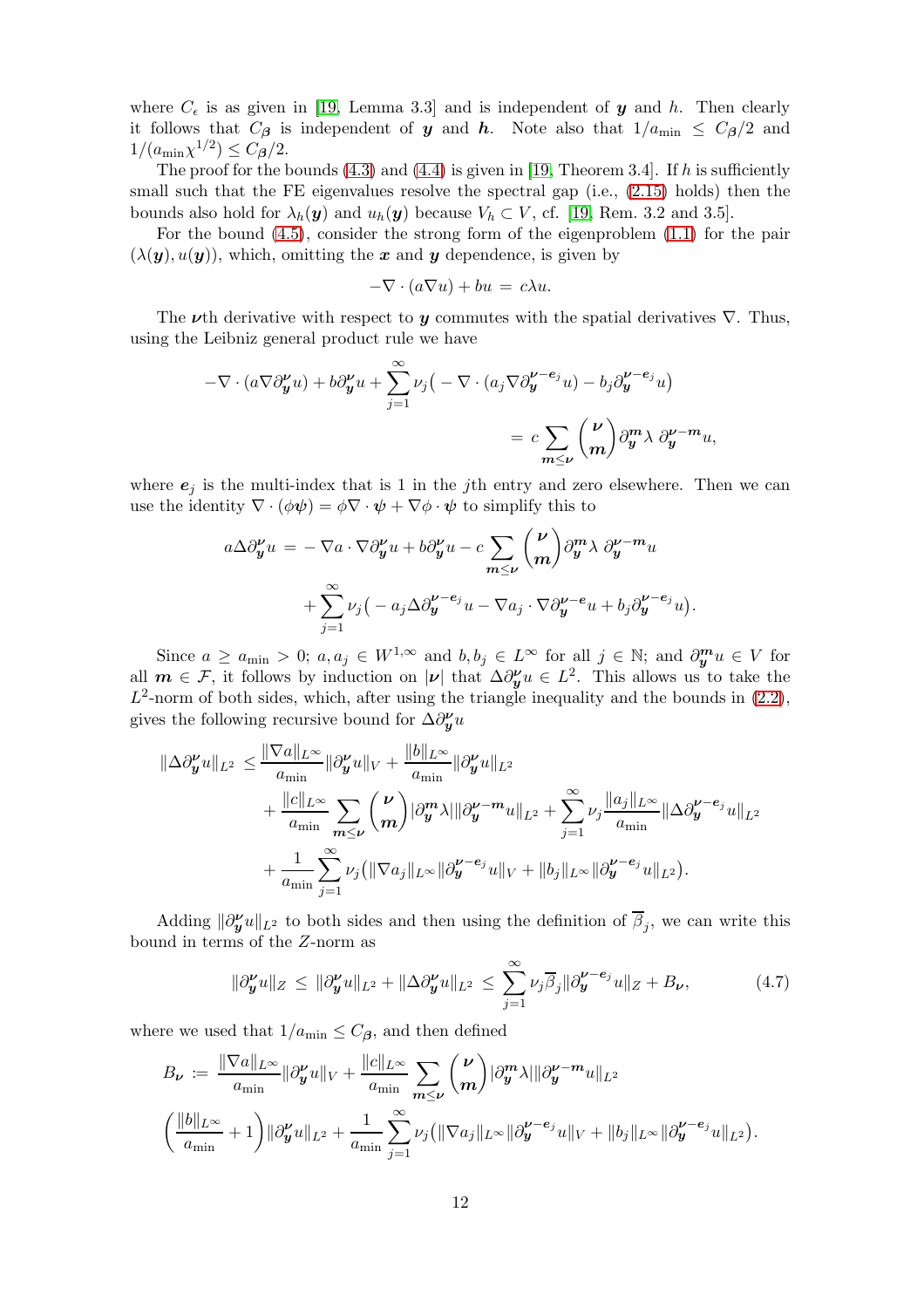Now, the sum on the right of [\(4.7\)](#page-11-0) only involves lower-order versions of the object we are interested in bounding (namely,  $\|\partial_{\bm{y}}^{\nu}u\|_{Z}$ ), whereas the terms in  $B_{\bm{\nu}}$  only involve derivatives that can be bounded using one of [\(4.3\)](#page-10-2) or [\(4.4\)](#page-10-3).

We bound the remaining  $L^2$ -norms in  $B_{\nu}$  by the Poincaré inequality [\(2.6\)](#page-4-0) to give

$$
B_{\nu} \leq \left(\frac{\|\nabla a\|_{L^{\infty}}}{a_{\min}} + \frac{\|b\|_{L^{\infty}} + a_{\min}}{a_{\min}\sqrt{\chi_1}}\right) \|\partial_{\mathbf{y}}^{\nu}u\|_{V} + \frac{\|c\|_{L^{\infty}}}{a_{\min}\sqrt{\chi_1}} \sum_{m \leq \nu} {\nu \choose m} |\partial_{\mathbf{y}}^{m} \lambda| \|\partial_{\mathbf{y}}^{\nu-m}u\|_{V} + \frac{1}{a_{\min}} \sum_{j=1}^{\infty} \nu_{j} \left( \|\nabla a_{j}\|_{L^{\infty}} + \frac{\|b_{j}\|_{L^{\infty}}}{\sqrt{\chi_1}} \right) \|\partial_{\mathbf{y}}^{\nu-e_{j}}u\|_{V} \leq \frac{a_{\max}}{a_{\min}} \left(1 + \frac{2}{\sqrt{\chi_1}}\right) \left( \|\partial_{\mathbf{y}}^{\nu}u\|_{V} + \sum_{m \leq \nu} {\nu \choose m} |\partial_{\mathbf{y}}^{m} \lambda| \|\partial_{\mathbf{y}}^{\nu-m}u\|_{V} \right) + \frac{1}{a_{\min}} \sum_{j=1}^{\infty} \nu_{j} \left( \|\nabla a_{j}\|_{L^{\infty}} + \frac{\|b_{j}\|_{L^{\infty}}}{\sqrt{\chi_1}} \right) \|\partial_{\mathbf{y}}^{\nu-e_{j}}u\|_{V},
$$

where in the last inequality we have bounded the  $L^{\infty}$ -norms on the second line using [\(2.2\)](#page-3-1), and then simplified. Then, substituting in the bounds [\(4.3\)](#page-10-2) and [\(4.4\)](#page-10-3) gives

$$
B_{\nu} \leq \frac{a_{\max}}{a_{\min}} \left( 1 + \frac{2}{\sqrt{\chi_1}} \right) \left( \overline{u} |\nu|!^{1+\epsilon} \beta^{\nu} + \sum_{m \leq \nu} {\nu \choose m} \overline{\lambda} |m|!^{1+\epsilon} \beta^m \cdot \overline{u} |\nu - m|!^{1+\epsilon} \beta^{\nu - m} \right) + \frac{1}{a_{\min}} \sum_{j=1}^{\infty} \nu_j \left( \|\nabla a_j\|_{L^{\infty}} + \frac{\|b_j\|_{L^{\infty}}}{\sqrt{\chi_1}} \right) \overline{u}(|\nu| - 1)!^{1+\epsilon} \beta^{\nu - e_j} = \overline{u} \frac{a_{\max}}{a_{\min}} \left( 1 + \frac{2}{\sqrt{\chi_1}} \right) \beta^{\nu} \left( |\nu|!^{1+\epsilon} + \overline{\lambda} \sum_{m \leq \nu} {\nu \choose m} |m|!^{1+\epsilon} |\nu - m|!^{1+\epsilon} \right) + \frac{\overline{u}}{a_{\min}} (|\nu| - 1)!^{1+\epsilon} \sum_{j=1}^{\infty} \nu_j \left( \|\nabla a_j\|_{L^{\infty}} + \frac{\|b_j\|_{L^{\infty}}}{\sqrt{\chi_1}} \right) \beta^{\nu - e_j}.
$$

Using the fact that  $(1 + \chi^{-1/2})/a_{\min} \leq C_{\beta}$ , and also that clearly  $\beta_j \leq \overline{\beta}_j$ , we have

$$
B_{\nu} \leq \overline{u} \frac{a_{\max}}{a_{\min}} \left( 1 + \frac{2}{\sqrt{\chi_1}} \right) \overline{\beta}^{\nu} \left( |\nu|!^{1+\epsilon} + \overline{\lambda} \sum_{m \leq \nu} {\nu \choose m} |m|!^{1+\epsilon} |\nu - m|!^{1+\epsilon} \right) + \frac{\overline{u}}{a_{\min}} (|\nu| - 1)!^{1+\epsilon} \sum_{j=1}^{\infty} \nu_j (1 + \chi^{-1/2}) \max \left( \|\nabla a_j\|_{L^{\infty}}, \|b_j\|_{L^{\infty}} \right) \overline{\beta}^{\nu - e_j} \leq \overline{u} \frac{a_{\max}}{a_{\min}} \left( 1 + \frac{2}{\sqrt{\chi_1}} \right) \overline{\beta}^{\nu} \left( |\nu|!^{1+\epsilon} + \overline{\lambda} \sum_{m \leq \nu} {\nu \choose m} |m|!^{1+\epsilon} |\nu - m|!^{1+\epsilon} \right) + \overline{u} |\nu|!^{1+\epsilon} \overline{\beta}^{\nu}.
$$

The sum that remains can be bounded using the same strategy as in the proof of [\[19,](#page-24-4)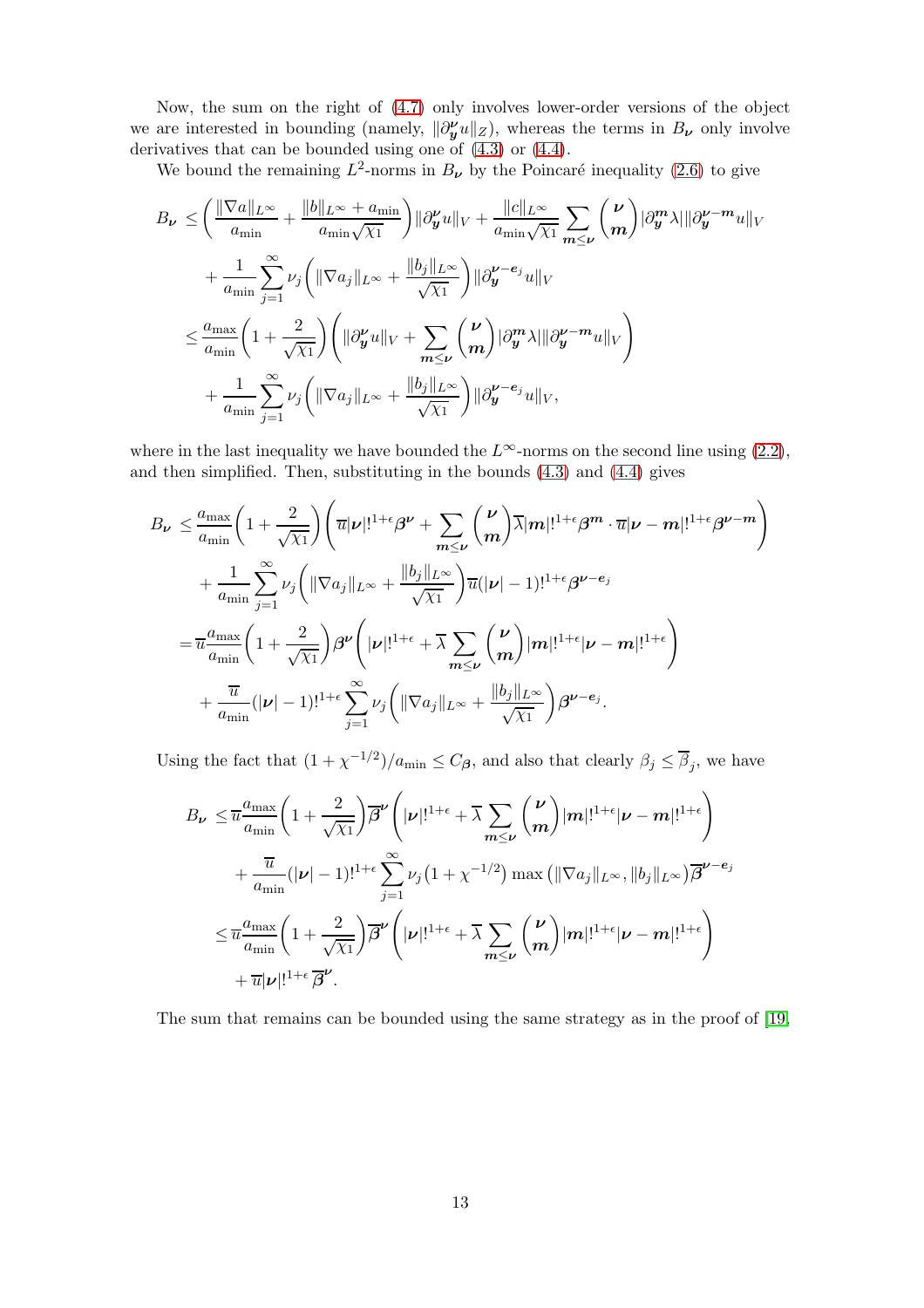Lemma 3.4], as follows

$$
\sum_{m\leq \nu} {\nu \choose m} |m|!^{1+\epsilon} |\nu-m|!^{1+\epsilon} = 2|\nu|!^{1+\epsilon} + \sum_{k=1}^{|\nu|-1} k!^{1+\epsilon} (|\nu|-k)!^{1+\epsilon} \sum_{m\leq \nu, |m|=k} {\nu \choose m}
$$

$$
= 2|\nu|!^{1+\epsilon} + \sum_{k=1}^{|\nu|-1} k!^{1+\epsilon} (|\nu|-k)!^{1+\epsilon} {\nu \choose k}
$$

$$
= |\nu|!^{1+\epsilon} \left(2 + \sum_{k=1}^{|\nu|-1} {\nu \choose k}^{-\epsilon} \right)
$$

$$
\leq |\nu|!^{1+\epsilon} \left(2 + \frac{2^{1-\epsilon}}{1-2^{-\epsilon}} \left(\frac{e^2}{\sqrt{2\pi}}\right)^{\epsilon}\right).
$$
(4.8)

where for the inequality on the last line we have used [\[19,](#page-24-4) Lemma 3.3].

Hence,  $B_{\nu}$  is bounded above by

<span id="page-13-1"></span>
$$
B_{\nu} \leq C_B |\nu|!^{1+\epsilon} \overline{\beta}^{\nu},
$$

where

$$
C_B := \overline{u} \left[ \frac{a_{\max}}{a_{\min}} \left( 1 + \frac{2}{\sqrt{\chi_1}} \right) \left( 1 + \overline{\lambda} (2 + C_{\epsilon}) \right) + 1 \right] < \infty
$$

is clearly independent of  $y$  and  $\nu$ .

Now we can bound the recursive formula [\(4.7\)](#page-11-0) using the bound above on  $B_{\nu}$ , which gives

$$
\|\partial_{\boldsymbol{y}}^{\boldsymbol{\nu}}u\|_{Z} \leq \sum_{j=1}^{\infty} \nu_{j} \overline{\beta}_{j} \|\partial_{\boldsymbol{y}}^{\boldsymbol{\nu}-\boldsymbol{e}_{j}}u\|_{Z} + C_{B}|\boldsymbol{\nu}|!^{1+\epsilon} \overline{\boldsymbol{\beta}}^{\boldsymbol{\nu}}.
$$

Finally, by [\[11,](#page-24-8) Lemma 4] we can bound this above by

$$
\begin{aligned}\n\|\partial_y^{\nu}u\|_{Z} &\leq \sum_{m\leq \nu} \binom{\nu}{m} |m|! \overline{\beta}^m C_B |\nu - m|!^{1+\epsilon} \overline{\beta}^{\nu - m} \\
&= C_B \overline{\beta}^{\nu} \sum_{m\leq \nu} \binom{\nu}{m} |m|! |\nu - m|!^{1+\epsilon} \leq C_B (2+C_{\epsilon}) |\nu|!^{1+\epsilon} \overline{\beta}^{\nu},\n\end{aligned}
$$

where to obtain the final result we have again used [\(4.8\)](#page-13-1).

 $\Box$ 

### <span id="page-13-0"></span>5 Error analysis

We now provide a rigorous analysis of the error for  $(3.1)$ , which we do by verifying the assumptions from Theorems [3.1](#page-8-0) and [3.2.](#page-9-0)

Recall that we use the shorthand  $\lambda_{\ell} := \lambda_{h_{\ell}, s_{\ell}}$  for the dimension-truncated FE approximation of the minimal eigenvalue on level  $\ell$ , whereas  $\lambda_s$  denotes the minimal eigenvalue of the dimension-truncated version of the continuous EVP [\(2.9\)](#page-4-1). The bias (the first term) in [\(3.3\)](#page-8-2) can be bounded by the triangle inequality to give

$$
|\mathbb{E}_{\boldsymbol{y}}[\lambda-\lambda_{h_L,s_L}]|\,\leq\,|\mathbb{E}_{\boldsymbol{y}}[\lambda-\lambda_{s_L}]|+|\mathbb{E}_{\boldsymbol{y}}[\lambda_{s_L}-\lambda_{h_L,s_L}]|,
$$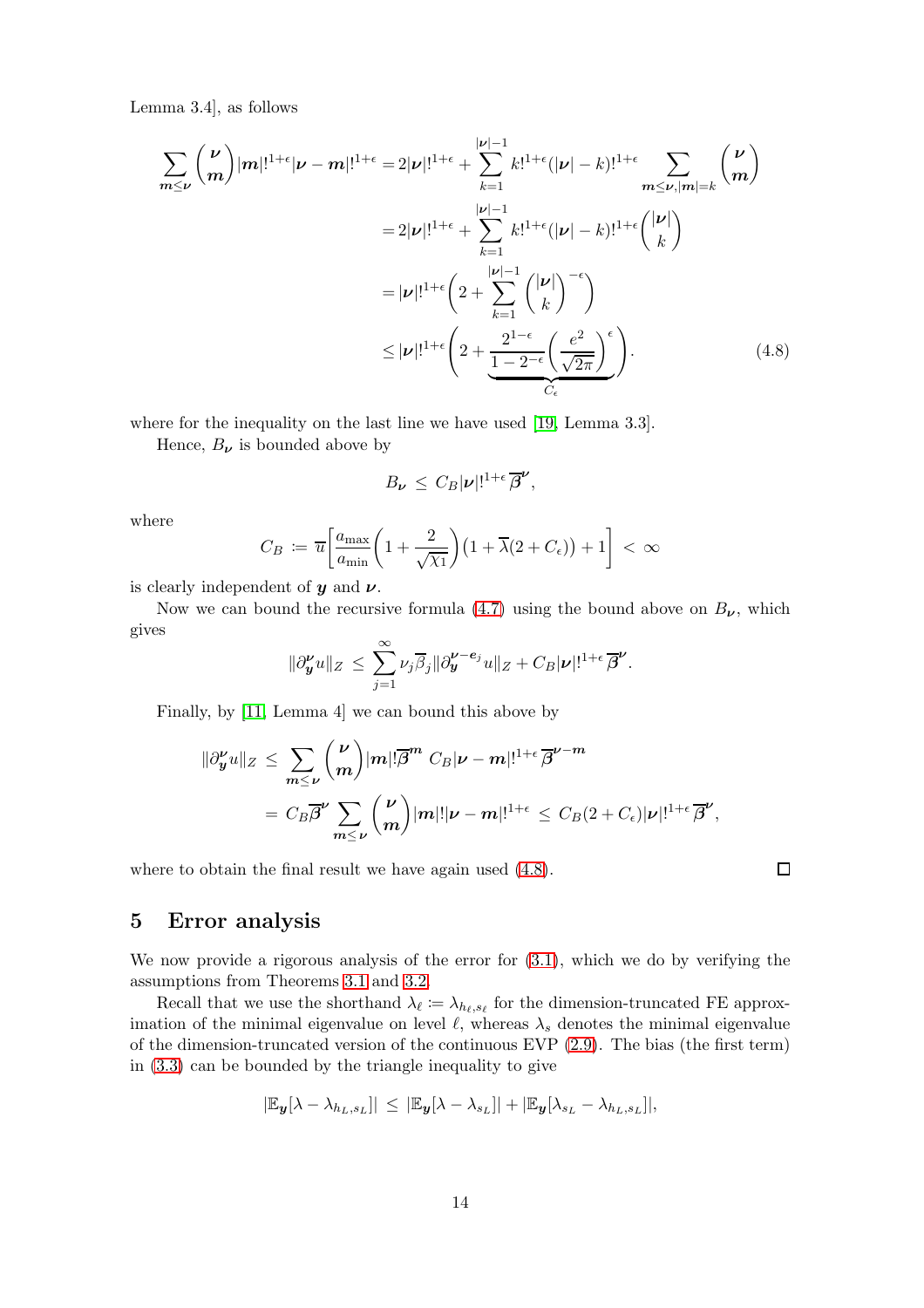and similarly for the eigenfunction. Now, both terms on the right can be bounded above using the results from the single level algorithm. Explicitly, for  $\mathcal{G} \in H^{-1+t}(D)$  with  $t \in [0, 1]$  using Theorem 4.1 from [\[19\]](#page-24-4) and then Theorem [2.2](#page-5-3) gives the bounds

<span id="page-14-0"></span>
$$
|\mathbb{E}_{\mathbf{y}}[\lambda - \lambda_L]| \lesssim s_L^{-2/p+1} + h_L^2,
$$
\n(5.1)

<span id="page-14-1"></span>
$$
|\mathbb{E}_{\mathbf{y}}[\mathcal{G}(u - u_L)]| \lesssim s_L^{-2/p+1} + h_L^{1+t},\tag{5.2}
$$

with constants independent of  $s<sub>L</sub>$  and  $h<sub>L</sub>$ . That is, we have verified Assumptions M1 from both Theorems [3.1](#page-8-0) and [3.2](#page-9-0) with  $\alpha_{\lambda} = 2$ ,  $\alpha_{\mathcal{G}} = 1 + t$  and  $\alpha' = 2/p - 1$ .

For the variance terms on each level in [\(3.3\)](#page-8-2) (alternatively to verify Assumption M2), we must study the QMC error of the differences  $\lambda_{\ell} - \lambda_{\ell-1}$ . Since  $\lambda_{\ell} - \lambda_{\ell-1} \in \mathcal{W}_{s_{\ell}, \gamma}$  for all  $\ell = 0, 1, 2, \ldots, L$  and each QMC rule  $Q_{\ell}$  uses CBC-constructed generating vector  $z_{\ell}$ , by [\(2.22\)](#page-7-0) we have the upper bound

<span id="page-14-2"></span>
$$
\mathbb{V}_{\mathbf{\Delta}}[Q_{\ell}(\lambda_{\ell}-\lambda_{\ell-1})] \leq \frac{C_{\eta,\ell}^2}{\varphi(N_{\ell})^{1/\xi}} \|\lambda_{\ell}-\lambda_{\ell-1}\|_{\mathcal{W}_{s_{\ell},\gamma}}^2 \quad \text{for all } \xi \in (1/2,1]. \tag{5.3}
$$

Thus, in Assumption M2 we can take  $\eta = 1/\xi \in [1, 2)$ , and for the other parameters we must study the norm of the difference on each level.

By the triangle inequality, we can separate truncation and FE components of the error

$$
\|\lambda_{\ell} - \lambda_{\ell-1}\|_{\mathcal{W}_{s_{\ell},\gamma}}\n\leq \|\lambda_{s_{\ell}} - \lambda_{s_{\ell-1}}\|_{\mathcal{W}_{s_{\ell},\gamma}} + \|\lambda_{s_{\ell}} - \lambda_{h_{\ell},s_{\ell}}\|_{\mathcal{W}_{s_{\ell},\gamma}} + \|\lambda_{s_{\ell-1}} - \lambda_{h_{\ell-1},s_{\ell-1}}\|_{\mathcal{W}_{s_{\ell-1},\gamma}},\n\tag{5.4}
$$

which will be handled separately in the subsections that follow.

The key ingredient in the error analysis are the bounds of the derivatives of the minimal eigenvalue and its eigenfunction that were given in Section [4.](#page-9-2)

#### <span id="page-14-3"></span>5.1 Estimating the FE error

As a first step towards bounding the FE errors in the  $\mathcal{W}_{s,\gamma}$ -norm, we bound their derivatives with respect to  $y$ , which are given below in Theorem [5.4.](#page-16-0) The bulk of the work to bound the FE error in  $W_{s,\gamma}$  is dedicated to proving these regularity bounds. As in Theorem [4.1](#page-10-0) we also present bounds on higher-order mixed derivatives instead of simply the mixed first derivatives required in the  $\mathcal{W}_{s,\gamma}$  norm.

The strategy for proving these bounds is similar to the proof [\[19,](#page-24-4) Lemma 3.4]: we differentiate variational equations involving the errors to obtain a recursive formula for each of the eigenvalue and eigenfunction errors, and then prove the bounds by induction on the cardinality of  $|\nu|$ . Once we have proved the bound for the eigenfunction in [\(5.11\)](#page-16-1), the result for any functional  $\mathcal{G}(u(\mathbf{y}))$  in [\(5.12\)](#page-16-2) follows by a duality argument. Throughout the proofs in this section we will omit the  $x$  and  $y$  dependence. Note also that throughout we must explicitly track the constants to ensure that they are independent of  $y$  and  $h$ , but also to make sure that in both of the inductive steps the constants are not growing, since this could interfere with the summability of  $\beta$ . Also, the results in this section are all shown for h sufficiently small, where here *sufficiently small* means that the FE eigenvalues resolve the spectral gap. Explicitly, we assume that  $h \leq \overline{h}$  (see [\(2.14\)](#page-5-4) and [\(2.15\)](#page-5-2)) for some  $\overline{h} > 0$  that is independent of y. This ensures that the condition that h is sufficiently small (i.e.,  $h \leq \overline{h}$ ) is also independent of y.

We begin by studying the derivative of the difference between the eigenfunction and its projection  $\mathcal{P}_h u(\mathbf{y})$  onto  $V_h$ , which is not equal to the FE eigenfunction  $u_h(\mathbf{y})$ , but is easier to handle.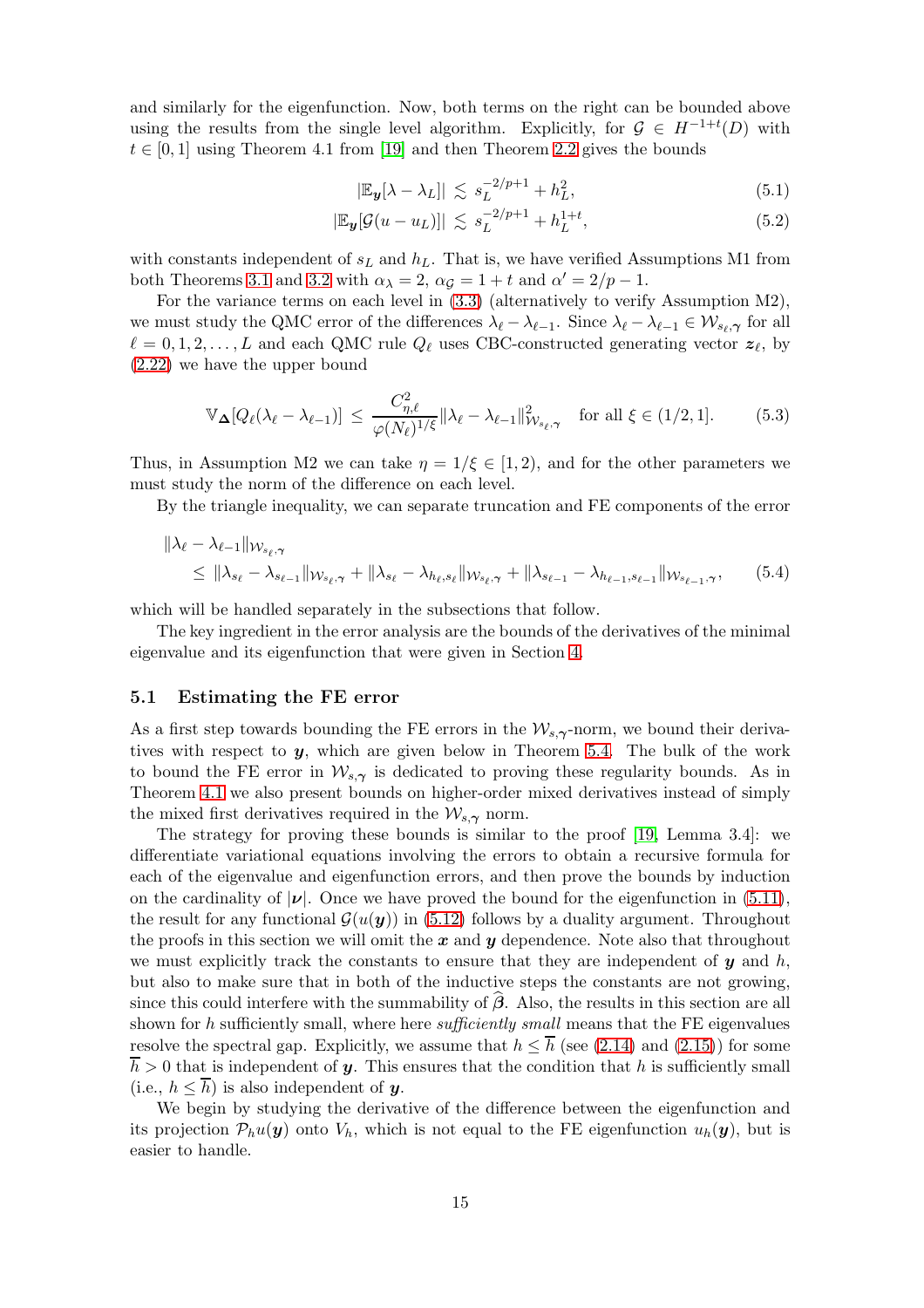**Lemma 5.1.** Let  $v \in \mathcal{F}$  be a multi-index, let  $h > 0$  be sufficiently small and suppose that Assumption [A1](#page-2-1) holds. Then

<span id="page-15-5"></span>
$$
\|\partial_{\boldsymbol{y}}^{\boldsymbol{\nu}}u - \mathcal{P}_h \partial_{\boldsymbol{y}}^{\boldsymbol{\nu}}u\|_V \le C_{\mathcal{P}} h|\boldsymbol{\nu}|!^{1+\epsilon} \overline{\beta}^{\boldsymbol{\nu}},\tag{5.5}
$$

where  $\overline{\beta}$  is as defined in [\(4.2\)](#page-10-4), and  $C_{\mathcal{P}}$  is independent of **y**, h and **v**.

*Proof.* Using the equivalence of the V-norm and the induced  $\mathcal{A}$ -norm in [\(2.7\)](#page-4-2), along with the  $\mathcal{A}$ -orthogonality of the projection and the best approximation property [\(2.18\)](#page-6-4), we get

$$
\|\partial_{\boldsymbol{y}}^{\boldsymbol{\nu}}u - \mathcal{P}_{h}\partial_{\boldsymbol{y}}^{\boldsymbol{\nu}}u\|_{V} \leq \sqrt{\frac{a_{\max}}{a_{\min}}\left(1 + \frac{1}{\chi_{1}}\right)} \inf_{v_{h} \in V_{h}} \|\partial_{\boldsymbol{y}}^{\boldsymbol{\nu}}u - v_{h}\|_{V}
$$
  

$$
\leq \sqrt{\frac{a_{\max}}{a_{\min}}\left(1 + \frac{1}{\chi_{1}}\right)} Ch\|\partial_{\boldsymbol{y}}^{\boldsymbol{\nu}}u\|_{Z} \leq C_{\mathcal{P}}h|\boldsymbol{\nu}|!^{1 + \epsilon}\overline{\boldsymbol{\beta}}^{\boldsymbol{\nu}},
$$

where for the last inequality we have used the bound [\(4.5\)](#page-10-1). The final constant  $C_{\mathcal{P}}$  is independent of  $y$ , h and also  $\nu$ .  $\Box$ 

The three recursive formulae presented in the next two lemmas are the key to the induction proof to bound the derivatives of the FE error. The general strategy is to differentiate variational equations involving the FE errors. However, the proofs are quite long and technical, and as such are deferred to the Appendix.

<span id="page-15-3"></span>**Lemma 5.2.** Let  $v \in \mathcal{F}$  be a multi-index, let  $h > 0$  be sufficiently small and suppose that Assumption [A1](#page-2-1) holds. Then for all  $y \in \Omega$  the following two recursive bounds hold

<span id="page-15-1"></span><span id="page-15-0"></span>
$$
|\partial_{\mathbf{y}}^{\nu}(\lambda - \lambda_{h})| \leq C_{I} \left( h|\nu|!\overline{\beta}^{\nu} + \sum_{j=1}^{\infty} \nu_{j}\beta_{j}||\partial_{\mathbf{y}}^{\nu - e_{j}}(u - u_{h})||_{V} + \sum_{\substack{\mathbf{0} \neq \mathbf{m} \leq \nu \\ \mathbf{m} \neq \nu}} \binom{\nu}{m} |m|!^{1 + \epsilon} \beta^{m} \left[ ||\partial_{\mathbf{y}}^{\nu - m}(u - u_{h})||_{V} + |\partial_{\mathbf{y}}^{\nu - m}(\lambda - \lambda_{h})| \right] \right), \tag{5.6}
$$

and

$$
|\partial_{\mathbf{y}}^{\nu}(\lambda - \lambda_{h})| \leq C_{\mathrm{II}} \Bigg(\sum_{m \leq \nu} {\nu \choose m} ||\partial_{\mathbf{y}}^{\nu - m}(u - u_{h})||_{V} ||\partial_{\mathbf{y}}^{m}(u - u_{h})||_{V} + \sum_{j=1}^{\infty} \sum_{m \leq \nu - e_{j}} \nu_{j} {\nu - e_{j} \choose m} \beta_{j} ||\partial_{\mathbf{y}}^{\nu - e_{j} - m}(u - u_{h})||_{V} ||\partial_{\mathbf{y}}^{m}(u - u_{h})||_{V} + \sum_{m \leq \nu} \sum_{k \leq m} {\nu \choose m} {\binom{m}{k}} |\nu - m|!^{1 + \epsilon} \beta^{\nu - m} ||\partial_{\mathbf{y}}^{m - k}(u - u_{h})||_{V} ||\partial_{\mathbf{y}}^{k}(u - u_{h})||_{V} \Bigg), \qquad (5.7)
$$

where  $\beta$ ,  $\beta$  are defined in [\(4.1\)](#page-10-5), [\(4.2\)](#page-10-4), respectively, and  $C_I$ ,  $C_{II}$  are independent of **y**, h and  $\nu$ .

<span id="page-15-4"></span>**Lemma 5.3.** Let  $v \in \mathcal{F}$  be a multi-index, let  $h > 0$  be sufficiently small and suppose that Assumption [A1](#page-2-1) holds. Then, for all  $y \in \Omega$ ,

<span id="page-15-2"></span>
$$
\|\partial_{\mathbf{y}}^{\mathbf{\nu}}(u-u_h)\|_{V} \leq C_{\text{III}}\left(h|\mathbf{\nu}|!^{1+\epsilon}\overline{\beta}^{\mathbf{\nu}} + \sum_{j=1}^{\infty} \nu_j \beta_j \|\partial_{\mathbf{y}}^{\mathbf{\nu}-\mathbf{e}_j}(u-u_h)\|_{V} \right) + \sum_{\substack{\mathbf{0}\neq \mathbf{m}\leq \mathbf{\nu} \\ \mathbf{m}\neq \mathbf{\nu}}} \binom{\mathbf{\nu}}{\mathbf{m}} |\mathbf{m}|^{1+\epsilon} \beta^{\mathbf{m}} \Big[\|\partial_{\mathbf{y}}^{\mathbf{\nu}-\mathbf{m}}(u-u_h)\|_{V} + |\partial_{\mathbf{y}}^{\mathbf{\nu}-\mathbf{m}}(\lambda-\lambda_h)|\Big]\Big],\tag{5.8}
$$

where  $\beta$ ,  $\overline{\beta}$  are defined in [\(4.1\)](#page-10-5), [\(4.2\)](#page-10-4), respectively, and C<sub>III</sub> is independent of **y**, h and  $\nu$ .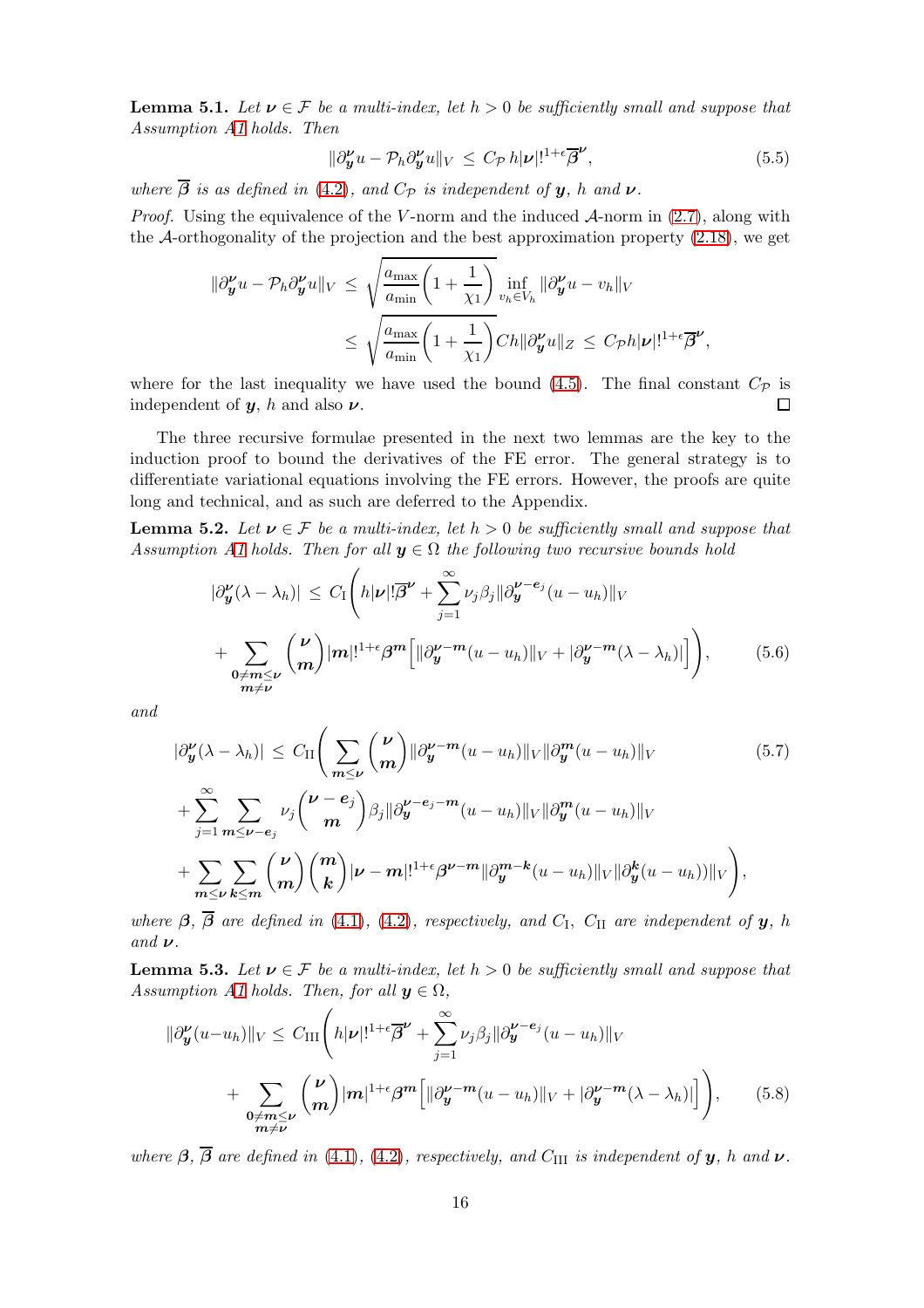The astute reader may now ask, why do we need both the bounds [\(5.6\)](#page-15-0) and [\(5.7\)](#page-15-1) on the derivative of the eigenvalue error? The reason is that the upper bound in [\(5.6\)](#page-15-0) depends only on derivatives with order strictly less than  $\nu$ , whereas the bound in [\(5.7\)](#page-15-1) depends on  $\partial_{\mathbf{y}}^{\mathbf{v}}(u - u_h)$ . Hence the inductive step for the *eigenfunction* (see [\(5.11\)](#page-16-1) below) only works with [\(5.6\)](#page-15-0). On the other hand, [\(5.6\)](#page-15-0) cannot be used for the inductive step for the eigenvalue result (see [\(5.10\)](#page-16-3) below), because it will only result in a bound of order  $\mathcal{O}(h)$ . Hence, the second bound [\(5.7\)](#page-15-1) is required to maintain the optimal rate of  $\mathcal{O}(h^2)$ for the eigenvalue error.

We now have the necessary ingredients to prove the following bounds on the derivatives of the FE error.

<span id="page-16-0"></span>**Theorem 5.4.** Let  $v \in \mathcal{F}$  be a multi-index, let  $h > 0$  be sufficiently small and suppose that Assumption [A1](#page-2-1) holds. Define the sequence  $\boldsymbol{\beta} = (\beta_j)_{j \in \mathbb{N}}$  by

<span id="page-16-4"></span>
$$
\widehat{\beta}_j \coloneqq \widehat{C}_{\beta} \max\left( \|a_j\|_{L^{\infty}}, \|b_j\|_{L^{\infty}}, \|\nabla a_j\|_{L^{\infty}} \right),\tag{5.9}
$$

for  $C_{\boldsymbol{\beta}}$  independent of  $\boldsymbol{y}$ , h and j. Then

<span id="page-16-3"></span><span id="page-16-1"></span>
$$
\left|\partial_{\boldsymbol{y}}^{\boldsymbol{\nu}}\left[\lambda(\boldsymbol{y})-\lambda_{h}(\boldsymbol{y})\right]\right| \leq C_{1} |\boldsymbol{\nu}|!^{1+\epsilon} \widehat{\boldsymbol{\beta}}^{\boldsymbol{\nu}} h^{2},\tag{5.10}
$$

$$
\|\partial_{\boldsymbol{y}}^{\boldsymbol{\nu}}\big[u(\boldsymbol{y})-u_h(\boldsymbol{y})\big]\|_V \leq C_2 |\boldsymbol{\nu}|^{1+\epsilon} \widehat{\boldsymbol{\beta}}^{\boldsymbol{\nu}} h,\tag{5.11}
$$

and for  $\mathcal{G} \in H^{-1+t}(D)$ 

k∂

<span id="page-16-2"></span>
$$
\left|\partial_{\boldsymbol{y}}^{\boldsymbol{\nu}}\mathcal{G}(u(\boldsymbol{y})-u_h(\boldsymbol{y}))\right| \leq C_3 |\boldsymbol{\nu}|!^{1+\epsilon} \widehat{\boldsymbol{\beta}}^{\boldsymbol{\nu}} h^{1+t}, \tag{5.12}
$$

with  $C_1, C_2, C_3$  all independent of  $y$ , h and  $\nu$ .

*Proof.* Throughout we use the convention that  $0! = 1$ . Then, due to the error bound  $(2.11)$ for the FE eigenvalue error, the base case of the induction  $(\nu = 0)$  for the eigenvalue result  $(5.10)$  holds provided  $C_1 \leq C_{\lambda}$ . Thus, let

<span id="page-16-5"></span>
$$
C_1 := \max\left\{C_{\lambda}, \ C_{\text{II}}C_u^2(2 + C_{\epsilon})(4 + C_{\epsilon})\right\}.
$$
 (5.13)

Similarly, defining  $C_2 = C_u$  the base case of the induction for [\(5.11\)](#page-16-1) also clearly holds due to [\(2.12\)](#page-5-5).

For the inductive step, let  $\nu$  be such that  $|\nu| > 1$  and assume that [\(5.10\)](#page-16-3) and [\(5.11\)](#page-16-1) hold for all **m** with  $|m| < |\nu|$ . Now, since the recursive bound for the eigenvalue [\(5.7\)](#page-15-1) still depends on a term of order  $\nu$ , whereas the recursive bound for the eigenfunction [\(5.8\)](#page-15-2) only depends on strictly lower order terms, for our inductive step to work we first prove the result  $(5.11)$  for the eigenfunction, before proving the result  $(5.10)$  for the eigenvalue.

Substituting the induction assumptions [\(5.10\)](#page-16-3) and [\(5.11\)](#page-16-1) for  $|m| < |\nu|$  into [\(5.8\)](#page-15-2) gives

$$
\begin{split} |\partial_{\boldsymbol{y}}^{\nu}(u-u_h)||_V &\leq C_{\text{III}} \Bigg( |\nu|!^{1+\epsilon} \overline{\beta}^{\nu} h + \sum_{j=1}^{\infty} \nu_j \beta_j C_2 (|\nu|-1)!^{1+\epsilon} \widehat{\beta}^{\nu-e_j} h \\ &+ \sum_{\substack{\mathbf{0}\neq \mathbf{m}\leq \nu \\ \mathbf{m}\neq \nu}} \binom{\nu}{\mathbf{m}} |\nu-\mathbf{m}|!^{1+\epsilon} |\mathbf{m}|!^{1+\epsilon} (C_2 + C_1 \overline{h}) \widehat{\beta}^{\nu-\mathbf{m}} h \Bigg) \\ &\leq \widehat{\beta}^{\nu} h \, C_{\text{III}} \Bigg( \Bigg[ \left( \frac{C_{\beta}}{\widehat{C}_{\beta}} \right)^{|\nu|} + \frac{C_2 C_{\beta}}{\widehat{C}_{\beta}} \Bigg] |\nu|!^{1+\epsilon} \\ &+ \sum_{\substack{\mathbf{0}\neq \mathbf{m}\leq \nu \\ \mathbf{m}\neq \nu}} \binom{\nu}{\mathbf{m}} |\nu-\mathbf{m}|!^{1+\epsilon} |\mathbf{m}|!^{1+\epsilon} (C_1 \overline{h} + C_2) \left( \frac{C_{\beta}}{\widehat{C}_{\beta}} \right)^{|\mathbf{m}|} \Bigg) \end{split}
$$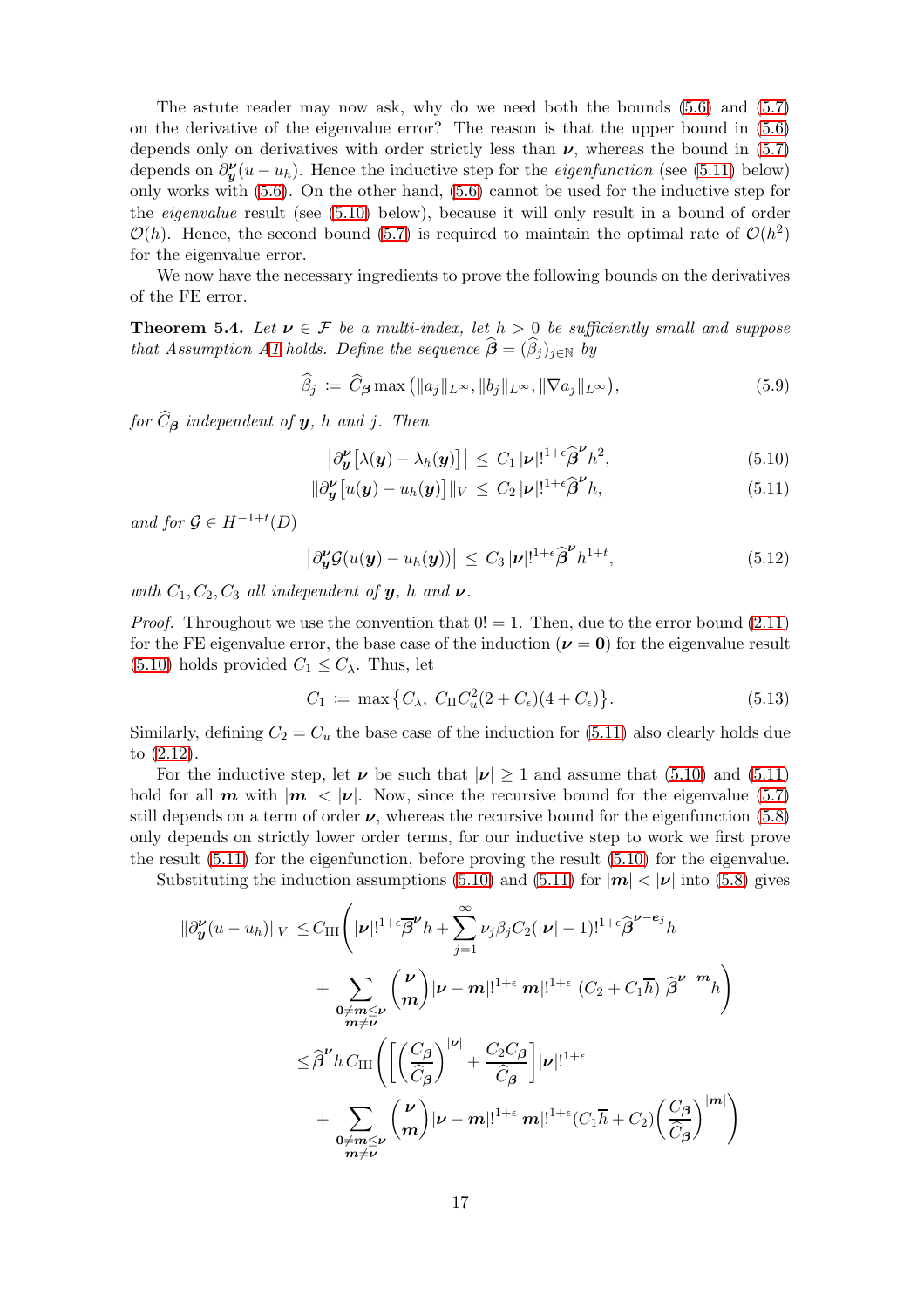where we have rescaled each product by using the definitions of  $\beta$ ,  $\overline{\beta}$  and  $\hat{\beta}$  in [\(4.1\)](#page-10-5), [\(4.2\)](#page-10-4) and [\(5.9\)](#page-16-4). The constants can be simplified by defining

<span id="page-17-0"></span>
$$
\widehat{C}_{\beta} := \frac{1}{C_2} C_{\beta} \max(1, C_{\text{III}}) \left[ 1 + C_2 + C_{\epsilon} (C_1 \overline{h} + C_2) \right],\tag{5.14}
$$

which is independent of y, h and  $\nu$ . This guarantees that  $C_{\beta}/C_{\beta} \leq 1$ , and thus since  $|m|, |\nu - m| \geq 1$ , we have the bound

$$
\|\partial_{\mathbf{y}}^{\nu}(u-u_{h})\|_{V} \n\leq \widehat{\beta}^{\nu} h C_{\text{III}} \frac{C_{\beta}}{\widehat{C}_{\beta}} \bigg( (1+C_{2})|\nu|!^{1+\epsilon} + (C_{1}\overline{h}+C_{2}) \sum_{\substack{\mathbf{0}\neq \mathbf{m}\leq \nu \\ \mathbf{m}\neq \nu}} \binom{\nu}{\mathbf{m}} |\nu-\mathbf{m}|!^{1+\epsilon}|\mathbf{m}|!^{1+\epsilon} \bigg) \n\leq C_{\text{III}} \frac{C_{\beta}}{\widehat{C}_{\beta}} \big[ 1 + C_{2} + C_{\epsilon}(C_{1}\overline{h}+C_{2}) \big] |\nu|!^{1+\epsilon} \widehat{\beta}^{\nu} h \leq C_{2} |\nu|!^{1+\epsilon} \widehat{\beta}^{\nu} h,
$$

where we have used [\[19,](#page-24-4) Lemma 3.3] to bound the sum from above by  $C_{\epsilon}|\nu|!^{1+\epsilon}$  (see also  $(4.8)$ , as well as  $(5.14)$  to give the final result.

For the inductive step for the eigenvalue, we substitute the result [\(5.11\)](#page-16-1), which has just been shown to hold for all multi-indices of order up to and including  $|\nu|$ , into [\(5.7\)](#page-15-1) and then simplify, to give

$$
\begin{aligned} |\partial_{\boldsymbol{y}}^{\boldsymbol{\nu}}(\lambda-\lambda_h)|\,\leq &\,C_{\mathrm{II}}(C_2)^2\widehat{\boldsymbol{\beta}}^{\boldsymbol{\nu}}h^2\Bigg(\sum_{\boldsymbol{m}\leq \boldsymbol{\nu}}\binom{\boldsymbol{\nu}}{\boldsymbol{m}}|\boldsymbol{\nu}-\boldsymbol{m}|!^{1+\epsilon}|\boldsymbol{m}|!^{1+\epsilon} \\ &+\sum_{j=1}^{\infty}\nu_j\sum_{\boldsymbol{m}\leq \boldsymbol{\nu}-\boldsymbol{e}_j}\binom{\boldsymbol{\nu}-\boldsymbol{e}_j}{\boldsymbol{m}}|\boldsymbol{\nu}-\boldsymbol{e}_j-\boldsymbol{m}|!^{1+\epsilon}|\boldsymbol{m}|!^{1+\epsilon} \\ &+\sum_{\boldsymbol{m}\leq \boldsymbol{\nu}}\binom{\boldsymbol{\nu}}{\boldsymbol{m}}|\boldsymbol{\nu}-\boldsymbol{m}|!^{1+\epsilon}\sum_{\boldsymbol{k}\leq \boldsymbol{m}}\binom{\boldsymbol{m}}{\boldsymbol{k}}|\boldsymbol{m}-\boldsymbol{k}|!^{1+\epsilon}|\boldsymbol{k}|!^{1+\epsilon}\Bigg), \end{aligned}
$$

where we have used the fact that  $\beta_j \leq \beta_j$ . The sums can again be bounded using [\(4.8\)](#page-13-1) (using it twice for the double sum on the last line), to give

$$
|\partial_{\mathbf{y}}^{\mathbf{\nu}}(\lambda-\lambda_h)| \leq C_{\mathrm{II}}(C_2)^2 \widehat{\boldsymbol{\beta}}^{\mathbf{\nu}} h^2 (2+C_{\epsilon})(4+C_{\epsilon}) |\mathbf{\nu}|!^{1+\epsilon},
$$

which, with  $C_1$  as defined in [\(5.13\)](#page-16-5) and  $C_2 = C_u$ , gives our desired result [\(5.10\)](#page-16-3).

The final result for the derivative of the error of the linear functional  $\mathcal{G}(u)$  [\(5.12\)](#page-16-2) follows by considering the same dual problem (A.16) as in [\[19\]](#page-24-4). But instead, here we let  $w = \partial_{\mathbf{y}}^{\mathbf{v}}(u - u_h)$ , and then use the upper bound [\(5.11\)](#page-16-1) in the last step.  $\Box$ 

We can now simply substitute these bounds on the derivatives of the FE error into [\(5.4\)](#page-14-1), in order to bound the FE component of the error. For the second and third term in [\(5.4\)](#page-14-1), in the case of the eigenvalue, this gives

<span id="page-17-1"></span>
$$
\|\lambda_s(\boldsymbol{y}) - \lambda_{h,s}(\boldsymbol{y})\|_{\mathcal{W}_{s,\boldsymbol{\gamma}}} \leq h^2 \Biggl(C_1^2 \sum_{\mathfrak{u} \subseteq \{1:s\}} \frac{|\mathfrak{u}|!^{2(1+\epsilon)}}{\gamma_{\mathfrak{u}}} \prod_{j \in \mathfrak{u}} \widehat{\beta}_j^2\Biggr)^{1/2}.
$$
 (5.15)

Similar results hold for  $u(\mathbf{y})$  and  $\mathcal{G}(u(\mathbf{y}))$ .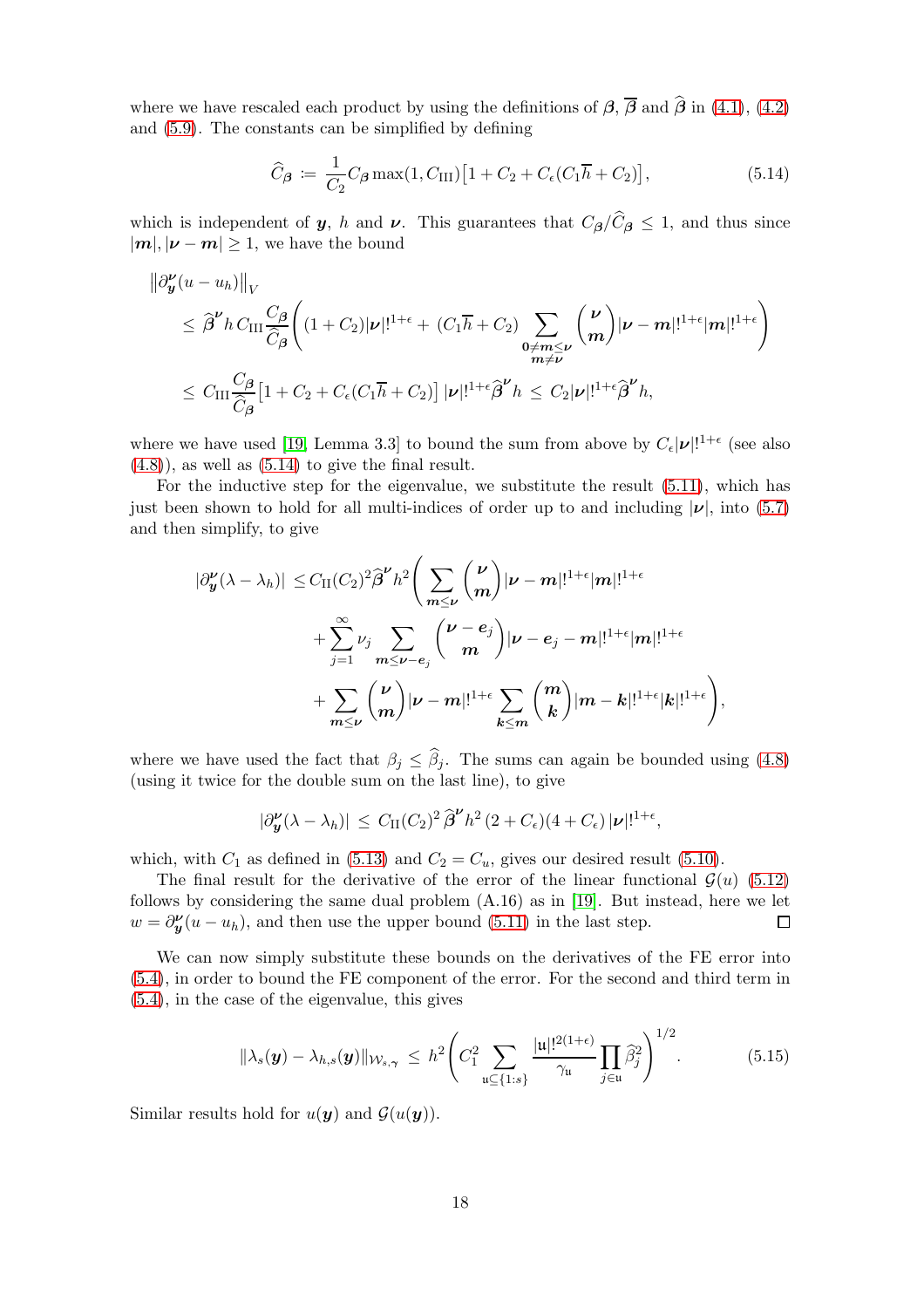To ensure that the constant on the RHS of [\(5.15\)](#page-17-1), and the constants in the bounds that follow, are independent of the dimension, for  $\xi \in (\frac{1}{2})$  $\frac{1}{2}$ , 1] to be specified later, we will choose the weights  $\gamma$  by

<span id="page-18-0"></span>
$$
\gamma_j = \max(\widehat{\beta}_j, \beta_j^{p/q}), \qquad \gamma_{\mathfrak{u}} = \left( (|\mathfrak{u}| + 3)!^{2(1+\epsilon)} \prod_{j \in \mathfrak{u}} \frac{(2\pi^2)^{\xi}}{2\zeta(2\xi)} \gamma_j^2 \right)^{1/(1+\xi)}, \tag{5.16}
$$

where p, q are the summability parameters from Assumption [A1](#page-2-1)[.3,](#page-3-2) so that  $(\gamma_j)_{j\in\mathbb{N}}\in\ell^q(\mathbb{R})$ .

#### 5.2 Estimating the truncation error

It remains to estimate the first term in  $(5.4)$  — the truncation error.

<span id="page-18-4"></span>**Theorem 5.5.** Suppose that Assumption [A1](#page-2-1) holds and let  $s, \tilde{s} \in \mathbb{N}$  with  $s > \tilde{s}$ . Additionally, suppose that the weights  $\gamma$  are given by [\(5.16\)](#page-18-0), then

<span id="page-18-3"></span>
$$
\|\lambda_s - \lambda_{\widetilde{s}}\|_{\mathcal{W}_{s,\gamma}} \lesssim \widetilde{s}^{-1/p+1/q} \Bigg( \sum_{\mathfrak{u} \subseteq \{1:\widetilde{s}\}} \frac{(|\mathfrak{u}|+3)!^{2(1+\epsilon)}}{\gamma_{\mathfrak{u}}} \prod_{j \in \mathfrak{u}} \beta_j^2 \Bigg)^{1/2},\tag{5.17}
$$

with the constant independent of  $\tilde{s}$  and s.

*Proof.* Since  $\lambda_s$  is analytic we can expand it as a Taylor series about **0** in the variables  ${y_{\tilde{s}+1}, \ldots, y_s}$ :

$$
\lambda_s(\boldsymbol{y}_s) \,=\, \lambda_s(\boldsymbol{y}_{\widetilde{s}};\boldsymbol{0}) + \sum_{i=\widetilde{s}+1}^s y_i \int_0^1 \frac{\partial}{\partial y_i} \lambda_s(\boldsymbol{y}_{\widetilde{s}};\boldsymbol{t}\boldsymbol{y}_{\{\widetilde{s}+1:s\}}) \,\mathrm{d}\boldsymbol{t},
$$

where we use the notation  $y_s = (y_1, y_2, \ldots, y_s), (y_{\tilde{s}}; 0) = (y_1, y_2, \ldots, y_{\tilde{s}}, 0, \ldots, 0)$  and  $(\bm{y}_{\widetilde{s}}; t\bm{y}_{\{\widetilde{s}+1:s\}}) = (y_1, y_2, \ldots, y_{\widetilde{s}}, ty_{\widetilde{s}+1}, ty_{\widetilde{s}+2}, \ldots, ty_s).$ 

Since  $\lambda_{\widetilde{\delta}}(\bm{y}_{\widetilde{\delta}}) = \lambda_s(\bm{y}_{\widetilde{\delta}}; \bm{0})$  (this is simply different notation for the same object), this can be rearranged to give

<span id="page-18-1"></span>
$$
\lambda_s(\boldsymbol{y}_s) - \lambda_{\widetilde{s}}(\boldsymbol{y}_{\widetilde{s}}) = \sum_{i=\widetilde{s}+1}^s y_i \int_0^1 \frac{\partial}{\partial y_i} (\boldsymbol{y}_{\widetilde{s}}; t \boldsymbol{y}_{\{\widetilde{s}+1:s\}}) dt.
$$
 (5.18)

Let  $\mathfrak{u} \subseteq \{1, 2, \ldots, \tilde{s}\},$  then differentiating [\(5.18\)](#page-18-1) with respect to  $y_{\mathfrak{u}}$  gives

$$
\frac{\partial^{|\mathfrak{u}|}}{\partial \mathbf{y}_{\mathfrak{u}}}(\lambda_s(\mathbf{y}_s)-\lambda_{\widetilde{s}}(\mathbf{y}_{\widetilde{s}}))\;=\;\sum_{i=\widetilde{s}+1}^sy_i\int_0^1\frac{\partial^{|\mathfrak{u}|+1}}{\partial \mathbf{y}_{\mathfrak{u}\cup\{i\}}}\lambda_s(\mathbf{y}_{\widetilde{s}};t\mathbf{y}_{\{\widetilde{s}+1:s\}})\;\mathrm{d}t.
$$

Taking the absolute value, using the triangle inequality and the fact that  $|y_j| \leq 1/2$ , we have the upper bound

$$
\left|\frac{\partial^{|{\boldsymbol{u}}|}}{\partial {\boldsymbol{y}}_{{\boldsymbol{u}}}}\big(\lambda_s({\boldsymbol{y}}_s)-\lambda_{\widetilde{s}}({\boldsymbol{y}}_{\widetilde{s}})\big)\right|\,\leq\, \frac{1}{2}\sum_{i=\widetilde{s}+1}^s \int_0^1 \left|\frac{\partial^{|{\boldsymbol{u}}|+1}}{\partial {\boldsymbol{y}}_{\mathfrak{u}\cup\{i\}}}\lambda_s({\boldsymbol{y}}_{\widetilde{s}}; t{\boldsymbol{y}}_{\{\widetilde{s}+1:s\}})\right|\,\mathrm{d} t.
$$

Now, substituting in the upper bound on the derivative of  $\lambda_s$  from [\[19,](#page-24-4) Lemma 3.4, equation  $(3.6)$ ] gives

<span id="page-18-2"></span>
$$
\left| \frac{\partial^{|\mathfrak{u}|}}{\partial \mathbf{y}_{\mathfrak{u}}} (\lambda_s(\mathbf{y}_s) - \lambda_{\widetilde{s}}(\mathbf{y}_{\widetilde{s}})) \right| \leq \frac{\overline{\lambda}}{2} \sum_{i=\widetilde{s}+1}^s (|\mathfrak{u}|+1)^{1+\epsilon} \beta_i \prod_{j \in \mathfrak{u}} \beta_j
$$

$$
= \frac{\overline{\lambda}}{2} \left( \sum_{i=\widetilde{s}+1}^s \beta_i \right) (|\mathfrak{u}|+1)^{1+\epsilon} \prod_{j \in \mathfrak{u}} \beta_j, \tag{5.19}
$$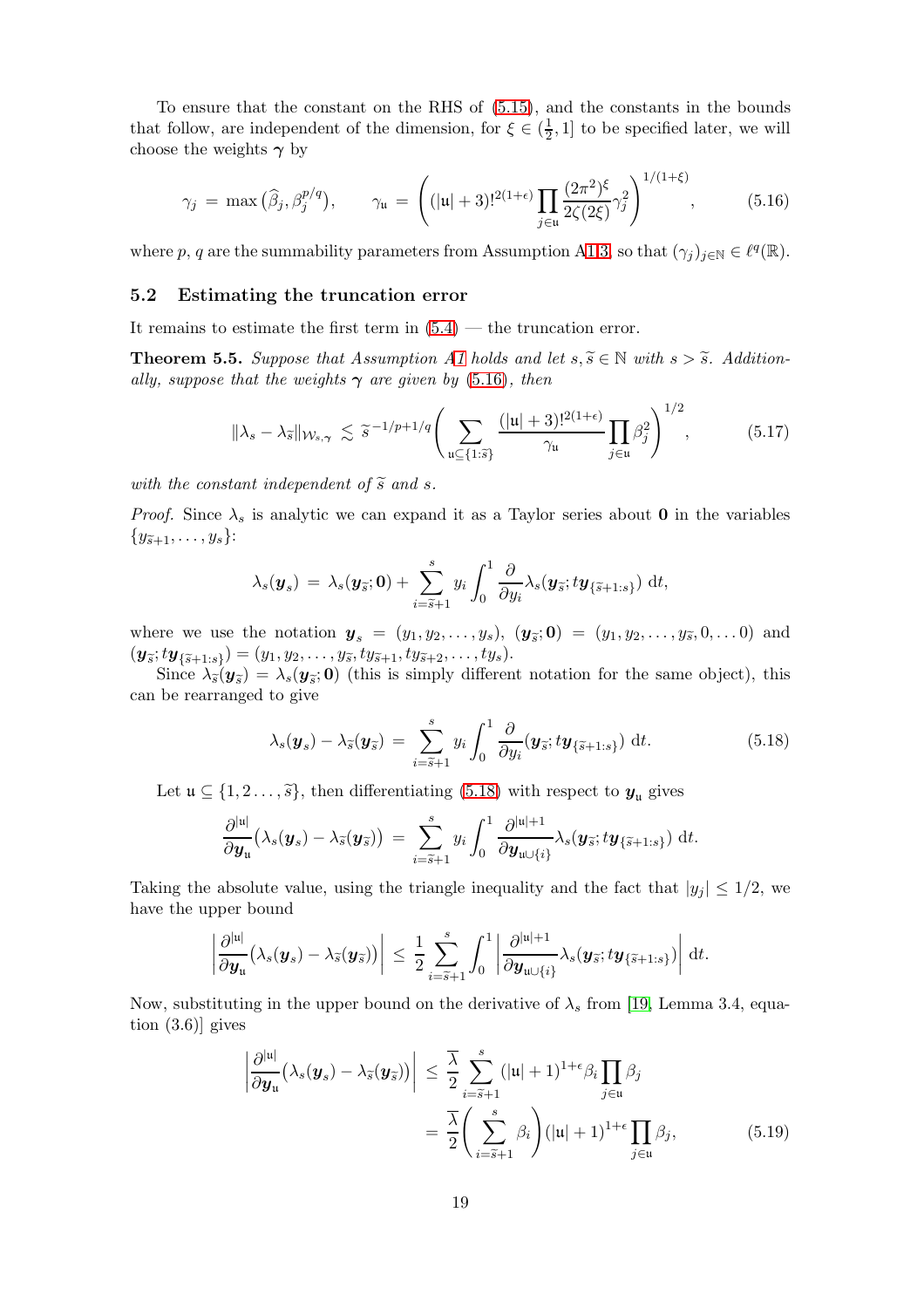with  $\beta_j$  as in [\(4.1\)](#page-10-5).

Letting  $\mathfrak{u} \subseteq \{1, 2, \ldots, s\}$  with  $\mathfrak{u} \cap \{\tilde{s} + 1, \tilde{s} + 2, \ldots, s\} \neq \emptyset$ , the derivative  $\lambda_s - \lambda_{\tilde{s}}$  is simply

<span id="page-19-1"></span>
$$
\left|\frac{\partial^{|u|}}{\partial \boldsymbol{y}_{u}}\left(\lambda_{s}(\boldsymbol{y}_{s})-\lambda_{\widetilde{s}}(\boldsymbol{y}_{\widetilde{s}})\right)\right| = \left|\frac{\partial^{|u|}}{\partial \boldsymbol{y}_{u}}\lambda_{s}(\boldsymbol{y}_{s})\right| \leq \frac{\overline{\lambda}}{2}|u|!^{1+\epsilon}\prod_{j\in u}\beta_{j},\tag{5.20}
$$

where we have again used the upper bound [\[19,](#page-24-4) equation  $(3.6)$ ].

We now bound the norm [\(2.21\)](#page-7-1) of  $\lambda_s - \lambda_{\widetilde{s}}$  in  $\mathcal{W}_{s,\gamma}$ . Splitting the sum over  $\mathfrak{u} \subseteq \{1,2,\ldots\}$ by whether **u** contains any of  $\{\tilde{s}+1, \tilde{s}+2, \ldots, s\}$ , we can write

$$
\begin{aligned}\|\lambda_s-\lambda_{\widetilde{s}}\|_{\mathcal{W}_{s,\boldsymbol{\gamma}}}^2&=\sum_{\mathfrak{u}\subseteq \{1:\widetilde{s}\}}\frac{1}{\gamma_{\mathfrak{u}}}\int_{[-\frac{1}{2},\frac{1}{2}]^{|\mathfrak{u}|}}\bigg(\int_{[-\frac{1}{2},\frac{1}{2}]^{s-|\mathfrak{u}|}}\frac{\partial^{|\mathfrak{u}|}}{\partial y_{\mathfrak{u}}}\big[\lambda_s(\pmb{y}_s)-\lambda_{\widetilde{s}}(\pmb{y}_{\widetilde{s}})\big]\;\mathrm{d}\pmb{y}_{-\mathfrak{u}}\bigg)^2\mathrm{d}\pmb{y}_{\mathfrak{u}}\\&+\sum_{\mathfrak{u}\subseteq \{1:s\}\atop \mathfrak{u}\cap\{\widetilde{s}+1:s\}\neq\emptyset}\frac{1}{\gamma_{\mathfrak{u}}}\int_{[-\frac{1}{2},\frac{1}{2}]^{|\mathfrak{u}|}}\bigg(\int_{[-\frac{1}{2},\frac{1}{2}]^{s-|\mathfrak{u}|}}\frac{\partial^{|\mathfrak{u}|}}{\partial \pmb{y}_{\mathfrak{u}}}\big[\lambda_s(\pmb{y}_s)-\lambda_{\widetilde{s}}(\pmb{y}_{\widetilde{s}})\big]\;\mathrm{d}\pmb{y}_{-\mathfrak{u}}\bigg)^2\;\mathrm{d}\pmb{y}_{\mathfrak{u}}.\end{aligned}
$$

Substituting in the bounds [\(5.19\)](#page-18-2) and [\(5.20\)](#page-19-1) then yields

$$
\|\lambda_s - \lambda_{\widetilde{s}}\|_{\mathcal{W}_{s,\gamma}} \le \left[ \left( \sum_{i=\widetilde{s}+1}^s \beta_i \right)^2 \sum_{\substack{\mathfrak{u} \subseteq \{1:\widetilde{s}\} \\ \gamma_{\mathfrak{u}}} \frac{(|\mathfrak{u}| + 1)!^{2(1+\epsilon)}}{\gamma_{\mathfrak{u}}} \prod_{j \in \mathfrak{u}} \beta_j^2 + \sum_{\substack{\mathfrak{u} \subseteq \{1:s\} \\ \mathfrak{u} \cap \{\widetilde{s}+1:s\} \neq \emptyset}} \frac{|\mathfrak{u}|^{2(1+\epsilon)}}{\gamma_{\mathfrak{u}}} \prod_{j \in \mathfrak{u}} \beta_j^2 \right]^{1/2} . \tag{5.21}
$$

Next, we can bound the sum over  $i$  in  $(5.21)$  by the whole tail of the sum, which can then be bounded using  $[19, \text{ eq. } (4.7)]$ , to give

<span id="page-19-3"></span><span id="page-19-2"></span>
$$
\sum_{i=\widetilde{s}+1}^{s} \beta_i \le \sum_{i=\widetilde{s}+1}^{\infty} \beta_i \le \min\left(\frac{p}{1-p}, 1\right) \|\boldsymbol{\beta}\|_{\ell^p} \widetilde{s}^{-(1/p-1)}.
$$
 (5.22)

Then for weights given by  $(5.16)$ , following the proof of [\[33,](#page-25-1) Theorem 11] we can bound

<span id="page-19-4"></span>
$$
\sum_{\substack{\mathfrak{u}\subseteq\{1:s\}\\ \mathfrak{u}\cap\{\tilde{s}+1:s\}\neq\emptyset}}\frac{|\mathfrak{u}|!^{2(1+\epsilon)}}{\gamma_{\mathfrak{u}}}\prod_{j\in\mathfrak{u}}\beta_j^2\lesssim \tilde{s}^{-2(1/p-1/q)}\sum_{\mathfrak{u}\subseteq\{1:\tilde{s}\}}\frac{(|\mathfrak{u}|+3)!^{2(1+\epsilon)}}{\gamma_{\mathfrak{u}}}\prod_{j\in\mathfrak{u}}\beta_j^2,\tag{5.23}
$$

with a constant that is independent of  $\tilde{s}$  and s.

Since  $1/q > 1$ , after substituting the bounds [\(5.22\)](#page-19-3) and [\(5.23\)](#page-19-4) into [\(5.21\)](#page-19-2) we obtain the final result [\(5.17\)](#page-18-3).  $\Box$ 

#### 5.3 Final error bound

In the previous two sections we have successfully bounded the FE and truncation error in the  $W_{s,\gamma}$  norm, now these bounds can simply be substituted into [\(5.4\)](#page-14-1) to bound the variance on each level.

<span id="page-19-0"></span>**Theorem 5.6.** Let  $L \in \mathbb{N}$ , let  $1 = h_{-1} > h_0 > h_1 > \cdots > h_L > 0$  with  $h_0$  sufficiently small, let  $1 = s_{-1} = s_0 \leq s_1 \cdots \leq s_{L}$ , and suppose that Assumption [A1](#page-2-1) holds with  $p < q$ . Also, let each  $Q_{\ell}$  be a lattice rule using  $N_{\ell} = 2^{n_{\ell}}$ ,  $n_{\ell} \in \mathbb{N}$ , points corresponding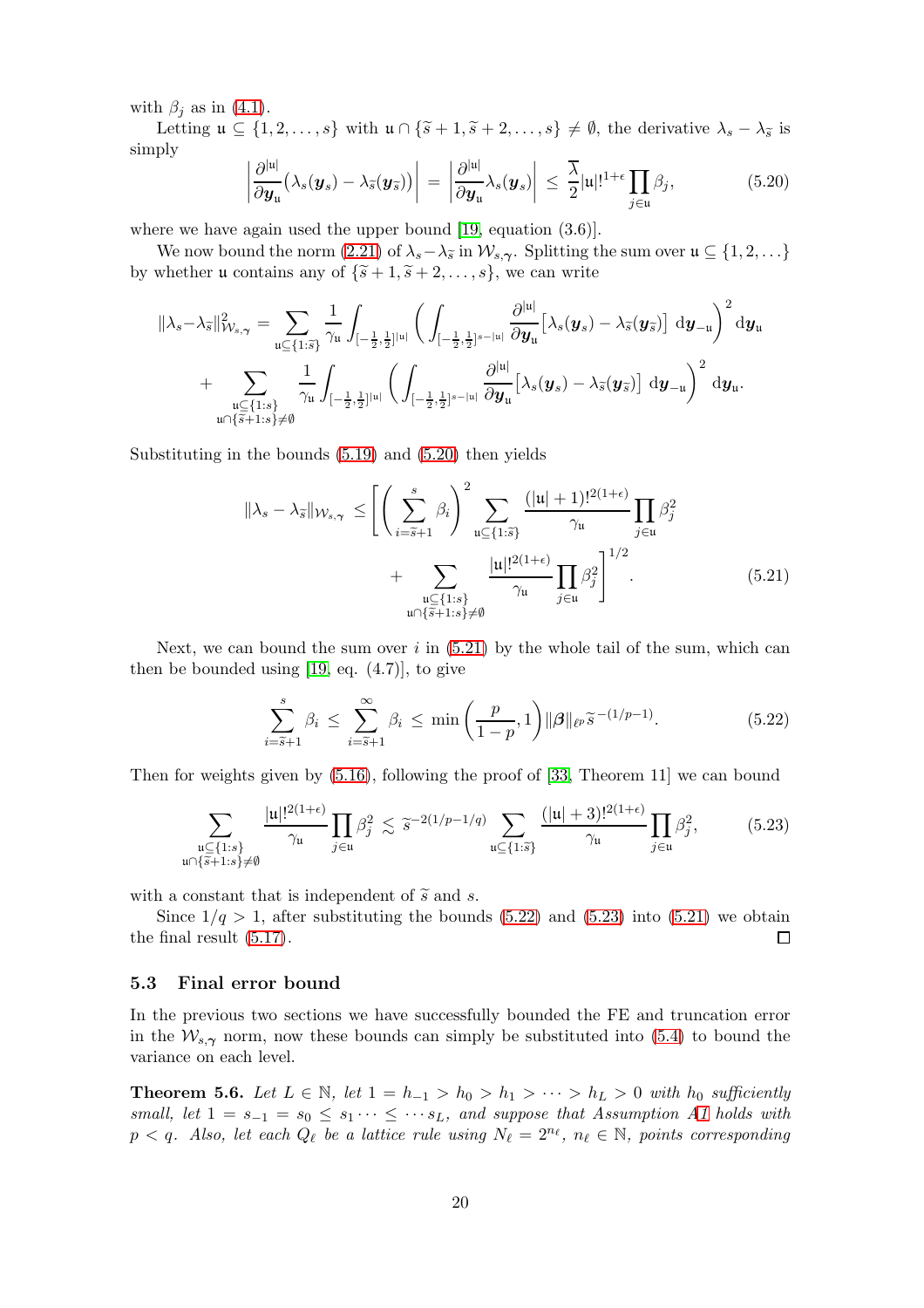to a CBC-constructed generating vector with weights  $\gamma$  given by [\(5.16\)](#page-18-0). Then, for all  $\ell = 0, 1, 2, \ldots L,$ 

<span id="page-20-0"></span>
$$
\mathbb{V}_{\Delta}[Q_{\ell}(\lambda_{\ell} - \lambda_{\ell-1})] \leq C_1 N^{-\eta} \big( h_{\ell-1}^4 + s_{\ell-1}^{-2(1/p - 1/q)} \big), \tag{5.24}
$$

and, for  $\mathcal{G} \in H^{-1+t}(D)$  with  $0 \le t \le 1$ ,

<span id="page-20-1"></span>
$$
\mathbb{V}_{\mathbf{\Delta}}[Q_{\ell}(\mathcal{G}(u_{\ell}) - \mathcal{G}(u_{\ell-1}))] \leq C_2 N^{-\eta} \big( h_{\ell-1}^{2(1+t)} + s_{\ell-1}^{-2(1/p-1/q)} \big), \tag{5.25}
$$

where, for  $0 < \delta < 1$ ,

$$
\eta = \begin{cases} 2 - \delta & \text{if } q \in (0, \frac{2}{3}], \\ \frac{2}{q} - 1 & \text{if } q \in (\frac{2}{3}, 1). \end{cases}
$$

The second term in [\(5.24\)](#page-20-0) and [\(5.25\)](#page-20-1) can be dropped if  $s_{\ell} = s_L$ , for  $\ell = 1, 2, \ldots L$ .

Proof. We prove the result for the eigenvalue, since the eigenfunction result follows analogously. For  $\ell \geq 1$ , substituting the bounds [\(5.15\)](#page-17-1) and [\(5.17\)](#page-18-3) into [\(5.4\)](#page-14-1) gives

$$
\|\lambda_{\ell}-\lambda_{\ell-1}\|_{\mathcal W_{s,\boldsymbol\gamma}}\,\leq\,C\Bigg(\sum_{\mathfrak u\subseteq\{1:s_{\ell}\}}\frac{(|\mathfrak u|+3)!^{2(1+\epsilon)}}{\gamma_{\mathfrak u}}\prod_{j\in\mathfrak u}\widehat\beta_j^2\Bigg)^{1/2}(h_{\ell-1}^2+s_{\ell-1}^{-(1/p-1/q)}),
$$

where we have simplified by using that  $h_{\ell} < h_{\ell-1}$ ,  $s_{\ell-1} < s_{\ell}$ ,  $\beta_j \leq \beta_j$ , and also merged all constants into a generic constant C.

Substituting the bound above into [\(5.3\)](#page-14-2), then using that  $N_{\ell} = 2^{n_{\ell}}$  and thus  $\varphi(N_{\ell}) =$  $N_{\ell}/2$ , the variance on level  $\ell$  can be bounded by

<span id="page-20-2"></span>
$$
\mathbb{V}_{\mathbf{\Delta}}[Q_{\ell}(\lambda_{\ell}-\lambda_{\ell-1})] \leq C_{\ell,\gamma,\xi} N^{-1/\xi} \big(s_{\ell-1}^{-2(1/p-1/q)} + h_{\ell-1}^4\big). \tag{5.26}
$$

The constant is given by

$$
C_{\ell,\gamma,\xi} \coloneqq C^2 2^{1/\xi} \Bigg( \sum_{\mathfrak{u} \subseteq \{1:s_{\ell}\}} \frac{(|\mathfrak{u}|+3)!^{2(1+\epsilon)}}{\gamma_{\mathfrak{u}}} \prod_{j \in \mathfrak{u}} \widehat{\beta}_j^2 \Bigg) \Bigg( \sum_{\emptyset \neq \mathfrak{u} \subseteq \{1:s_{\ell}\}} \gamma_{\mathfrak{u}}^{\xi} \left( \frac{2\zeta(2\xi)}{(2\pi^2)^{\xi}} \right)^{|\mathfrak{u}|} \Bigg)^{1/\xi}.
$$

For  $\ell = 0$  we can similarly substitute [\(4.3\)](#page-10-2) into the CBC bound [\(2.22\)](#page-7-0), and then since  $h_{-1} = s_{-1} = 1$  and  $\beta_j \leq \beta_j$  it follows that [\(5.26\)](#page-20-2) also holds for  $\ell = 0$  with the constant  $C_{0,\gamma,\xi}$  as above.

All that remains to be shown is that this constant can be bounded independently of  $s_{\ell-1}$  and  $s_{\ell}$ . To this end, substituting the formula [\(5.16\)](#page-18-0) for  $\gamma_{\mu}$  and using the fact that  $\beta_j \leq \gamma_j$  then simplifying, we can bound  $C_{\ell,\gamma,\xi}$  above by

$$
C_{\ell,\gamma,\xi} \, \leq \, C \Bigg( \underbrace{\sum_{|\mathfrak{u}| < \infty} (|\mathfrak{u}|+3)!^{\frac{2\xi(1+\epsilon)}{1+\xi}} \prod_{j \in \mathfrak{u}} \gamma_j^{\frac{2\xi}{1+\xi}} \Bigg( \frac{2 \zeta(2 \xi)}{(2 \pi^2)^{\xi}} \Bigg)^{\frac{1}{1+\xi}}}_{S_{\xi}} \Bigg)^{\frac{1+\xi}{\xi}}.
$$

We now choose the exponents  $\xi$  and  $\epsilon$  so that the sum  $S_{\xi}$  is finite. For  $0 < \delta < 1$ , let

<span id="page-20-3"></span>
$$
\xi = \begin{cases} \frac{1}{2-\delta} & \text{if } q \in (0, \frac{2}{3}],\\ \frac{q}{2-q} & \text{if } q \in (\frac{2}{3}, 1), \end{cases} \quad \text{and} \quad \epsilon = \frac{1-\xi}{4\xi} > 0. \tag{5.27}
$$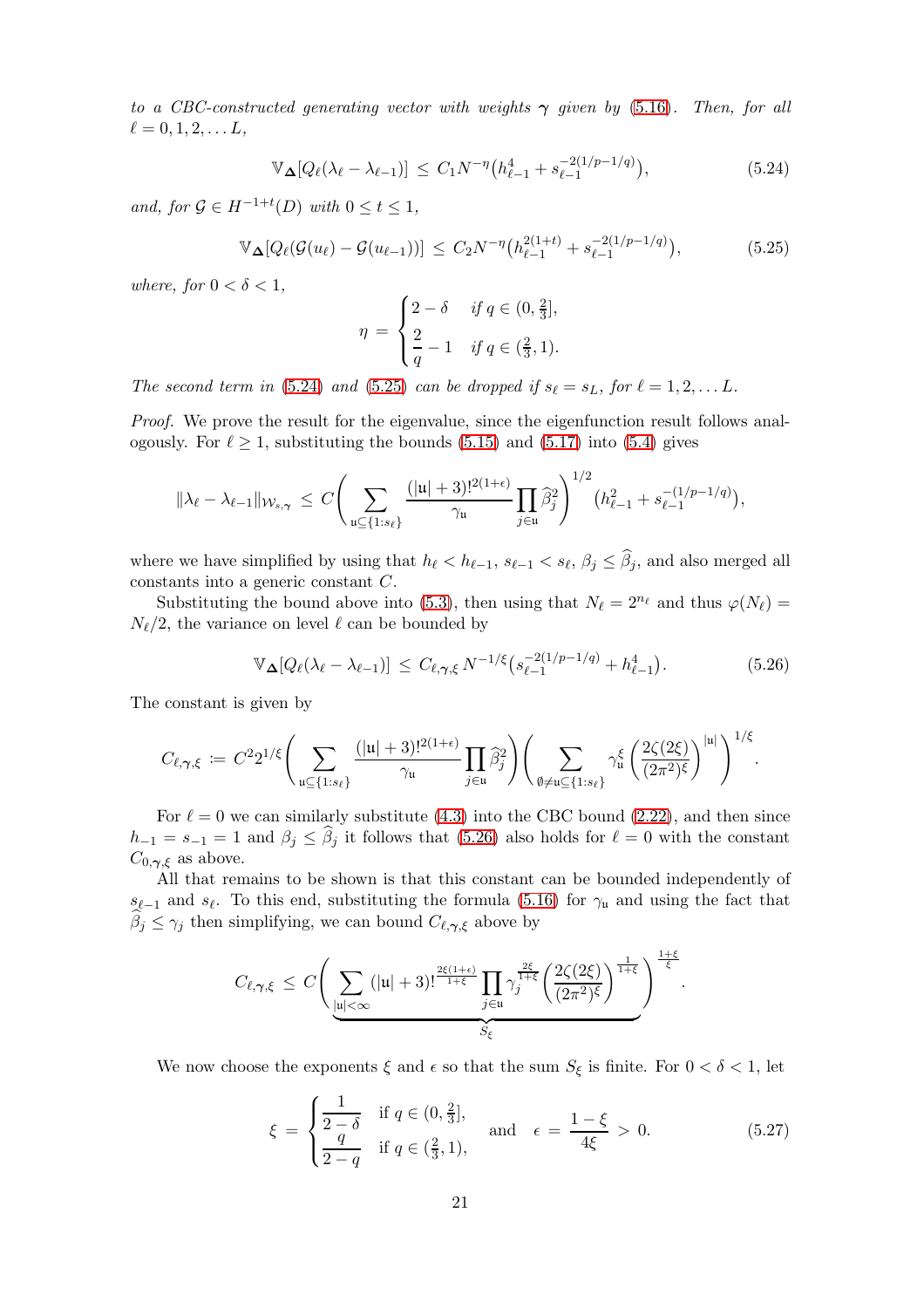With this choice of  $\xi$  we have  $(4\xi - q - 3q\xi)/(1 - \xi) \ge q$  for any  $q \in (0, 1)$ , and so

<span id="page-21-2"></span>
$$
\sum_{j=1}^{\infty} \gamma_j^{\frac{4\xi - q - 3q\xi}{1 - \xi}} < \infty. \tag{5.28}
$$

Then define the sequence

<span id="page-21-3"></span>
$$
\alpha_j = \left(1 + \sum_{i=1}^{\infty} \gamma_i^q\right)^{-1} \gamma_i^q, \quad \text{so that} \quad \sum_{j=1}^{\infty} \alpha_j < 1. \tag{5.29}
$$

Substituting in our choice [\(5.27\)](#page-20-3) for  $\epsilon$ , and multiplying and dividing each term by the product of  $\alpha_i^{(1+3\xi)/(2(1+\xi))}$  $j^{(1+3\zeta)/(2(1+\zeta))}$ , we can write

$$
S_{\xi} = \sum_{|\mathfrak{u}| < \infty} (|\mathfrak{u}| + 3)!^{\frac{1+3\xi}{2(1+\xi)}} \Bigg( \prod_{j \in \mathfrak{u}} \alpha_j^{\frac{1+3\xi}{2(1+\xi)}} \Bigg) \Bigg( \prod_{j \in \mathfrak{u}} \gamma_j^{\frac{2\xi}{1+\xi}} \alpha_j^{-\frac{1+3\xi}{2(1+\xi)}} \Bigg( \frac{2\zeta(2\xi)}{(2\pi^2)^{\xi}} \Bigg)^{\frac{1}{1+\xi}} \Bigg).
$$

Applying Hölder's inequality with exponents  $2(1+\xi)/(1+3\xi) > 1$  and  $2(1+\xi)/(1-\xi) > 1$ gives

$$
S_{\xi} \leq \left(\sum_{|\mathfrak{u}|<\infty}(|\mathfrak{u}|+3)!\prod_{j\in\mathfrak{u}}\alpha_j\right)^{\frac{1+3\xi}{2(1+\xi)}} \left(\sum_{|\mathfrak{u}|<\infty}\prod_{j\in\mathfrak{u}}\gamma_j^{\frac{4\xi}{1-\xi}}\alpha_j^{-\frac{1+3\xi}{1-\xi}}\left(\frac{2\zeta(2\xi)}{(2\pi^2)\xi}\right)^{\frac{2}{1-\xi}}\right)^{\frac{2-\xi}{2(1+\xi)}}
$$
  

$$
\leq \left[6\left(1-\sum_{j=1}^{\infty}\alpha_j\right)^{-4}\right]^{\frac{1+3\xi}{2(1+\xi)}}
$$

$$
\cdot \exp\left[\frac{2-\xi}{2(1+\xi)}\left(\frac{2\zeta(2\xi)}{(2\pi^2)\xi}\right)^{\frac{2}{1-\xi}}\left(1+\sum_{j=1}^{\infty}\gamma_j^q\right)^{\frac{1+3\xi}{1-\xi}}\sum_{j=1}^{\infty}\gamma_j^{\frac{4\xi-q-3q\xi}{1-\xi}}\right],
$$

where we have used [\[35,](#page-25-19) Lemma 6.3]. From [\(5.28\)](#page-21-2) and [\(5.29\)](#page-21-3) it follows that  $S_{\xi} < \infty$ , and so  $C_{\ell,\gamma,\xi}$  can be bounded independently of  $s_{\ell}$ . Finally, letting  $\eta = 1/\xi$  for  $\xi$  as in [\(5.27\)](#page-20-3) gives the desired result with a constant independent of  $s_{\ell}$ .  $\Box$ 

<span id="page-21-0"></span>Remark 5.7. Hence, we have verified that Assumptions M2 from Theorems [3.1](#page-8-0) and [3.2](#page-9-0) hold with  $\beta_{\lambda} = 2\alpha_{\lambda} = 4$ ,  $\beta_{\mathcal{G}} = 2\alpha_{\mathcal{G}} = 2(1+t)$ ,  $\beta' = 1/p + 1/q$ , and  $\eta$  as given above.

The upper bounds in Theorem [5.4,](#page-16-0) [\(5.15\)](#page-17-1) and Theorem [5.5](#page-18-4) are the same as the corresponding bounds from the MLQMC analysis for the source problem (see [\[33,](#page-25-1) Theorems 7, 8, 11), the only differences are in the values of the constants and in the extra  $1 + \epsilon$  factor in the exponent of  $|u|$ !. As such the final variance bounds in Theorem [5.6](#page-19-0) also coincide with the bounds for the source problem from [\[33\]](#page-25-1) for all  $q < 1$ . The only difference is that our result does not hold for  $q = 1$ , whereas the results for the source problem do.

### <span id="page-21-1"></span>5.4 Extension to higher-order QMC

As mentioned earlier, the bounds on the higher-order derivatives that we proved in Section [4](#page-9-2) imply higher order methods can also be used for the quadrature component of our ML algorithm, which will provide a faster convergence rate in  $N_{\ell}$ . We now provide a brief discussion of how to extend our ML algorithm, and the error analysis, to higher-order QMC  $(HOQMC)$  rules. From an algorithm point of view, one can simply use HOQMC points instead of lattice rules for the quadrature rules  $Q_{\ell}$  in [\(3.1\)](#page-8-3). We denote this ML-HOQMC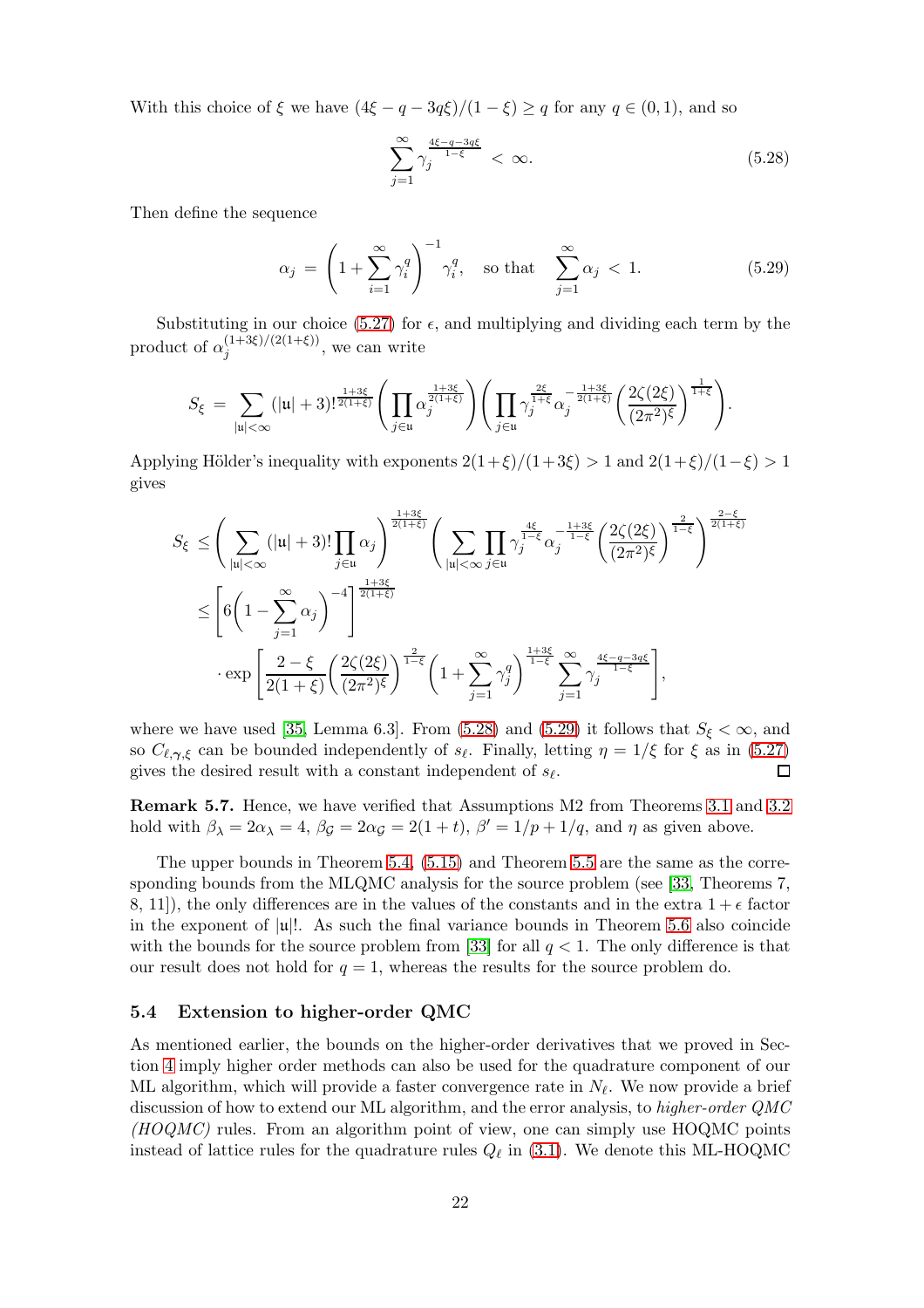approximation by  $Q_L^{\text{MLHO}}$ . To extend the error analysis to HOQMC we can again use a general framework as in Theorems [3.1](#page-8-0) and [3.2.](#page-9-0) We stress that the difficult part is to verify the assumptions, and in particular to show the required mixed higher-order derivative bounds that we have already proved in Theorem [4.1.](#page-10-0) The remainder of the analysis then follows the same steps as in the previous sections with only slight modifications to handle the higher-order norm as in [\[11\]](#page-24-8), where ML-HOQMC methods were applied to PDE source problems. As such, we don't present the full details here but only an outline.

A HOQMC rule is an equal-weight quadrature rule of the form [\(2.20\)](#page-6-0) that can achieve faster than  $1/N$  convergence for sufficiently smooth integrands. A popular class of deterministic HOQMC rules are interlaced polynomial lattice rules, see [\[9,](#page-24-5) [24\]](#page-24-6) and [\[10,](#page-24-7) [11\]](#page-24-8) for their application to PDE source problems. Loosely speaking, a polynomial lattice rule is a QMC rule similar to a lattice rule, except the points are generated by a vector of polynomials instead of integers, the number of points  $N$  is a prime power and the points are not randomly shifted. Higher order convergence in s dimensions is then achieved by taking a polynomial lattice rule in a higher dimension,  $\nu \cdot s$  for  $\nu \in \mathbb{N}$ , and cleverly interlacing the digits across the dimensions of each  $(\nu s)$ -dimensional point to produce an s-dimensional point. The factor  $\nu \in \mathbb{N}$  is called the *interlacing order* and it determines the convergence rate. Good interlaced polynomial lattice rules can also be constructed by a CBC algorithm. See [\[24\]](#page-24-6) for the full details.

Following [\[11\]](#page-24-8), for  $\nu \in \mathbb{N}$  and  $1 \le r \le \infty$  we introduce the Banach space  $\mathcal{W}^{\nu,r}_{s,\gamma}$ , which is a higher-order analogue of the first-order space  $\mathcal{W}_{s,\gamma}$ , with the norm

<span id="page-22-0"></span>
$$
||f||_{\mathcal{W}^{\nu,r}_{s,\gamma}} = \max_{\mathfrak{u} \subseteq \{1:s\}} \frac{1}{\gamma_{\mathfrak{u}}} \Bigg( \sum_{\mathfrak{v} \subseteq \mathfrak{u}} \sum_{\tau_{\mathfrak{u} \setminus \mathfrak{v}} \in \{1:\nu\}^{|\mathfrak{u} \setminus \mathfrak{v}|}} \Bigg( \sum_{\mathfrak{v} \subseteq \mathfrak{u}} \sum_{\tau_{\mathfrak{u} \setminus \mathfrak{v}} \in \{1:\nu\}^{|\mathfrak{u} \setminus \mathfrak{v}|}} \partial_{\mathbf{y}}^{(\nu_{\mathfrak{v}}, \tau_{\mathfrak{u} \setminus \mathfrak{v}}, \mathbf{0})} f(\mathbf{y}) \, d\mathbf{y}_{-\mathfrak{v}} \Bigg|^{r} d\mathbf{y}_{\mathfrak{v}} \Bigg)^{1/r}.
$$
 (5.30)

Here  $(\nu_{\mathfrak{v}}, \tau_{\mathfrak{u}\setminus \mathfrak{v}}, 0) \in \mathcal{F}$  is the multi-index with jth entry given by  $\nu$  if  $j \in \mathfrak{v}, \tau_j$  if  $j \in \mathfrak{u} \setminus \mathfrak{v}$ and 0 otherwise. For  $f \in \mathcal{W}_{s,\gamma}^{\nu,r}$ , an order  $\nu$  interlaced polynomial lattice rule using N points in s dimensions can be constructed using a CBC algorithm such that the (deterministic) error converges at a rate  $N^{-\eta}$  for  $1 \leq \eta < \nu$  (see [\[10,](#page-24-7) Theorem 3.10]).

Let  $\nu_p = |1/p| + 1$  for  $p < 1$  as in Assumption [A1](#page-2-1) and  $1 \le r \le \infty$ , then it follows from [\(4.3\)](#page-10-2) that  $\lambda_s \in \mathcal{W}_{s,\gamma}^{\nu_p,r}$  for all s. Hence, the error of a single level QMC approximation of  $\mathbb{E}_{y}[\lambda_s]$  using an order  $\nu_p$  interlaced polynomial lattice rule will converge as  $N^{-1/p}$ . Similarly, the ML analysis can be extended to show that a ML-HOQMC method achieves higher order convergence in  $N_{\ell}$ , where in this case we choose the interlacing factor to be  $\nu_q = \lfloor 1/q \rfloor + 1$  for  $q < 1$  as in Assumption [A1.](#page-2-1) Indeed, [\(5.10\)](#page-16-3) implies that the bound  $(5.15)$  can easily be extended to  $W^{V_q,r}_{s,\gamma}$  and [\(4.3\)](#page-10-2) implies that [\(5.17\)](#page-18-3) can also be extended to  $W_{s,\gamma}^{\nu_q,r}$  for all s. In both cases, the sums over u on the right hand sides need to be updated to account for the form of  $(5.30)$ , but the exponents of h and s remain the same. Hence, by following the proof of Theorem [5.6](#page-19-0) it can be shown that the following deterministic analogue of the variance bound [\(5.3\)](#page-14-2) holds for interlaced polynomial lattice rules.

<span id="page-22-2"></span>**Theorem 5.8.** Suppose that Assumption [A1](#page-2-1) holds with  $p < q < 1$ . For  $\ell \in \mathbb{N}$ , let  $Q_{\ell}^{\text{HO}}$  be an interlaced polynomial lattice rule, constructed using a CBC algorithm with  $N_{\ell}$  a prime power number of points and interlacing factor  $\nu_q = \lfloor 1/q \rfloor + 1$ . Then  $Q_{\ell}^{\text{HO}}$  satisfies

<span id="page-22-1"></span>
$$
\left|Q_{\ell}^{\text{HO}}(\lambda_{\ell} - \lambda_{\ell-1})\right| \lesssim N_{\ell}^{-1/q} \left(h_{\ell}^2 + s_{\ell}^{-1/p+1/q}\right),\tag{5.31}
$$

where the implied constant is independent of  $h_{\ell}$ ,  $s_{\ell}$  and  $N_{\ell}$ .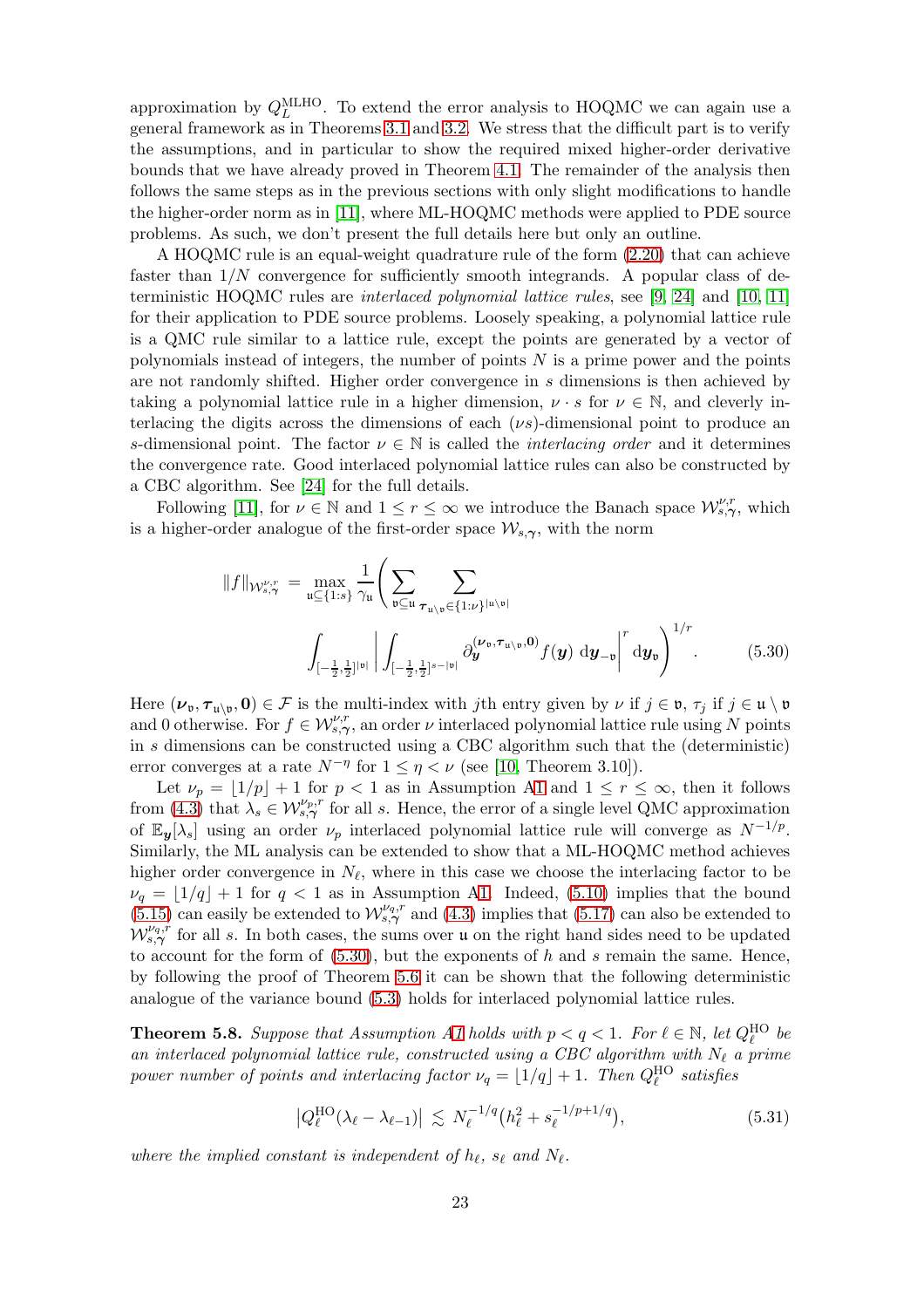The fact that the implied constant in [\(5.31\)](#page-22-1) is independent of  $s_{\ell}$  can be shown by following similar arguments as in [\[11\]](#page-24-8) using a special form of  $\gamma_u$  called *smoothness-driven*, product and order-dependent  $(SPOD)$  weights, as introduced in [\[10,](#page-24-7) eq. (3.17)]. Thus the following deterministic version of Theorem [3.1](#page-8-0) holds for the error of the ML-HOQMC approximation.

**Theorem 5.9.** Suppose that Assumption [A1](#page-2-1) holds with  $p < q < 1$ , let  $L \in \mathbb{N}$  and for  $\ell = 0, 1, \ldots, L$  let  $Q_{\ell}^{\text{HO}}$  be an interlaced polynomial lattice rule as in Theorem [5.8.](#page-22-2) Then the multilevel HOQMC approximation  $Q_L^{\text{MLHO}}$  with quadrature rule  $Q_{\ell}^{\text{HO}}$  on each level satisfies

$$
|\mathbb{E}_{\mathbf{y}}[\lambda] - Q_L^{\text{MLHO}}(\lambda)| \lesssim h_L^2 + s_L^{-2/p+1} + \sum_{\ell=0}^L N_{\ell}^{-1/q} (h_{\ell}^2 + s_{\ell}^{-1/p+1/q}),
$$

where the implied constant is independent of  $h_{\ell}$ ,  $s_{\ell}$  and  $N_{\ell}$  for all  $\ell = 0, 1, \ldots, L$ .

Similar arguments can also be used to obtain an error bound with the same convergence rates for  $Q_L^{\text{MLHO}}(\mathcal{G}(u))$ , i.e., for the approximation of the expected value of smooth functionals of the eigenfunction.

### 6 Conclusion

We have presented a MLQMC algorithm for approximating the expectation of the eigenvalue of a random elliptic EVP, and then performed a rigorous analysis of the error. The theoretical results clearly show that for this problem the MLQMC method exhibits better complexity than both single level MC/QMC and MLMC. In the companion paper [\[21\]](#page-24-9), we will present numerical results that also verify this superior performance of MLQMC in practice. In that paper, we will in addition present novel ideas on how to efficiently implement the MLQMC algorithm for EVPs.

### <span id="page-23-1"></span>References

- [1] R. Andreev and Ch. Schwab. Sparse tensor approximation of parametric eigenvalue problems. In I.G. Graham et al. (Ed.), Numerical Analysis of Multiscale Problems, Lecture Notes in Computational Science and Engineering, 203–241. Springer-Verlag, Berlin Heidelberg, Germany, 2012.
- <span id="page-23-2"></span>[2] M.N. Avramova and K.N. Ivanov. Verification, validation and uncertainty quantification in multi-physics modeling for nuclear reactor design and safety analysis. Prog. Nucl. Energy, 52, 601—614, 2010.
- <span id="page-23-3"></span>[3] D.A.F. Ayres, M.D. Eaton, A.W. Hagues and M.M.R. Williams. Uncertainty quantification in neutron transport with generalized polynomial chaos using the method of characteristics. Ann. Nucl. Energy, 45, 14-–28, 2012.
- <span id="page-23-4"></span>[4] I. Babuška and J. Osborn. Eigenvalue problems. In P.G. Ciarlet and J.L. Lions (Ed.), Handbook of Numerical Analysis, Volume 2: Finite Element Methods (Part 1), 641–787. Elsevier Science, Amsterdam, The Netherlands, 1991.
- <span id="page-23-5"></span>[5] I. Babuška and J. Osborn. Finite element-Galerkin approximation of eigenvalues and eigenvectors of selfadjoint problems. Math. Comp., 52, 275–297, 1989.
- <span id="page-23-0"></span>[6] A. Barth, Ch. Schwab and N. Zollinger. Multilevel Monte Carlo Finite Element method for elliptic PDEs with Stochastic coefficients. Numer. Math., 119, 123–161, 2011.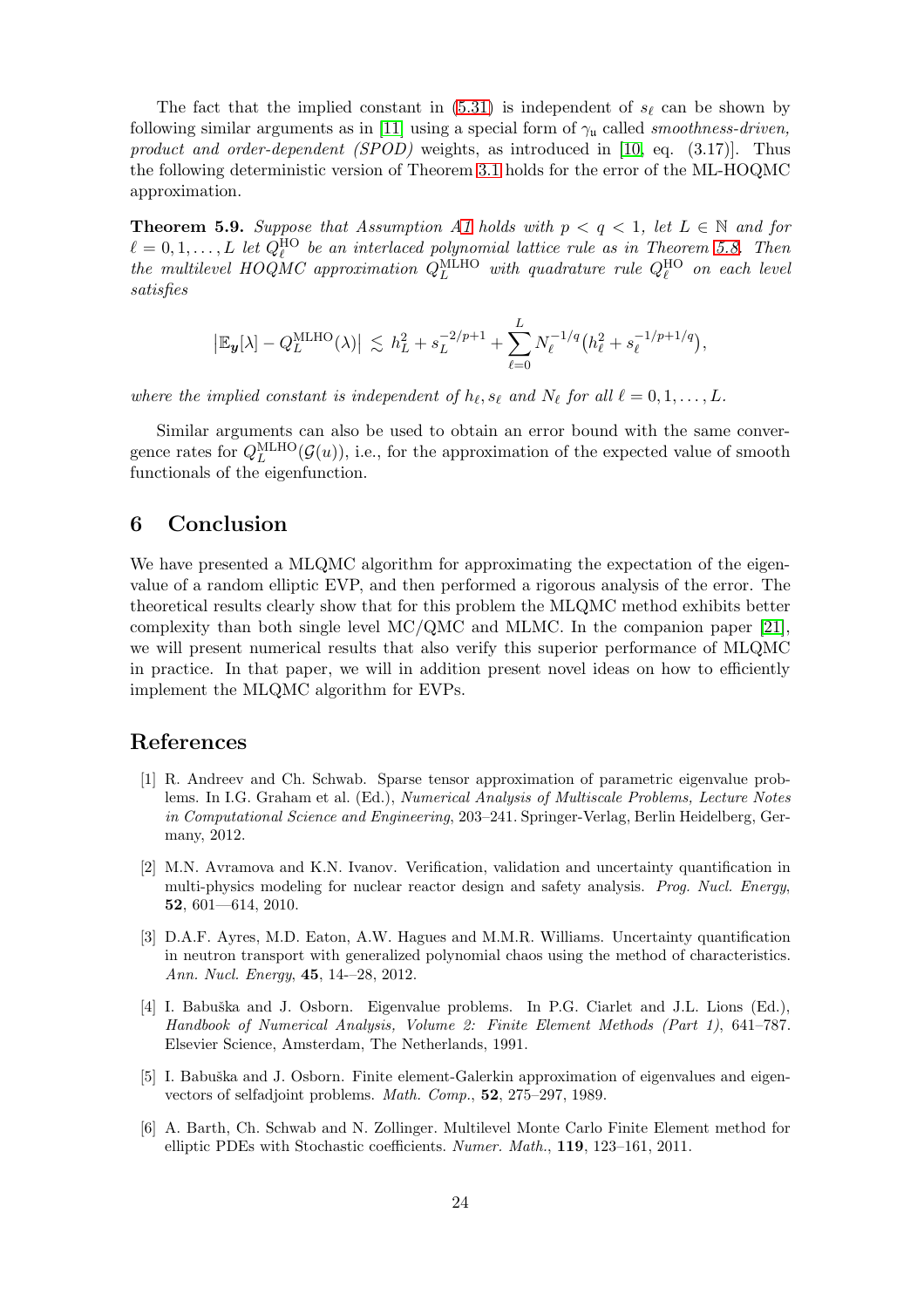- <span id="page-24-17"></span><span id="page-24-1"></span>[7] D. Boffi. Finite element approximation of eigenvalue problems. Acta Numerica, 19, 1–120, 2010.
- <span id="page-24-5"></span>[8] K.A. Cliffe, M.B. Giles, R. Schiechl and A.L. Teckentrup. Multilevel Monte Carlo methods and applications to PDEs with random coefficients. Comput. Visual. Sci., 14, 3–15, 2011.
- [9] J. Dick. Walsh spaces containing smooth functions and quasi-Monte Carlo methods of arbitrary high order. SIAM J. Numer. Anal., 46, 1519–1553, 2008.
- <span id="page-24-7"></span>[10] J. Dick, F.Y. Kuo, Q.T. Le Gia, D. Nuyens and Ch. Schwab. Higher-order QMC Petrov– Galerkin discretization for affine parametric operator equations with random field inputs. SIAM J. Numer. Anal., 52, 2676–2702, 2014.
- <span id="page-24-8"></span>[11] J. Dick, F.Y. Kuo, Q.T. Le Gia and Ch. Schwab. Multilevel higher order QMC Petrov– Galerkin discretization for affine parametric operator equations. SIAM J. Numer. Anal., 54, 2541–2568, 2016.
- <span id="page-24-2"></span>[12] J. Dick, F.Y. Kuo, and I.H. Sloan. High-dimensional integration: The quasi-Monte Carlo way. Acta Numerica, 22, 133–288, 2013.
- <span id="page-24-11"></span>[13] J. Dick, and F. Pillichshammer. Digital Nets and Sequences: Discrepancy Theory and Quasi-Monte Carlo Integration, Cambridge University Press, New York, NY, USA, 2010.
- <span id="page-24-10"></span>[14] D.C. Dobson. An efficient method for band structure calculations in 2D photonic crystals. J. Comput. Phys., 149, 363–376, 1999.
- <span id="page-24-14"></span>[15] J.J. Duderstadt and L.J. Hamilton. Nuclear Reactor Analysis. John Wiley & Sons, Inc., 1976.
- <span id="page-24-13"></span>[16] H.C. Elman and T. Su. Low-rank solution methods for stochastic eigenvalue problems. SIAM J. Sci. Comp., 41, A2657–A2680, 2019.
- [17] R. Ghanem and D. Ghosh. Efficient characterization of the random eigenvalue problem in a polynomial chaos decomposition. Int. J. Numer. Meth. Engng, 72, 486–504, 2007.
- <span id="page-24-12"></span>[18] S. Giani and I.G. Graham. Adaptive finite element methods for computing band gaps in photonic crystals. Numer. Math., 121, 31–64, 2012.
- <span id="page-24-4"></span>[19] A.D. Gilbert, I.G. Graham, F.Y. Kuo, R. Scheichl and I.H. Sloan. Analysis of quasi-Monte Carlo methods for elliptic eigenvalue problems with stochastic coefficients. Numer. Math., 142, 863–915, 2019.
- <span id="page-24-16"></span>[20] A.D. Gilbert, I.G. Graham, R. Scheichl and I.H. Sloan. Bounding the spectral gap for an elliptic eigenvalue problem with uniformly bounded stochastic coefficients. In D. Wood, J. de Gier, C. Praeger, T. Tao (Ed.), 2018 MATRIX Annals, 29–43, Springer, Cham, 2020.
- <span id="page-24-9"></span>[21] A.D. Gilbert and R. Scheichl. Multilevel quasi-Monte Carlo for random elliptic eigenvalue problems II: Efficient algorithms and numerical results. Preprint: [arXiv:2103.03407](https://arxiv.org/abs/2103.03407), 2022.
- <span id="page-24-3"></span><span id="page-24-0"></span>[22] M.B. Giles. Multilevel Monte Carlo path simulation. Oper. Res., 56, 607–617, 2008.
- [23] M.B. Giles and B. Waterhouse. Multilevel quasi-Monte Carlo path simulation. In Advanced Financial Modelling, Radon Series on Computational and Applied Mathematics, De Gruyter, 165–181, 2009.
- <span id="page-24-6"></span>[24] T. Goda and J. Dick. Construction of interlaced scrambled polynomial lattice rules of arbitrary high order. Found. Comput. Math., 15, 1245–1278, 2015.
- <span id="page-24-18"></span>[25] M. Griebel, H. Harbrecht and D. Multerer, Multilevel quadrature for elliptic parametric artial differential equations in case of polygonal approximations of curved domains. SIAM J. Numer. Anal., 58, 684-705, 2020.
- <span id="page-24-15"></span>[26] L. Grubišić, H. Hakula and M. Laaksonen, Stochastic collocation method for computing eigenspaces of parameter-dependent operators. Preprint: [arXiv:1909.11608](https://arxiv.org/abs/1909.11608), 2019.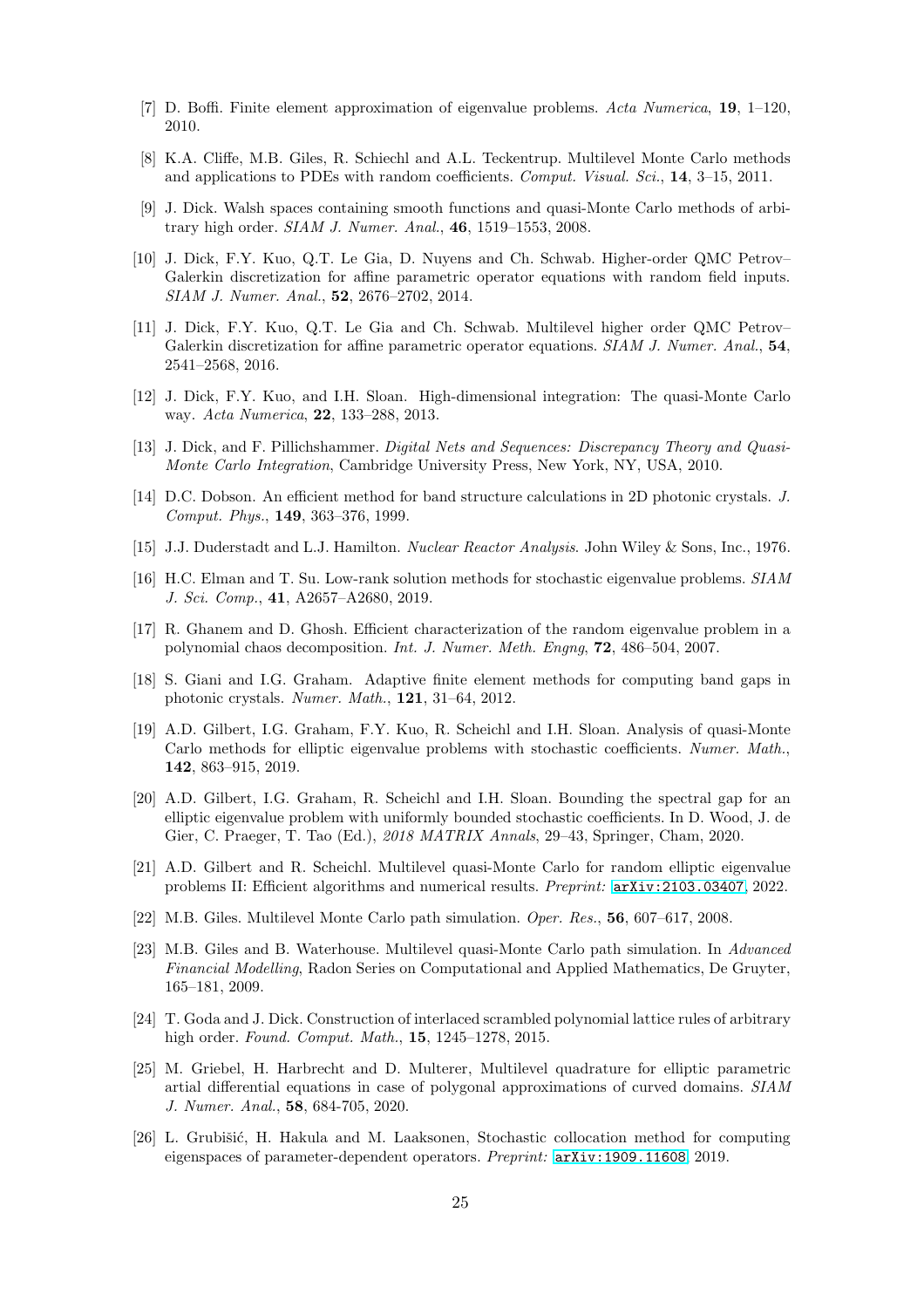- <span id="page-25-14"></span><span id="page-25-13"></span>[27] H. Hakula, V. Kaarnioja and M. Laaksonen. Approximate methods for stochastic eigenvalue problems. Appl. Math. Comput., 267, 664–681, 2015.
- <span id="page-25-0"></span>[28] H. Hakula and M. Laaksonen. Asymptotic convergence of spectral inverse iterations for stochastic eigenvalue problems. Numer. Math., 142, 577–609, 2019.
- [29] S. Heinrich. Multilevel Monte Carlo methods. In Multigrid Methods, Vol. 2179 of Lecture Notes in Computer Science, 58–67. Springer-Verlag, Berlin Heidelberg, Germany, 2001.
- [30] L. Hörmander. The Analysis of Linear Partial Differential Operators I. Springer-Verlag, Berlin Heidelberg, Germany, 2003.
- <span id="page-25-7"></span><span id="page-25-5"></span>[31] E. Jamelota and P. Ciarlet Jr. Fast non-overlapping Schwarz domain decomposition methods for solving the neutron diffusion equation J. Comput. Phys., 241, 445—463, 2013.
- [32] P. Kuchment. The Mathematics of Photonic Crystals. SIAM, Frontiers of Applied Mathematics, 22, 207–272, 2001.
- <span id="page-25-1"></span>[33] F.Y. Kuo, Ch. Schwab and I.H. Sloan. Multi-level quasi-Monte Carlo finite element methods for a class of elliptic PDEs with random coefficients. Found. Comput. Math., 15, 411–449, 2015.
- <span id="page-25-2"></span>[34] F.Y. Kuo, R. Scheichl, Ch. Schwab, I.H. Sloan and E. Ullmann. Multilevel quasi-Monte Carlo methods for lognormal diffusion problems. Math. Comp., 86, 2827–2860, 2017.
- <span id="page-25-19"></span>[35] F.Y. Kuo, Ch. Schwab, and I.H. Sloan. Quasi-Monte Carlo finite element methods for a class of elliptic partial differential equations with random coefficients. SIAM J. Numer. Anal.,  $50(6):3351 - 3374, 2012.$
- <span id="page-25-8"></span>[36] R. Norton and R. Scheichl. Planewave expansion methods for photonic crystal fibres. Appl. Numer. Math., 63, 88–104, 2012.
- <span id="page-25-16"></span>[37] D. Nuyens and R. Cools. Fast algorithms for component-by-component construction of rank-1 lattice rules in shift-invariant reproducing kernel Hilbert spaces. *Math. Comp.*, **75**, 903–920, 2006.
- <span id="page-25-17"></span>[38] D. Nuyens and R. Cools. Fast component-by-component construction of rank-1 lattice rules with a non-prime number of points. J. Complexity,  $22, 4-28, 2006$ .
- <span id="page-25-11"></span>[39] M. Shinozuka and C.J. Astill. Random eigenvalue problems in structural analysis. AIAA Journal, 10, 456–462, 1972.
- <span id="page-25-15"></span>[40] I.H. Sloan and H. Wo´zniakowski. When are quasi-Monte Carlo algorithms efficient for high dimensional integrals? J. Complexity, 14, 1–33, 1998.
- <span id="page-25-12"></span>[41] Z. Qui and Z. Lyu. Vertex combination approach for uncertainty propagation analysis in spacecraft structural system with complex eigenvalue. Acta Astronaut., 171, 106–117, 2020.
- <span id="page-25-3"></span>[42] A.L. Teckentrup, P. Jantsch, C.G. Webster and M. Gunzburger. A multilevel stochastic collocation method for partial differential equations with random input data. SIAM/ASA J. Uncertain., 3, 1046–1074, 2015.
- <span id="page-25-6"></span><span id="page-25-4"></span>[43] W.T. Thomson. The Theory of Vibration with Applications. Prentice–Hall, NJ, 1981.
- [44] E.L. Wachspress. Iterative Solution of Elliptic Systems and Applications to the Neutron Diffusion Equations of Reactor Physics. Prentice–Hall, NJ, 1966.
- <span id="page-25-9"></span>[45] M.M.R. Williams. A method for solving stochastic eigenvalue problems. Appl. Math. Comput., 215, 4729-–4744, 2010.
- <span id="page-25-10"></span>[46] M.M.R. Williams. A method for solving stochastic eigenvalue problems II. Appl. Math. Comput., 219, 4729-–4744, 2013.
- <span id="page-25-18"></span>[47] J. Zech, D. Dung and Ch. Schwab, Multilevel approximation of parametric and stochastic PDEs. Math. Models Methods Appl. Sci., 29, 2019.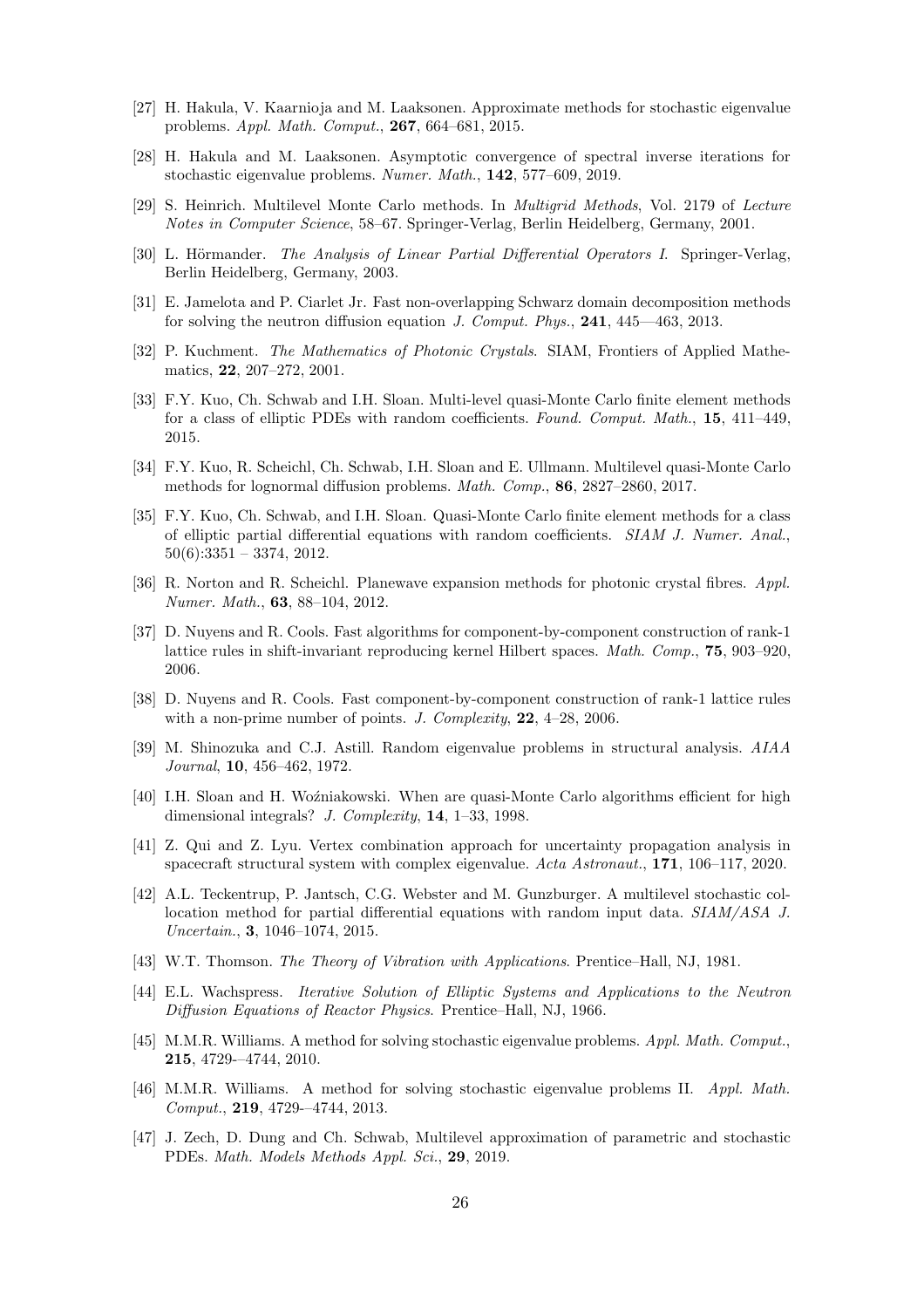## A Proofs of recursive bounds on derivatives of the FE error

Here, we give the proofs of the recursive bounds on the derivatives of the FE error from Section [5.1](#page-14-3) (Lemmas [5.2](#page-15-3) and [5.3\)](#page-15-4), which were key to the inductive steps in the proofs of the explicit bounds in Theorem [5.4.](#page-16-0) Throughout we omit the  $x$  and  $y$  dependence.

*Proof of Lemma [5.2](#page-15-3) (eigenvalue bounds)*. Let  $v = v_h \in V_h$  in the variational eigenproblem  $(2.3)$ , and then subtract the FE eigenproblem  $(2.10)$ , with the same  $v<sub>h</sub>$ , to give the following variational relationship between the two FE errors

<span id="page-26-0"></span>
$$
\mathcal{A}(u - u_h, v_h) = \lambda \mathcal{M}(u - u_h, v_h) + (\lambda - \lambda_h) \mathcal{M}(u_h, v_h), \tag{A.1}
$$

which holds for all  $v_h \in V_h$ .

Differentiating [\(A.1\)](#page-26-0) using the Leibniz general product rule, gives the following recursive formula for the  $\nu$ <sup>th</sup> derivatives of the eigenvalue and eigenfunction errors

$$
0 = \mathcal{A}(\partial_{\mathbf{y}}^{\nu}(u - u_h), v_h) - \lambda \mathcal{M}(\partial_{\mathbf{y}}^{\nu}(u - u_h), v_h) - (\lambda - \lambda_h) \mathcal{M}(\partial_{\mathbf{y}}^{\nu} u_h, v_h)
$$
  
+ 
$$
\sum_{j=1}^{\infty} \nu_j \bigg( \int_D a_j \nabla \big[ \partial_{\mathbf{y}}^{\nu - e_j} (u - u_h) \big] \cdot \nabla v_h + \int_D b_j \big[ \partial_{\mathbf{y}}^{\nu - e_j} (u - u_h) \big] v_h \bigg)
$$
  
- 
$$
\sum_{\substack{m \le \nu \\ m \ne \nu}} {\nu \choose m} \big[ \partial_{\mathbf{y}}^{\nu - m} \lambda \mathcal{M}(\partial_{\mathbf{y}}^m (u - u_h), v_h) + \partial_{\mathbf{y}}^{\nu - m} (\lambda - \lambda_h) \mathcal{M}(\partial_{\mathbf{y}}^m u_h, v_h) \big].
$$

Adding extra terms and using the A-orthogonality of  $P_h$ , we can write this in the following more convenient form

<span id="page-26-1"></span>
$$
0 = \mathcal{A}(\mathcal{P}_h \partial_y^{\nu}(u - u_h), v_h) - \lambda_h \mathcal{M}(\mathcal{P}_h \partial_y^{\nu}(u - u_h), v_h)
$$
  
-(\lambda - \lambda\_h) \mathcal{M}(\partial\_y^{\nu} u, v\_h) - \lambda\_h \mathcal{M}(\partial\_y^{\nu} u - \mathcal{P}\_h \partial\_y^{\nu} u, v\_h)  
+ 
$$
\sum_{j=1}^{\infty} \nu_j \left( \int_D a_j \nabla \left[ \partial_y^{\nu - e_j} (u - u_h) \right] \cdot \nabla v_h + \int_D b_j \left[ \partial_y^{\nu - e_j} (u - u_h) \right] v_h \right)
$$
  
- 
$$
\sum_{\substack{m \le \nu \\ m \ne \nu}} {\nu \choose m} \left[ \partial_y^{\nu - m} \lambda \mathcal{M}(\partial_y^m (u - u_h), v_h) + \partial_y^{\nu - m} (\lambda - \lambda_h) \mathcal{M}(\partial_y^m u_h, v_h) \right]. \quad (A.2)
$$

Letting  $v_h = u_h$  in [\(A.2\)](#page-26-1) and separating out the  $m = 0$  term, we obtain the following formula for the derivative of the eigenvalue error

$$
\partial_{\mathbf{y}}^{\nu}(\lambda - \lambda_h) = (\lambda_h - \lambda) \mathcal{M}(\partial_{\mathbf{y}}^{\nu} u, u_h) - \lambda_h \mathcal{M}(\partial_{\mathbf{y}}^{\nu} u - \mathcal{P}_h \partial_{\mathbf{y}}^{\nu} u, u_h) - (\partial_{\mathbf{y}}^{\nu} \lambda) \mathcal{M}(u - u_h, u_h) + \sum_{j=1}^{\infty} \nu_j \bigg( \int_D a_j \nabla \big[ \partial_{\mathbf{y}}^{\nu - e_j} (u - u_h) \big] \cdot \nabla u_h + \int_D b_j \big[ \partial_{\mathbf{y}}^{\nu - e_j} (u - u_h) \big] u_h \bigg) - \sum_{\substack{\mathbf{0} \neq \mathbf{m} \leq \nu \\ \mathbf{m} \neq \nu}} \binom{\nu}{\mathbf{m}} \big[ \partial_{\mathbf{y}}^{\nu - \mathbf{m}} \lambda \mathcal{M}(\partial_{\mathbf{y}}^{\mathbf{m}} (u - u_h), u_h) + \partial_{\mathbf{y}}^{\nu - \mathbf{m}} (\lambda - \lambda_h) \mathcal{M}(\partial_{\mathbf{y}}^{\mathbf{m}} u_h, u_h) \big],
$$

where we have used the fact that  $u_h$  is normalised. Also the first two terms in  $(A.2)$  cancel because the bilinear form is symmetric and  $(\lambda_h, u_h)$  satisfy the FE eigenvalue problem [\(2.10\)](#page-5-0) with  $\mathcal{P}_h \partial_{\mathbf{y}}^{\nu}(u - u_h) \in V_h$  as a test function.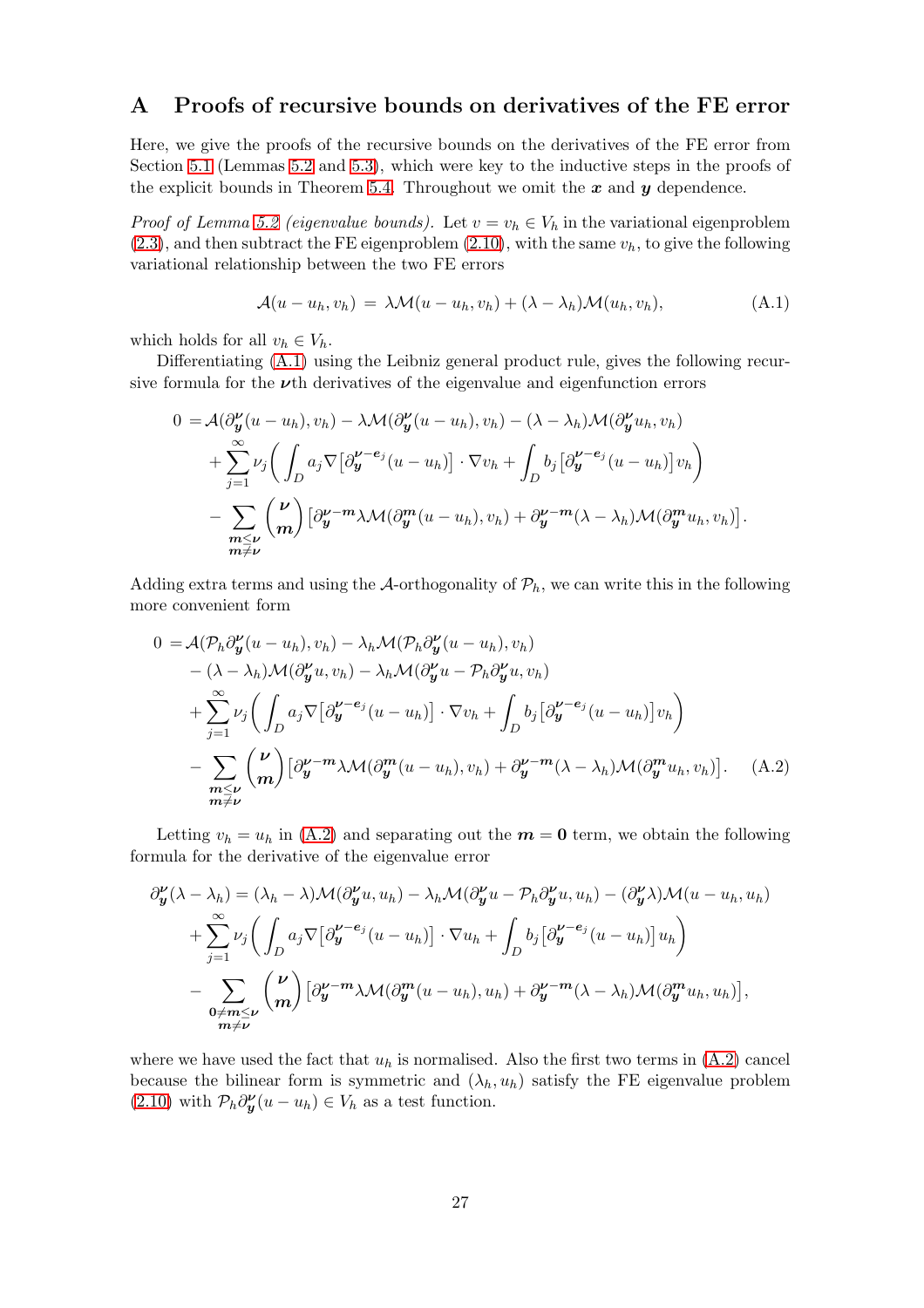Taking the absolute value, then using the triangle and Cauchy–Schwarz inequalities gives the upper bound

$$
\begin{split}\n|\partial_{\boldsymbol{y}}^{\boldsymbol{\nu}}(\lambda - \lambda_{h})| &\leq |\lambda - \lambda_{h}| \|\partial_{\boldsymbol{y}}^{\boldsymbol{\nu}} u\|_{\mathcal{M}} + \lambda_{h} \|\partial_{\boldsymbol{y}}^{\boldsymbol{\nu}} u - \mathcal{P}_{h} \partial_{\boldsymbol{y}}^{\boldsymbol{\nu}} u\|_{\mathcal{M}} + |\partial_{\boldsymbol{y}}^{\boldsymbol{\nu}} \lambda| \, \|u - u_{h}\|_{\mathcal{M}} \\
&+ \sum_{j=1}^{\infty} \nu_{j} \big[ \|a_{j}\|_{L^{\infty}} \|\partial_{\boldsymbol{y}}^{\boldsymbol{\nu}-e_{j}} (u - u_{h})\|_{V} \|u_{h}\|_{V} + \|b_{j}\|_{L^{\infty}} \|\partial_{\boldsymbol{y}}^{\boldsymbol{\nu}-e_{j}} (u - u_{h})\|_{L^{2}} \|u_{h}\|_{L^{2}} \big] \\
&+ \sum_{\substack{0 \neq m \leq \boldsymbol{\nu} \\ m \neq \boldsymbol{\nu}}} \binom{\boldsymbol{\nu}}{m} \big[ |\partial_{\boldsymbol{y}}^{\boldsymbol{\nu}} - m \lambda| \|\partial_{\boldsymbol{y}}^{m} (u - u_{h})\|_{\mathcal{M}} + |\partial_{\boldsymbol{y}}^{\boldsymbol{\nu}} - m(\lambda - \lambda_{h})| \|\partial_{\boldsymbol{y}}^{m} u_{h}\|_{\mathcal{M}} \big],\n\end{split}
$$

where we have again simplified by using  $||u_h||_{\mathcal{M}} = 1$ . Then, using the equivalence of norms [\(2.8\)](#page-4-3) and the Poincaré inequality [\(2.6\)](#page-4-0), we can bound the  $\mathcal{M}$ - and  $L^2$ -norms by the  $corresponding V-norms$ , to give

$$
\begin{split}\n|\partial_{\mathbf{y}}^{\nu}(\lambda - \lambda_{h})| &\leq \sqrt{\frac{a_{\max}}{\chi_{1}}} \Big[ |\lambda - \lambda_{h}| \, \|\partial_{\mathbf{y}}^{\nu} u\|_{V} + \overline{\lambda} \|\partial_{\mathbf{y}}^{\nu} u - \mathcal{P}_{h} \partial_{\mathbf{y}}^{\nu} u\|_{V} + |\partial_{\mathbf{y}}^{\nu} \lambda| \, \|u - u_{h}\|_{V} \Big] \\
&+ \overline{u} \bigg( 1 + \frac{1}{\chi_{1}} \bigg) \sum_{j=1}^{\infty} \nu_{j} \frac{\beta_{j}}{C_{\beta}} \, \|\partial_{\mathbf{y}}^{\nu - e_{j}} (u - u_{h})\|_{V} \\
&+ \sqrt{\frac{a_{\max}}{\chi_{1}}} \sum_{\substack{0 \neq m \leq \nu \\ m \neq \nu}} \binom{\nu}{m} \big[ |\partial_{\mathbf{y}}^{\nu - m} \lambda| \|\partial_{\mathbf{y}}^{m} (u - u_{h})\|_{V} + |\partial_{\mathbf{y}}^{\nu - m} (\lambda - \lambda_{h})| \|\partial_{\mathbf{y}}^{m} u_{h}\|_{V} \big],\n\end{split}
$$

where we have also used the upper bounds [\(2.16\)](#page-6-2) and [\(2.17\)](#page-6-3), and the definition of  $\beta_i$  [\(4.1\)](#page-10-5).

Substituting in the upper bounds on the derivatives [\(4.3\)](#page-10-2) and [\(4.4\)](#page-10-3), the bound on the projection error  $(5.5)$ , and then the bounds on the FE errors  $(2.11)$  and  $(2.12)$ , we have the upper bound

$$
\begin{split} |\partial_{\mathbf{y}}^{\nu}(\lambda-\lambda_{h})| &\leq \sqrt{\frac{a_{\max}}{\chi_{1}}} \Big[ C_{\lambda} h \overline{u} \beta^{\nu} + \overline{\lambda} C_{\mathcal{P}} \overline{\beta}^{\nu} + \overline{\lambda} C_{u} \beta^{\nu} \Big] h |\nu|!^{1+\epsilon} \\ &+ \frac{\overline{u}}{C_{\beta}} \bigg( 1 + \frac{1}{\chi_{1}} \bigg) \sum_{j=1}^{\infty} \nu_{j} \beta_{j} \|\partial_{\mathbf{y}}^{\nu-e_{j}}(u-u_{h})\|_{V} + \sqrt{\frac{a_{\max}}{\chi_{1}}} \sum_{\substack{0 \neq m \leq \nu \\ m \neq \nu}} \binom{\nu}{m} \\ &\cdot \Big[ \overline{\lambda} |\nu-m|!^{1+\epsilon} \beta^{\nu-m} \|\partial_{\mathbf{y}}^{m}(u-u_{h})\|_{V} + \overline{u} |m|!^{1+\epsilon} \beta^{m} |\partial_{\mathbf{y}}^{\nu-m}(\lambda-\lambda_{h})| \Big]. \end{split}
$$

Note that we can simplify the sum on the last line using the symmetry of the binomial coefficient,  $\binom{n}{k}$  $\binom{n}{k} = \binom{n}{n-1}$  $\binom{n}{n-k}$ , as follows. First, we separate it into two sums

<span id="page-27-0"></span>
$$
\sum_{\substack{0 \neq m \leq \nu \\ m \neq \nu}} {\binom{\nu}{m}} \left[ \overline{\lambda} |\nu - m|!^{1+\epsilon} \beta^{\nu - m} ||\partial_{y}^{m} (u - u_{h})||_{V} + \overline{u} |m|!^{1+\epsilon} \beta^{m} |\partial_{y}^{\nu - m} (\lambda - \lambda_{h})| \right]
$$
\n
$$
= \overline{\lambda} \sum_{\substack{0 \neq m \leq \nu \\ m \neq \nu}} {\binom{\nu}{m}} |\nu - m|!^{1+\epsilon} \beta^{\nu - m} ||\partial_{y}^{m} (u - u_{h})||_{V}
$$
\n
$$
+ \overline{u} \sum_{\substack{0 \neq m \leq \nu \\ m \neq \nu}} {\binom{\nu}{m}} |m|!^{1+\epsilon} \beta^{m} |\partial_{y}^{\nu - m} (\lambda - \lambda_{h})| ]
$$
\n
$$
= (\overline{\lambda} + \overline{u}) \sum_{\substack{0 \neq m \leq \nu \\ m \neq \nu}} {\binom{\nu}{m}} |m|!^{1+\epsilon} \beta^{m} \Big[ ||\partial_{y}^{\nu - m} (u - u_{h})||_{V} + |\partial_{y}^{\nu - m} (\lambda - \lambda_{h})| \Big], \tag{A.3}
$$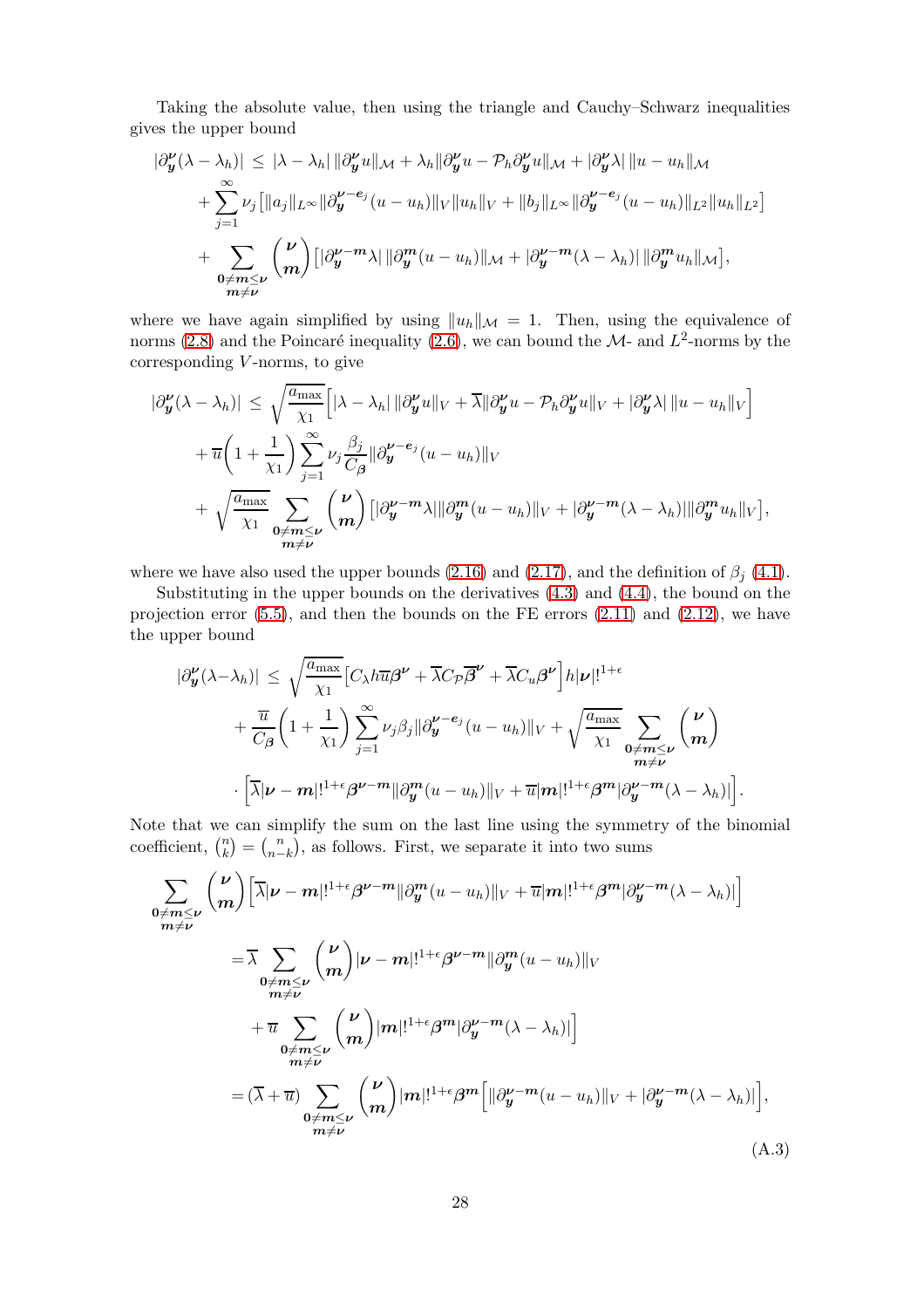where to obtain the last equality we have simply relabelled the indices in the first sum.

Then, since  $\beta_j \leq \overline{\beta}_j$  and h is sufficiently small (i.e.,  $h \leq \overline{h}$  with  $\overline{h}$  as in [\(2.14\)](#page-5-4)), the result [\(5.6\)](#page-15-0) holds. The constant is given by

$$
C_{\rm I} \coloneqq \max \bigg\{ \sqrt{\frac{a_{\max}}{\chi_1}} \big[ \overline{u} \overline{h} C_{\lambda} + \overline{\lambda} (C_{\mathcal{P}} + C_u) \big], \, \frac{\overline{u}}{C_{\beta}} \bigg( 1 + \frac{1}{\chi_1} \bigg), \, \sqrt{\frac{a_{\max}}{\chi_1}} (\overline{\lambda} + \overline{u}) \bigg\},
$$

which is independent of  $y$ , h and  $\nu$ .

For the second result [\(5.7\)](#page-15-1), using [\[5,](#page-23-5) Lemma 3.1] the eigenvalue error can also be written as

$$
\lambda - \lambda_h = -\mathcal{A}(u - u_h, u - u_h) + \lambda \mathcal{M}(u - u_h, u - u_h),
$$

which after taking the  $\nu$ th derivative becomes

$$
\partial_{y}^{\nu}(\lambda - \lambda_{h}) = -\sum_{m \leq \nu} { \nu \choose m} \mathcal{A}(\partial_{y}^{\nu-m}(u - u_{h}), \partial_{y}^{m}(u - u_{h}))
$$
  

$$
- \sum_{j=1}^{\infty} \sum_{m \leq \nu - e_{j}} \nu_{j} { \nu - e_{j} \choose m} \left[ \int_{D} a_{j} \nabla \partial_{y}^{\nu - e_{j} - m}(u - u_{h}) \cdot \nabla \partial_{y}^{m}(u - u_{h}) \right]
$$
  

$$
+ \int_{D} b_{j} \partial_{y}^{\nu - e_{j} - m}(u - u_{h}) \partial_{y}^{m}(u - u_{h}) \right]
$$
  

$$
+ \sum_{m \leq \nu} \sum_{k \leq m} { \nu \choose m} {m \choose k} \partial_{y}^{\nu - m} \lambda \mathcal{M}(\partial_{y}^{m-k}(u - u_{h}), \partial_{y}^{k}(u - u_{h})).
$$

Taking the absolute value, then using the triangle, Cauchy–Schwarz and Poincaré  $(2.6)$ inequalities, along with the norm equivalences [\(2.7\)](#page-4-2), [\(2.8\)](#page-4-3), gives

$$
\begin{split}\n|\partial_{\mathbf{y}}^{\nu}(\lambda - \lambda_{h})| &\leq a_{\max}\left(1 + \frac{1}{\chi_{1}}\right) \sum_{m \leq \nu} \binom{\nu}{m} \|\partial_{\mathbf{y}}^{\nu - m}(u - u_{h})\|_{V} \|\partial_{\mathbf{y}}^{m}(u - u_{h})\|_{V} \\
&+ \left(1 + \frac{1}{\chi_{1}}\right) \sum_{j=1}^{\infty} \sum_{m \leq \nu - e_{j}} \nu_{j} \binom{\nu - e_{j}}{m} \frac{\beta_{j}}{C_{\beta}} \|\partial_{\mathbf{y}}^{\nu - e_{j} - m}(u - u_{h})\|_{V} \|\partial_{\mathbf{y}}^{m}(u - u_{h})\|_{V} \\
&+ \frac{a_{\max}}{\chi_{1}} \sum_{m \leq \nu} \sum_{k \leq m} \binom{\nu}{m} \binom{m}{k} |\partial_{\mathbf{y}}^{\nu - m}\lambda| \|\partial_{\mathbf{y}}^{m-k}(u - u_{h})\|_{V} \|\partial_{\mathbf{y}}^{k}(u - u_{h})\|_{V}.\n\end{split}
$$

Finally, substituting in the upper bound  $(4.3)$  on the derivative of  $\lambda$  gives the desired result [\(5.7\)](#page-15-1). The constant is given by

$$
C_{\rm II} := \left[1/C_{\beta} + a_{\rm max}(1+\overline{\lambda})\right] \left(1 + \frac{1}{\chi_1}\right),\,
$$

which is independent of h,  $y$  and  $\nu$ .

Proof of Lemma [5.3](#page-15-4) (eigenfunction bound). We deal with the eigenfunction error projected onto  $V_h$ , as opposed to  $\partial_{\mathbf{y}}^{\mathbf{v}}(u - u_h)$ , because the latter belongs to V but not to  $V_h$ . As such, we first separate the error as

$$
\|\partial_{\mathbf{y}}^{\mathbf{\nu}}(u-u_h)\|_{V} \leq \|\mathcal{P}_h \partial_{\mathbf{y}}^{\mathbf{\nu}}(u-u_h)\|_{V} + \|\partial_{\mathbf{y}}^{\mathbf{\nu}}u - \mathcal{P}_h \partial_{\mathbf{y}}^{\mathbf{\nu}}u\|_{V}
$$
  
\n
$$
\leq \|\mathcal{P}_h \partial_{\mathbf{y}}^{\mathbf{\nu}}(u-u_h)\|_{V} + C_{\mathcal{P}}h|\mathbf{\nu}|^{1+\epsilon} \overline{\beta}^{\mathbf{\nu}}, \tag{A.4}
$$

<span id="page-28-0"></span> $\Box$ 

where in the second inequality we have used the bound [\(5.5\)](#page-15-5).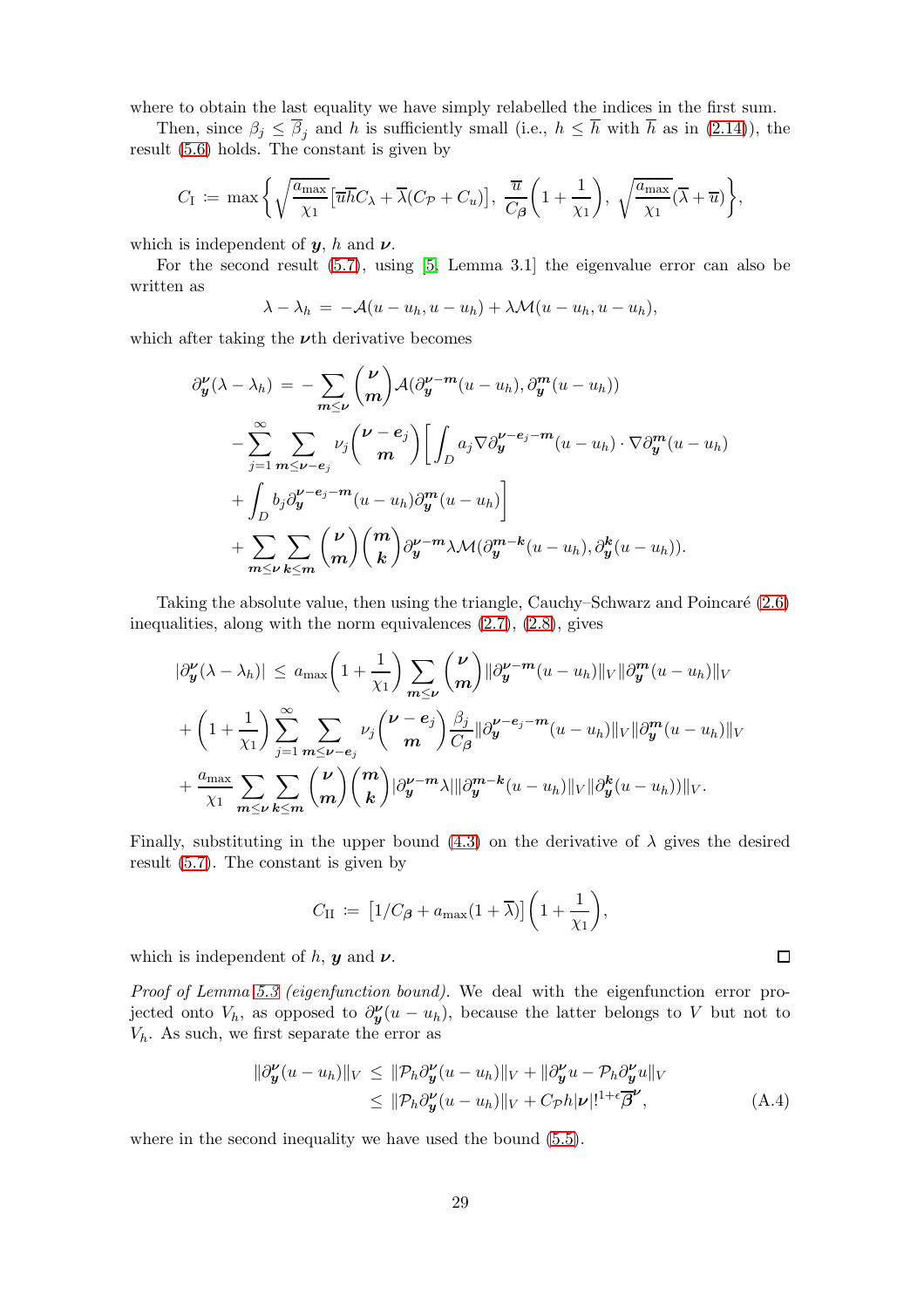Similar to the proof of [\[19,](#page-24-4) Lemma 3.4], the bilinear form that acts on  $\mathcal{P}_h \partial_{\mathbf{y}}^{\nu}(u - u_h)$ (namely,  $A - \lambda_h \mathcal{M}$ ) is only coercive on the orthogonal complement of the eigenspace corresponding to  $\lambda_h$ , which we denote by  $E(\lambda_h)^{\perp}$ . Hence, to obtain the recursive formula for the derivative of the eigenfunction error, we first make the following orthogonal decomposition. The FE eigenfunctions form an orthogonal basis for  $V_h$ , and so we have

<span id="page-29-2"></span><span id="page-29-1"></span>
$$
\mathcal{P}_h \partial_{\mathbf{y}}^{\mathbf{\nu}} (u - u_h) = \mathcal{M}(\mathcal{P}_h \partial_{\mathbf{y}}^{\mathbf{\nu}} (u - u_h), u_h) u_h + \varphi_h, \tag{A.5}
$$

where  $\varphi_h \in E(\lambda_h)^{\perp}$ . Then we can bound the norm by

<span id="page-29-0"></span>
$$
\|\mathcal{P}_h\partial_{\mathbf{y}}^{\nu}(u-u_h)\|_{V} \leq |\mathcal{M}(\mathcal{P}_h\partial_{\mathbf{y}}^{\nu}(u-u_h),u_h)| \|u_h\|_{V} + \|\varphi_h\|_{V}. \tag{A.6}
$$

To bound the first term in this decomposition [\(A.6\)](#page-29-0), first observe that we can write

$$
|\mathcal{M}(\mathcal{P}_h \partial_{\mathbf{y}}^{\mathbf{\nu}}(u - u_h), u_h)| \leq |\mathcal{M}(\partial_{\mathbf{y}}^{\mathbf{\nu}} u, u) - \mathcal{M}(\partial_{\mathbf{y}}^{\mathbf{\nu}} u_h, u_h)| + |\mathcal{M}(\partial_{\mathbf{y}}^{\mathbf{\nu}} u - \mathcal{P}_h \partial_{\mathbf{y}}^{\mathbf{\nu}} u, u_h)|.
$$
 (A.7)

The first term on the right in [\(A.7\)](#page-29-1) can be bounded by differentiating the normalisation equations  $||u||_{\mathcal{M}} = 1$  and  $||u_h||_{\mathcal{M}} = 1$  (see [\[19,](#page-24-4) eq. (3.15)]) to give

$$
\mathcal{M}(\partial_y^{\nu} u, u) - \mathcal{M}(\partial_y^{\nu} u_h, u_h)
$$
  
=  $-\frac{1}{2} \sum_{\substack{0 \neq m \leq \nu \\ m \neq \nu}} {\binom{\nu}{m}} \left[ \mathcal{M}(\partial_y^{\nu-m} u, \partial_y^m u) - \mathcal{M}(\partial_y^{\nu-m} u_h, \partial_y^m u_h) \right]$   
=  $-\frac{1}{2} \sum_{\substack{0 \neq m \leq \nu \\ m \neq \nu}} {\binom{\nu}{m}} \left[ \mathcal{M}(\partial_y^{\nu-m} (u - u_h), \partial_y^m u) + \mathcal{M}(\partial_y^{\nu-m} u_h, \partial_y^m (u - u_h)) \right].$ 

Then, using the triangle inequality, the Cauchy–Schwarz inequality, the equivalence of norms  $(2.8)$  and the Poincaré inequality  $(2.6)$ , gives the upper bound

$$
|\mathcal{M}(\partial_y^{\nu} u, u) - \mathcal{M}(\partial_y^{\nu} u_h, u_h)|
$$
  
\n
$$
\leq \frac{a_{\max}}{2\chi_1} \sum_{\substack{0 \neq m \leq \nu \\ m \neq \nu}} {\binom{\nu}{m}} [\|\partial_y^{\nu-m} (u - u_h)\|_V \|\partial_y^m u\|_V + \|\partial_y^{\nu-m} u_h\|_V \|\partial_y^m (u - u_h)\|_V]
$$
  
\n
$$
\leq \overline{u} \frac{a_{\max}}{2\chi_1} \sum_{\substack{0 \neq m \leq \nu \\ m \neq \nu}} {\binom{\nu}{m}} [\|m|!^{1+\epsilon} \beta^m \|\partial_y^{\nu-m} (u - u_h)\|_V
$$
  
\n
$$
+ |\nu - m|!^{1+\epsilon} \beta^{\nu-m} \|\partial_y^m (u - u_h)\|_V]
$$
  
\n
$$
= \overline{u} \frac{a_{\max}}{\chi_1} \sum_{\substack{0 \neq m \leq \nu \\ m \neq \nu}} {\binom{\nu}{m}} |m|!^{1+\epsilon} \beta^m \|\partial_y^{\nu-m} (u - u_h)\|_V,
$$

where for the second last inequality we have used the upper bound [\(4.4\)](#page-10-3), and the analogous bound for  $u_h$ . For the equality on the last line, we have simplified the sum using the symmetry of the binomial coefficient as in [\(A.3\)](#page-27-0).

To bound the second and third terms in [\(A.7\)](#page-29-1) we use the Cauchy–Schwarz inequality, the equivalence of norms  $(2.8)$ , and the Poincaré inequality  $(2.6)$ , followed by the bound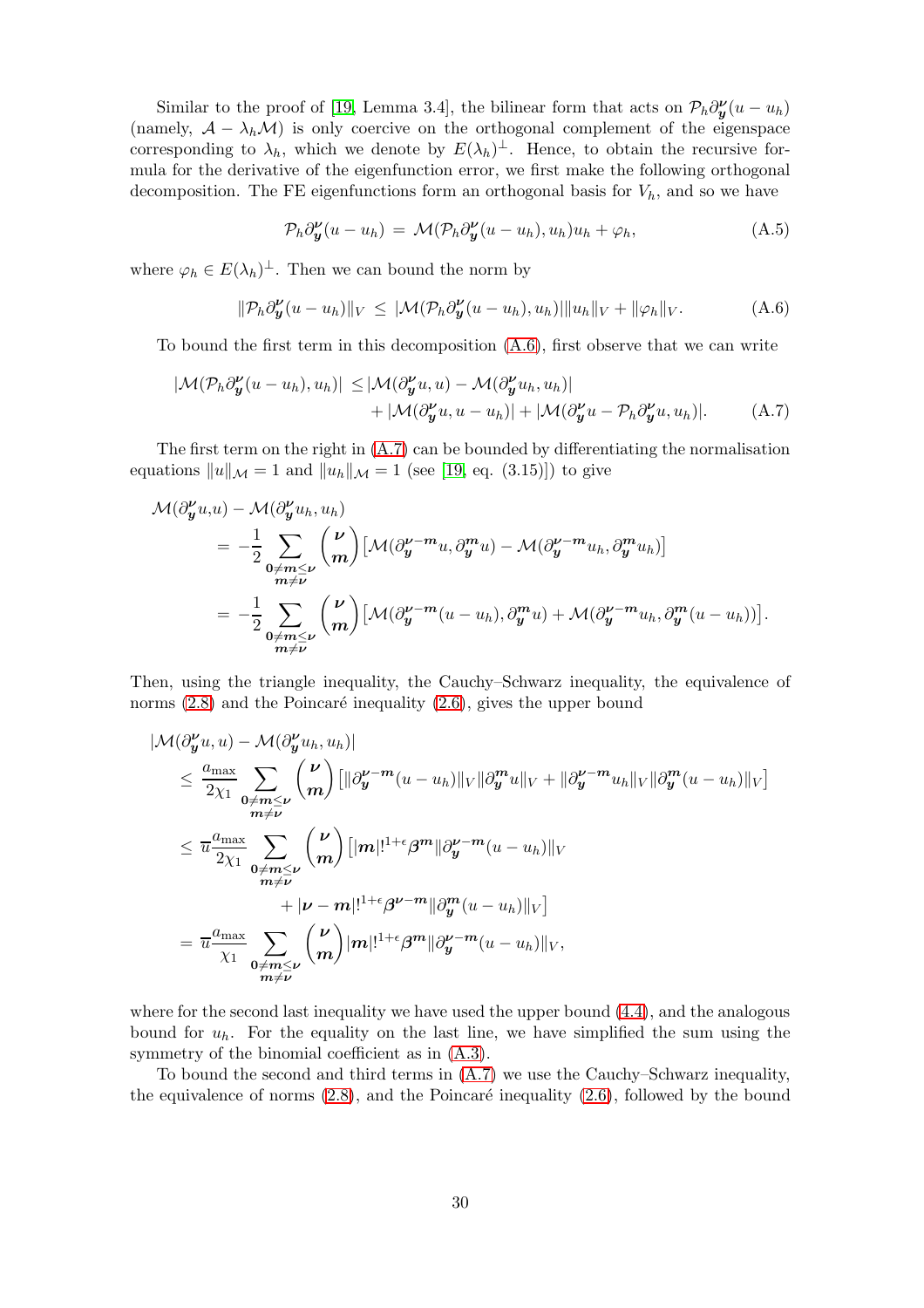on the projection error  $(5.5)$  and the bound on the FE error  $(2.12)$ , which gives

$$
|\mathcal{M}(\partial_{\boldsymbol{y}}^{\boldsymbol{\nu}} u, u - u_h)| + |\mathcal{M}(\partial_{\boldsymbol{y}}^{\boldsymbol{\nu}} u - \mathcal{P}_h \partial_{\boldsymbol{y}}^{\boldsymbol{\nu}} u, u_h)|
$$
  
\n
$$
\leq ||\partial_{\boldsymbol{y}}^{\boldsymbol{\nu}} u||_{\mathcal{M}} ||u - u_h||_{\mathcal{M}} + ||\partial_{\boldsymbol{y}}^{\boldsymbol{\nu}} u - \mathcal{P}_h \partial_{\boldsymbol{y}}^{\boldsymbol{\nu}} u||_{\mathcal{M}}
$$
  
\n
$$
\leq \frac{a_{\max}}{\chi_1} ||\partial_{\boldsymbol{y}}^{\boldsymbol{\nu}} u||_{V} ||u - u_h||_{V} + \sqrt{\frac{a_{\max}}{\chi_1}} ||\partial_{\boldsymbol{y}}^{\boldsymbol{\nu}} u - \mathcal{P}_h \partial_{\boldsymbol{y}}^{\boldsymbol{\nu}} u||_{V}
$$
  
\n
$$
\leq \frac{a_{\max}}{\chi_1} C_u h |\boldsymbol{\nu}|!^{1+\epsilon} \beta^{\boldsymbol{\nu}} + \sqrt{\frac{a_{\max}}{\chi_1}} C_{\mathcal{P}} h |\boldsymbol{\nu}|!^{1+\epsilon} \beta^{\boldsymbol{\nu}}
$$
  
\n
$$
\leq \left(\frac{a_{\max}}{\chi_1} C_u + \sqrt{\frac{a_{\max}}{\chi_1}} C_{\mathcal{P}} \right) h |\boldsymbol{\nu}|!^{1+\epsilon} \overline{\beta}^{\boldsymbol{\nu}}, \tag{A.8}
$$

where in the last inequality we have used that  $\beta_j \leq \beta_j$ .

Substituting these two bounds into [\(A.7\)](#page-29-1) then multiplying by  $||u_h||_V$  gives the following upper bound on the first term of the decomposition [\(A.6\)](#page-29-0)

$$
|\mathcal{M}(\mathcal{P}_h \partial_{\mathbf{y}}^{\nu}(u - u_h), u_h)| ||u_h||_V \leq \overline{u} \bigg( \frac{a_{\max}}{\chi_1} C_u + \sqrt{\frac{a_{\max}}{\chi_1}} C_{\mathcal{P}} \bigg) h |\nu|!^{1+\epsilon} \overline{\beta}^{\nu} + \overline{u}^2 \frac{a_{\max}}{\chi_1} \sum_{\substack{0 \neq m \leq \nu \\ m \neq \nu}} |m|!^{1+\epsilon} \beta^m ||\partial_{\mathbf{y}}^{\nu - m}(u - u_h)||_V. \tag{A.9}
$$

Note that we have also used  $(2.17)$ .

Next, to bound the norm of  $\varphi_h$  (the second term in the decomposition  $(A.6)$ ), we let  $v_h = \varphi_h$  in [\(A.2\)](#page-26-1) and then rearrange the terms to give

<span id="page-30-2"></span><span id="page-30-0"></span>
$$
\mathcal{A}(\mathcal{P}_{h}\partial_{\mathbf{y}}^{\nu}(u-u_{h}),\varphi_{h}) - \lambda_{h}\mathcal{M}(\mathcal{P}_{h}\partial_{\mathbf{y}}^{\nu}(u-u_{h}),\varphi_{h}) = (\lambda - \lambda_{h})\mathcal{M}(\partial_{\mathbf{y}}^{\nu}u,\varphi_{h}) + \lambda_{h}\mathcal{M}(\partial_{\mathbf{y}}^{\nu}u - \mathcal{P}_{h}\partial_{\mathbf{y}}^{\nu}u,\varphi_{h}) + \partial_{\mathbf{y}}^{\nu}\lambda\mathcal{M}(u-u_{h},\varphi_{h}) + \partial_{\mathbf{y}}^{\nu}(\lambda - \lambda_{h})\mathcal{M}(u_{h},\varphi_{h}) - \sum_{j=1}^{\infty} \nu_{j} \bigg(\int_{D} a_{j} \nabla \big[\partial_{\mathbf{y}}^{\nu-e_{j}}(u-u_{h})\big] \cdot \nabla \varphi_{h} + \int_{D} b_{j} \big[\partial_{\mathbf{y}}^{\nu-e_{j}}(u-u_{h})\big] \varphi_{h}\bigg) \qquad (A.10)+ \sum_{\substack{\mathbf{0}\neq m\leq \nu}} \binom{\nu}{m} \big[\partial_{\mathbf{y}}^{\nu-m} \lambda \mathcal{M}(\partial_{\mathbf{y}}^{\mathbf{m}}(u-u_{h}),\varphi_{h}) + \partial_{\mathbf{y}}^{\nu-m}(\lambda - \lambda_{h})\mathcal{M}(\partial_{\mathbf{y}}^{\mathbf{m}}u_{h},\varphi_{h})\big].
$$

Again using the decomposition  $(A.5)$  and the fact that  $u<sub>h</sub>$  satisfies the eigenproblem [\(2.10\)](#page-5-0) with  $\varphi_h \in V_h$  as a test function, the left hand side of [\(A.10\)](#page-30-0) simplifies to  $\mathcal{A}(\varphi_h, \varphi_h)$  –  $\lambda_h \mathcal{M}(\varphi_h, \varphi_h)$ . Since  $\varphi_h \in E(\lambda_h)^{\perp}$ , we can use the FE version of the coercivity estimate [\[19,](#page-24-4) Lemma 3.1] (see also Remark 3.2 that follows), to bound this from below by

<span id="page-30-1"></span>
$$
\mathcal{A}(\varphi_h, \varphi_h) - \lambda_h \mathcal{M}(\varphi_h, \varphi_h) \ge a_{\min} \left( \frac{\lambda_{2,h} - \lambda_h}{\lambda_{2,h}} \right) ||\varphi_h||_V^2 \ge \frac{a_{\min} \rho}{2\overline{\lambda_2}} ||\varphi_h||_V^2, \tag{A.11}
$$

where in the last inequality we have used the upper bound  $(2.16)$ , along the lower bound  $(2.15)$  on the FE spectral gap, which is applicable for h sufficiently small.

Taking the absolute value, the right hand side of [\(A.10\)](#page-30-0) can be bounded using the triangle inequality, the Cauchy–Schwarz inequality, the equivalence of norms [\(2.8\)](#page-4-3), and